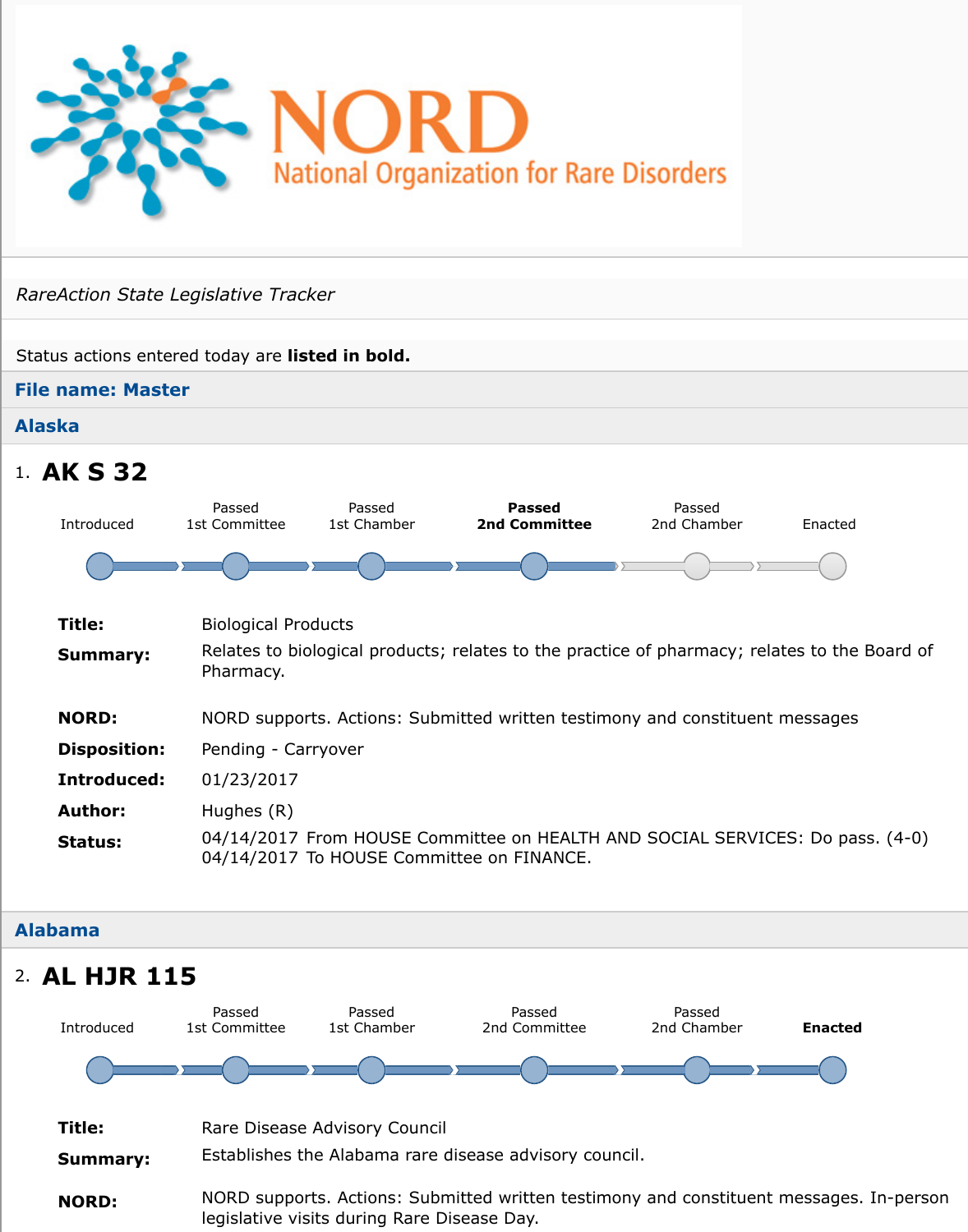#### **Arkansas**

# 3. **AR H 1204**

| <b>Introduced</b>   | Passed<br>1st Committee | Passed<br>1st Chamber                                  | Passed<br>2nd Committee                                                                                                                                                                                                                  | Passed<br>2nd Chamber | Ena |
|---------------------|-------------------------|--------------------------------------------------------|------------------------------------------------------------------------------------------------------------------------------------------------------------------------------------------------------------------------------------------|-----------------------|-----|
|                     |                         |                                                        |                                                                                                                                                                                                                                          |                       |     |
| Title:              |                         | <b>Biological Product Substitutions by Pharmacists</b> |                                                                                                                                                                                                                                          |                       |     |
| <b>Summary:</b>     |                         |                                                        | Allows pharmacists to make biological product substitutions; relates to pharm<br>electronically accessible pharmacy records and pharmacy benefit manageme<br>requires a label showing the trade name or the proper name of the biologica |                       |     |
| <b>NORD:</b>        | <b>NORD Supports</b>    |                                                        |                                                                                                                                                                                                                                          |                       |     |
| <b>Disposition:</b> | Failed - Adjourned      |                                                        |                                                                                                                                                                                                                                          |                       |     |
| Introduced:         | 01/18/2017              |                                                        |                                                                                                                                                                                                                                          |                       |     |
| <b>Author:</b>      | Magie (D)               |                                                        |                                                                                                                                                                                                                                          |                       |     |
| <b>Status:</b>      |                         | 03/23/2017 WITHDRAWN by Author.                        |                                                                                                                                                                                                                                          |                       |     |
|                     |                         |                                                        |                                                                                                                                                                                                                                          |                       |     |

## 4. **AR H 1900**



#### **Arizona**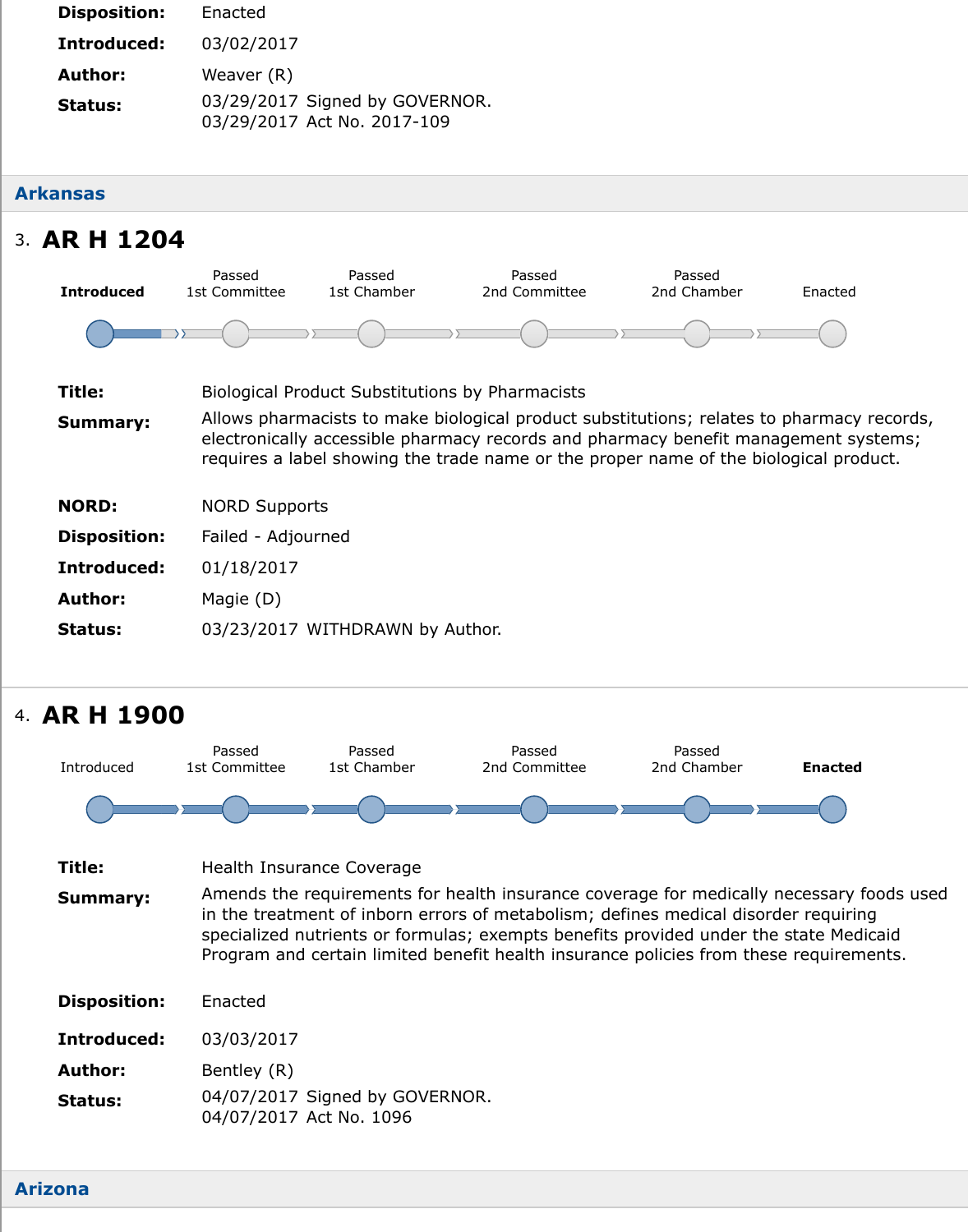| Title:              | Newborn Screening and Fees                     |
|---------------------|------------------------------------------------|
| <b>Summary:</b>     | Relates to newborn screening; relates to fees. |
| <b>NORD:</b>        | <b>NORD Supports</b>                           |
| <b>Disposition:</b> | Enacted                                        |
| Introduced:         | 01/26/2017                                     |
| <b>Author:</b>      | Allen (R)                                      |
| <b>Status:</b>      | 05/22/2017 Chapter No. 339                     |
|                     |                                                |

## **California**



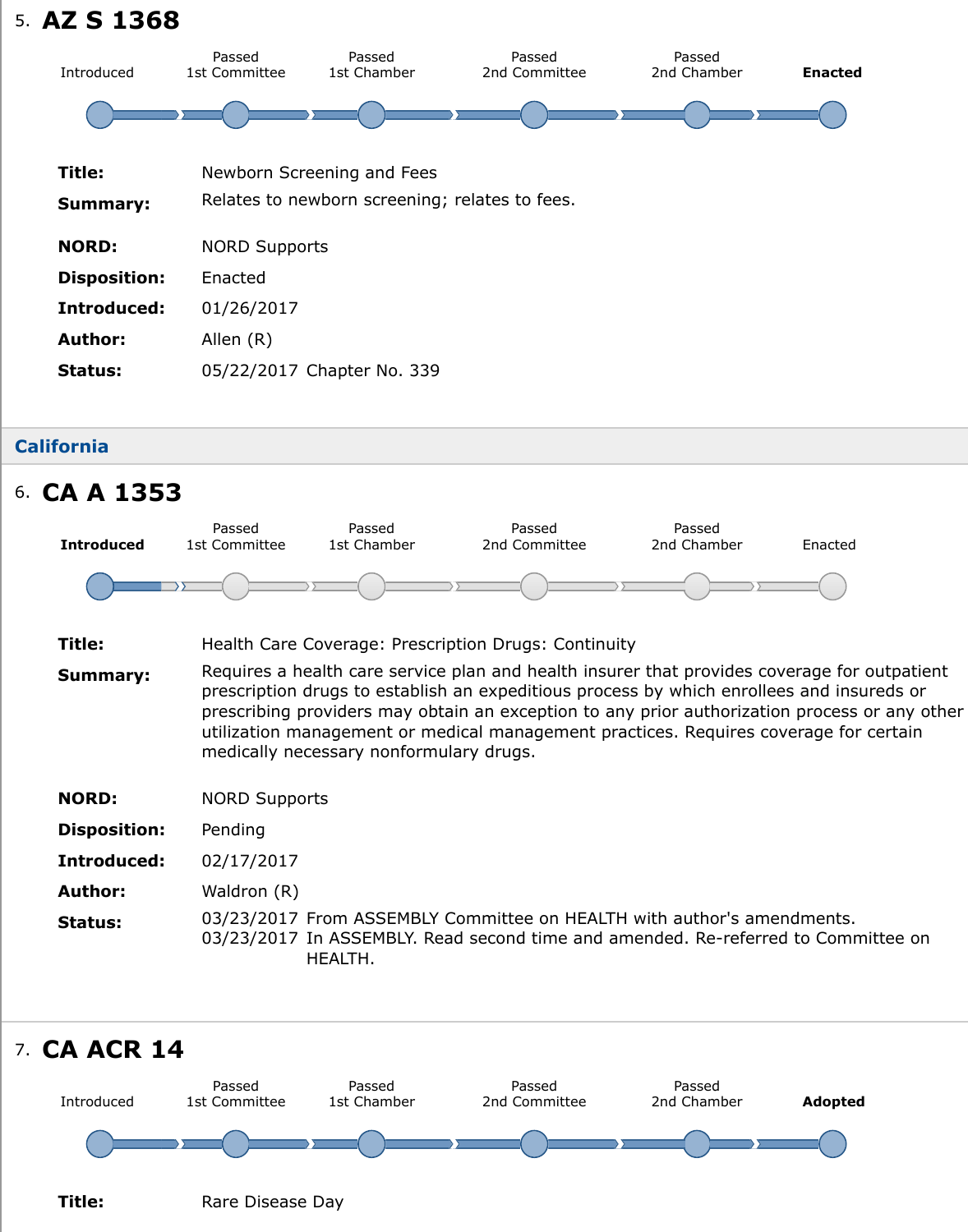**Status:** 04/05/2017 Chaptered by Secretary of State. 04/05/2017 Resolution Chapter No. 25

# 8. **CA S 643**



## **Colorado Title:** Alternative Drug Requirement **Summary:** Concerns the prohibition against a carrier requiring a covered person to undergo steps. therapy, and, in connection therewith, requiring coverage for a prescribed medication part of the carrier's medication formulary. **NORD:** NORD Supports. Actions: Submitted written testimony. **Disposition:** Enacted **Introduced:** 02/28/2017 **Sponsor:** Todd (D) **Status:** 06/07/2017 Session Law Chaptered. Chapter No. 296 9. **CO S 203** Introduced Passed 1st Committee Passed 1st Chamber Passed 2nd Committee Passed 2nd Chamber **En**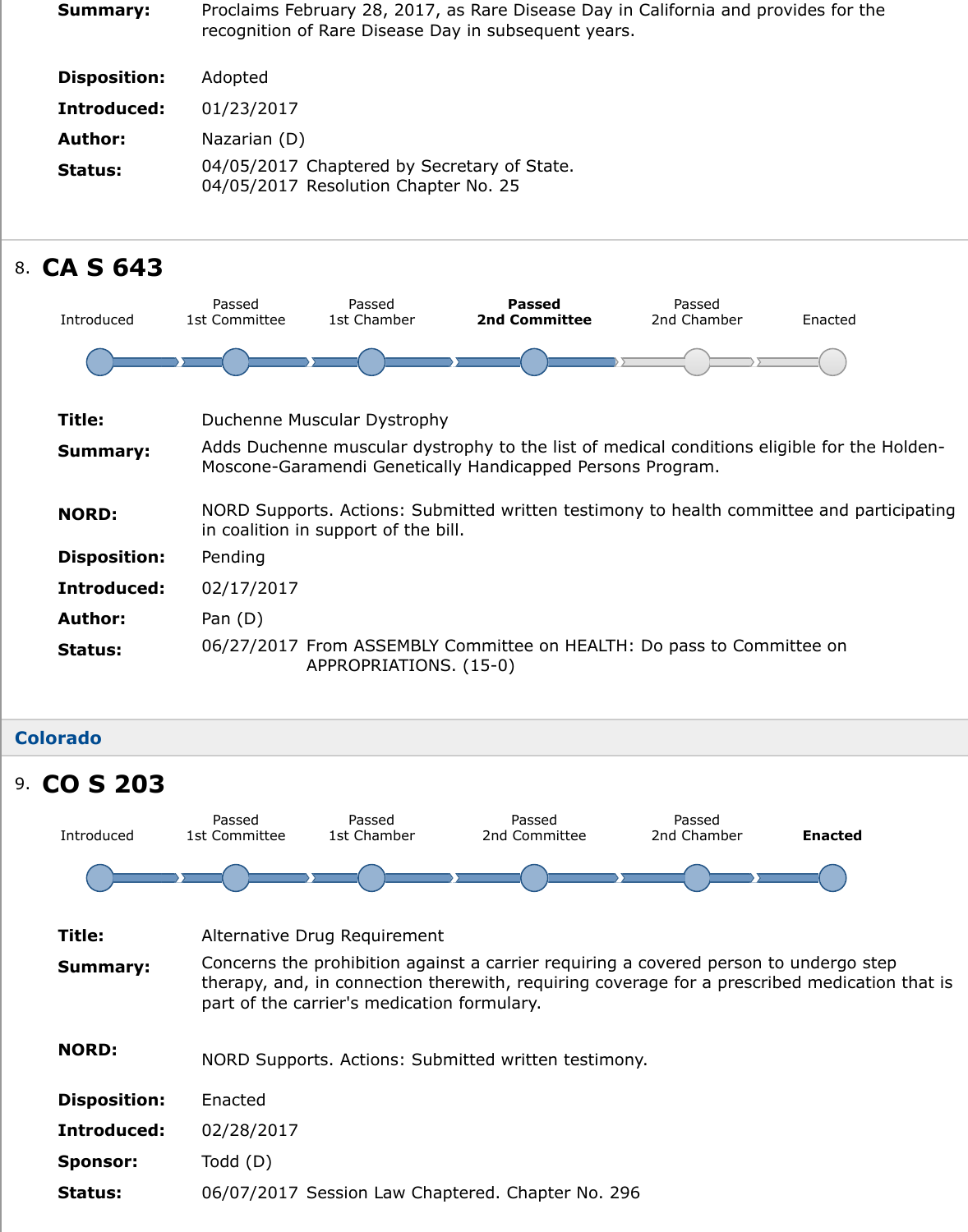| Title:              | Rare Disease Advisory Council                                                                                            |
|---------------------|--------------------------------------------------------------------------------------------------------------------------|
| <b>Summary:</b>     | Establishes a rare disease advisory council; makes recommendations on legi<br>concerning the rare disease community.     |
| <b>NORD:</b>        | NORD supports. Actions: Submitted written testimony and constituent messi<br>legislative visits during Rare Disease Day. |
| <b>Disposition:</b> | Failed                                                                                                                   |
| Introduced:         | 01/19/2017                                                                                                               |
| Introducer:         | Rose $(D)$                                                                                                               |
| <b>Status:</b>      | 03/29/2017 Failed Joint Favorable deadline.                                                                              |
|                     |                                                                                                                          |

# 11. **CT H 6622**



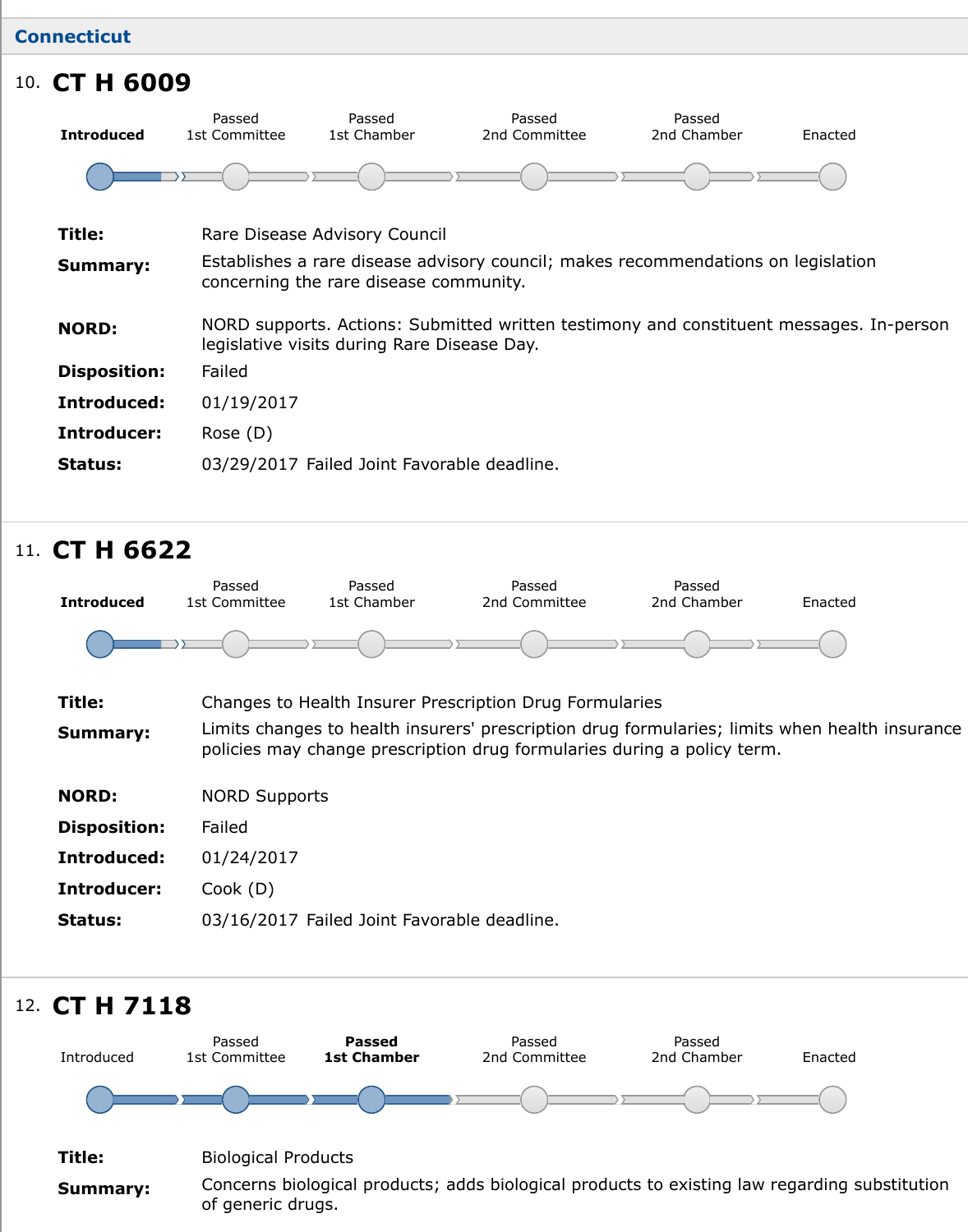

# 14. **CT S 545**

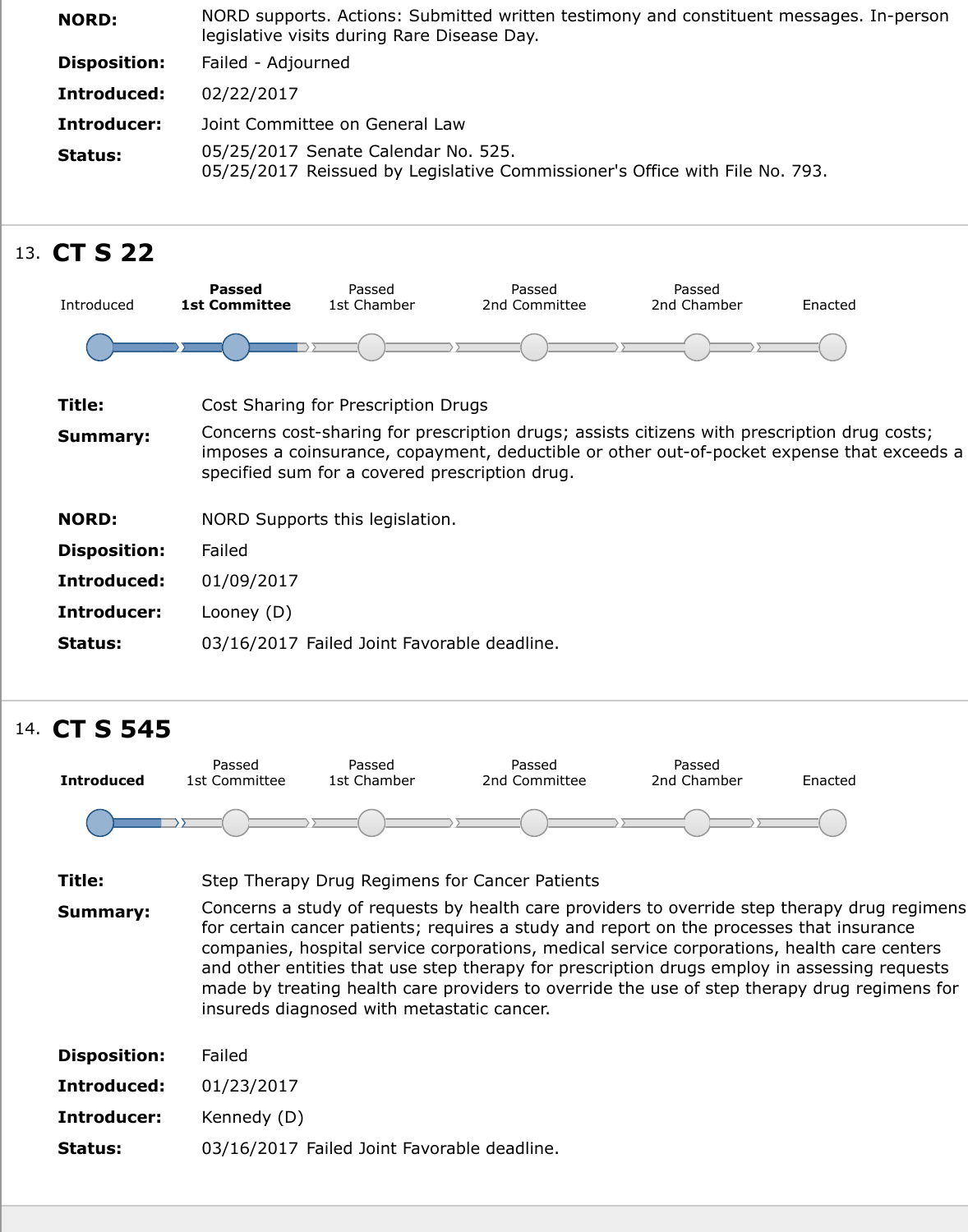| Title:                            | Rare Disease Day Resolution                                                                            |
|-----------------------------------|--------------------------------------------------------------------------------------------------------|
| <b>Summary:</b>                   | Recognizes March 22, 2017, as "Rare Disease Day" in Delaware.                                          |
| <b>Disposition:</b>               | Adopted                                                                                                |
| Introduced:                       | 03/22/2017                                                                                             |
| <b>Primary</b><br><b>Sponsor:</b> | Baumbach (D)                                                                                           |
| <b>Status:</b>                    | 03/22/2017 INTRODUCED.<br>03/22/2017 Passed HOUSE. *****To SENATE.<br>03/22/2017 Passed SENATE. (19-0) |

**Florida**



- **Title:** Nonmedical Changes To Prescription Drug Formularies
- **Summary:** Relates to consumer protection from nonmedical changes to prescription drug limits changes to prescription drug formularies during health insurance polic contract year; provides applicability; exempts state group insurance progran employer carriers to limit changes to prescription drug formularies under certain circumstances; changes to a health maintenance contract prescription drug formula a contracted year.
- **NORD:** NORD supports this legislation.

| <b>Disposition:</b> | Failed |
|---------------------|--------|
|---------------------|--------|

- **Introduced:** 03/07/2017
- **Author:** Massullo (R)
- **Status:** 05/08/2017 In HOUSE. Died in committee.

# 17. **FL H 787**

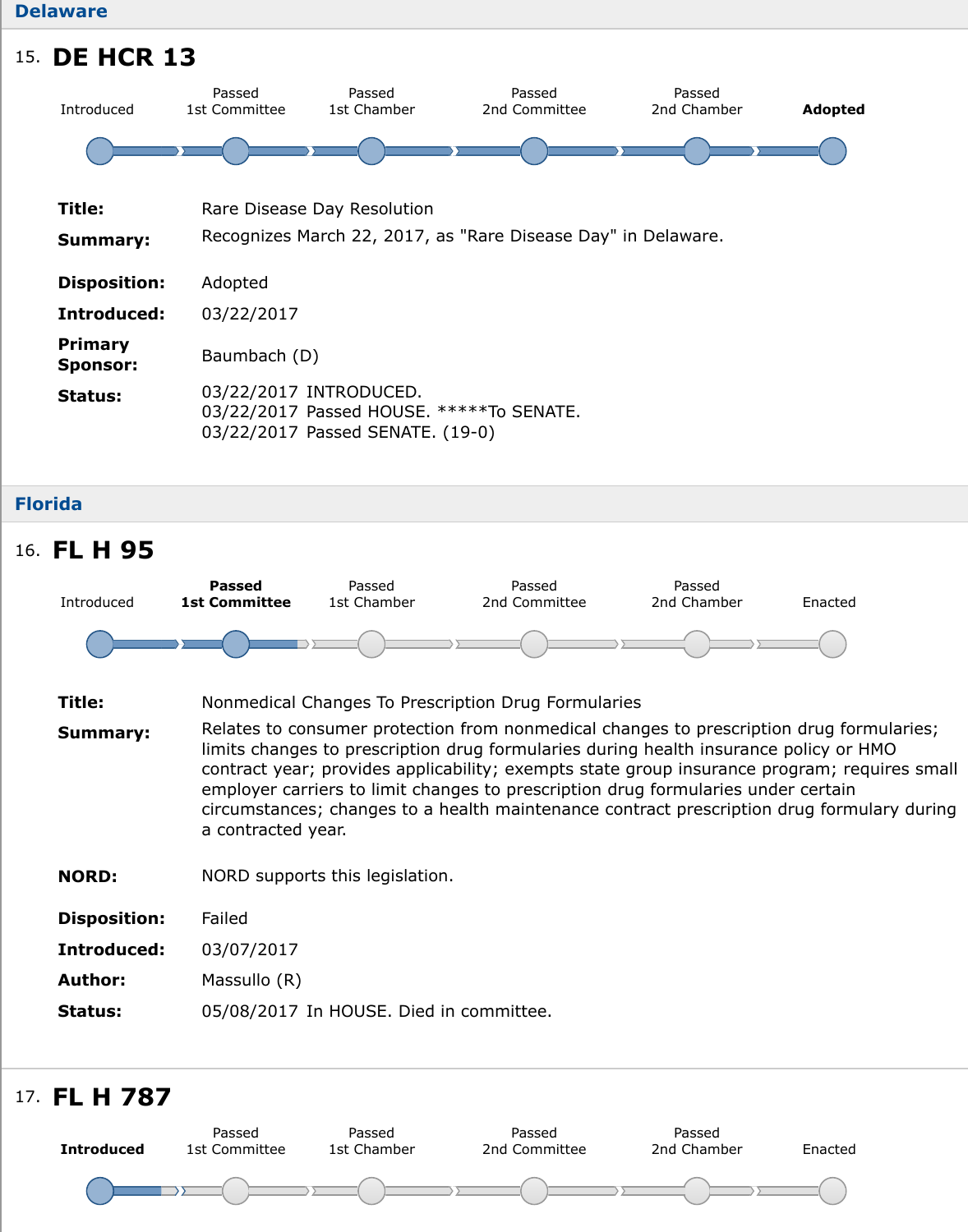| <b>Author:</b>      | Slosberg E (D)                        |                                         |                                                                                                                                                                                                                                                                                                                          |                       |     |
|---------------------|---------------------------------------|-----------------------------------------|--------------------------------------------------------------------------------------------------------------------------------------------------------------------------------------------------------------------------------------------------------------------------------------------------------------------------|-----------------------|-----|
| <b>Status:</b>      |                                       | 05/08/2017 In HOUSE. Died in committee. |                                                                                                                                                                                                                                                                                                                          |                       |     |
|                     |                                       |                                         |                                                                                                                                                                                                                                                                                                                          |                       |     |
| 18. FL H 963        |                                       |                                         |                                                                                                                                                                                                                                                                                                                          |                       |     |
| Introduced          | <b>Passed</b><br><b>1st Committee</b> | Passed<br>1st Chamber                   | Passed<br>2nd Committee                                                                                                                                                                                                                                                                                                  | Passed<br>2nd Chamber | Ena |
|                     |                                       |                                         |                                                                                                                                                                                                                                                                                                                          |                       |     |
|                     |                                       |                                         |                                                                                                                                                                                                                                                                                                                          |                       |     |
| Title:              | <b>Newborn Screenings</b>             |                                         |                                                                                                                                                                                                                                                                                                                          |                       |     |
| <b>Summary:</b>     | and an appropriation.                 |                                         | Relates to newborn screenings; requires the Department of Health, upon the<br>Genetics and Newborn Screening Advisory Council, to expand within a specif<br>statewide screening of newborns to include any condition on the federal Reco<br>Uniform Screening Panel, contingent upon the availability of certain approve |                       |     |
| <b>Disposition:</b> | Failed                                |                                         |                                                                                                                                                                                                                                                                                                                          |                       |     |
| Introduced:         | 03/07/2017                            |                                         |                                                                                                                                                                                                                                                                                                                          |                       |     |
| Author:             | Fitzenhagen (R)                       |                                         |                                                                                                                                                                                                                                                                                                                          |                       |     |
| <b>Status:</b>      |                                       |                                         | 04/27/2017 In HOUSE. Substituted on HOUSE floor by SB 1124<br>04/27/2017 In HOUSE. Laid on table, refer to SB 1124                                                                                                                                                                                                       |                       |     |

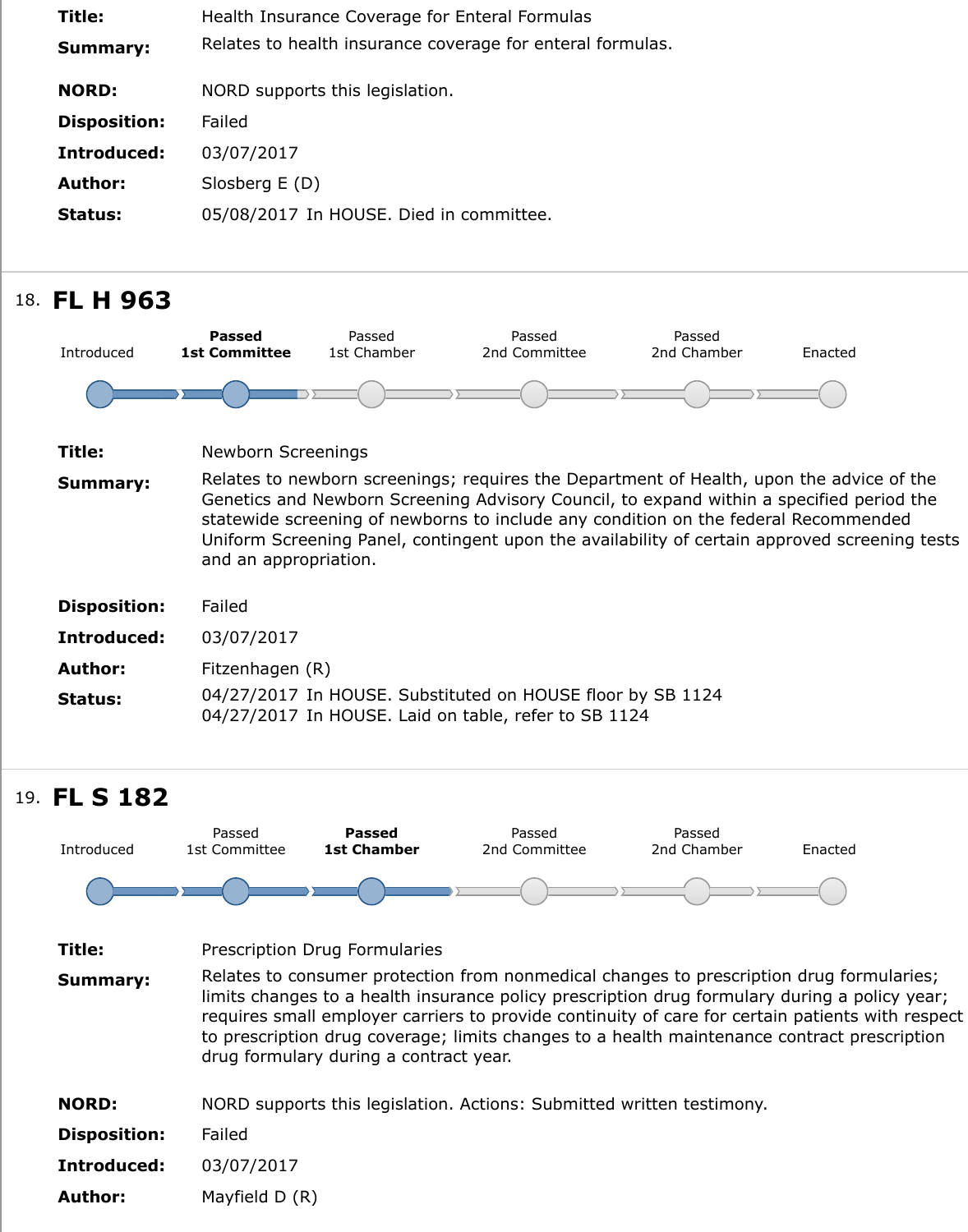| Newborn Screenings                                                                                                                                                                                                                                                                                                                                                                                                                                  |
|-----------------------------------------------------------------------------------------------------------------------------------------------------------------------------------------------------------------------------------------------------------------------------------------------------------------------------------------------------------------------------------------------------------------------------------------------------|
| Relates to newborn screenings; requires the Department of Health, upon the<br>Genetics and Newborn Screening Advisory Council, to expand within a specif<br>statewide screening of newborns to include any condition on the federal Rec<br>Uniform Screening Panel; requires the council to determine whether a condit<br>included in the state's screening program; requires the department to submi<br>budget request to fund additional testing. |
| NORD supports this legislation. Actions: Submitted written testimony.                                                                                                                                                                                                                                                                                                                                                                               |
| Enacted                                                                                                                                                                                                                                                                                                                                                                                                                                             |
| 03/07/2017                                                                                                                                                                                                                                                                                                                                                                                                                                          |
| Book (D)                                                                                                                                                                                                                                                                                                                                                                                                                                            |
| 06/09/2017 Signed by GOVERNOR.<br>06/12/2017 Filed as Chapter No. 2017-78                                                                                                                                                                                                                                                                                                                                                                           |
|                                                                                                                                                                                                                                                                                                                                                                                                                                                     |

### **Georgia**

## 21. **GA H 241**

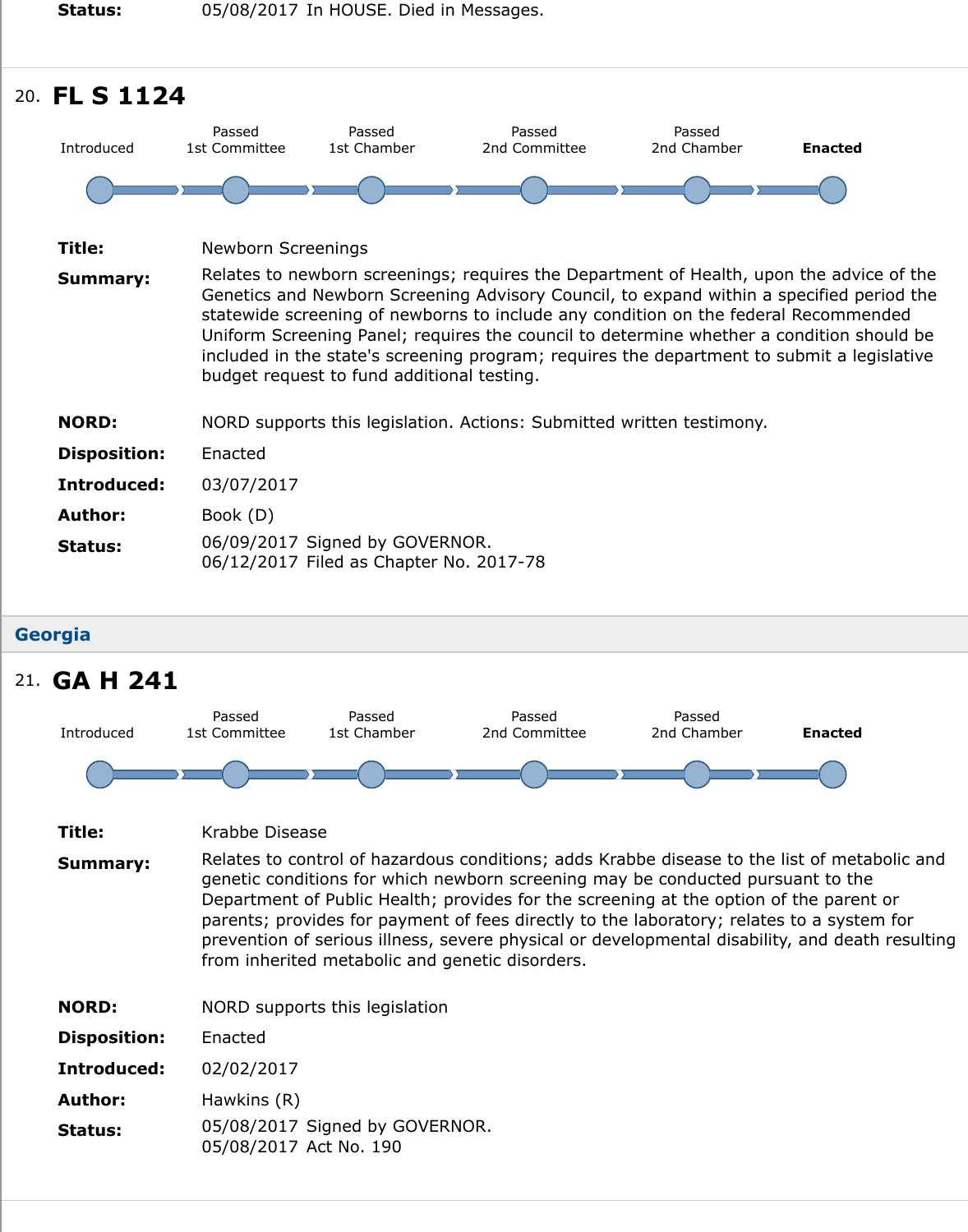| Title:              | <b>Health Benefit Insurance Provisions</b>                                                                                                                                                                                                                                                                                                                    |
|---------------------|---------------------------------------------------------------------------------------------------------------------------------------------------------------------------------------------------------------------------------------------------------------------------------------------------------------------------------------------------------------|
| <b>Summary:</b>     | Relates to insurance generally, so as to require health benefit plans to utilize<br>review criteria to establish step therapy protocols; provides for a step therap<br>determination process; provides for definitions; provides for statutory constr<br>for rules and regulations; provides for applicability; provides for related mat<br>conflicting laws. |
| <b>Disposition:</b> | Pending - Carryover                                                                                                                                                                                                                                                                                                                                           |
| Introduced:         | 02/28/2017                                                                                                                                                                                                                                                                                                                                                    |
| <b>Author:</b>      | Cooper (R)                                                                                                                                                                                                                                                                                                                                                    |
| <b>Status:</b>      | 03/03/2017 In HOUSE: Read 2nd time.                                                                                                                                                                                                                                                                                                                           |

### **Hawaii**

## **Title:** Health Insurance **Summary:** Establishes requirements for step therapy protocols to ensure patient access prescription drugs prescribed by health care providers; establishes insurance requirements and standards for appeal of coverage determinations. **Disposition:** Pending - Carryover **Introduced:** 01/24/2017 **Author:** Belatti (D) **Status:** 03/09/2017 Failed First Crossover Deadline - First Year of Biennium. 23. **HI H 1289 Introduced** Passed 1st Committee Passed 1st Chamber Passed 2nd Committee Passed 2nd Chamber Ena

## 24. **HI H 1525**

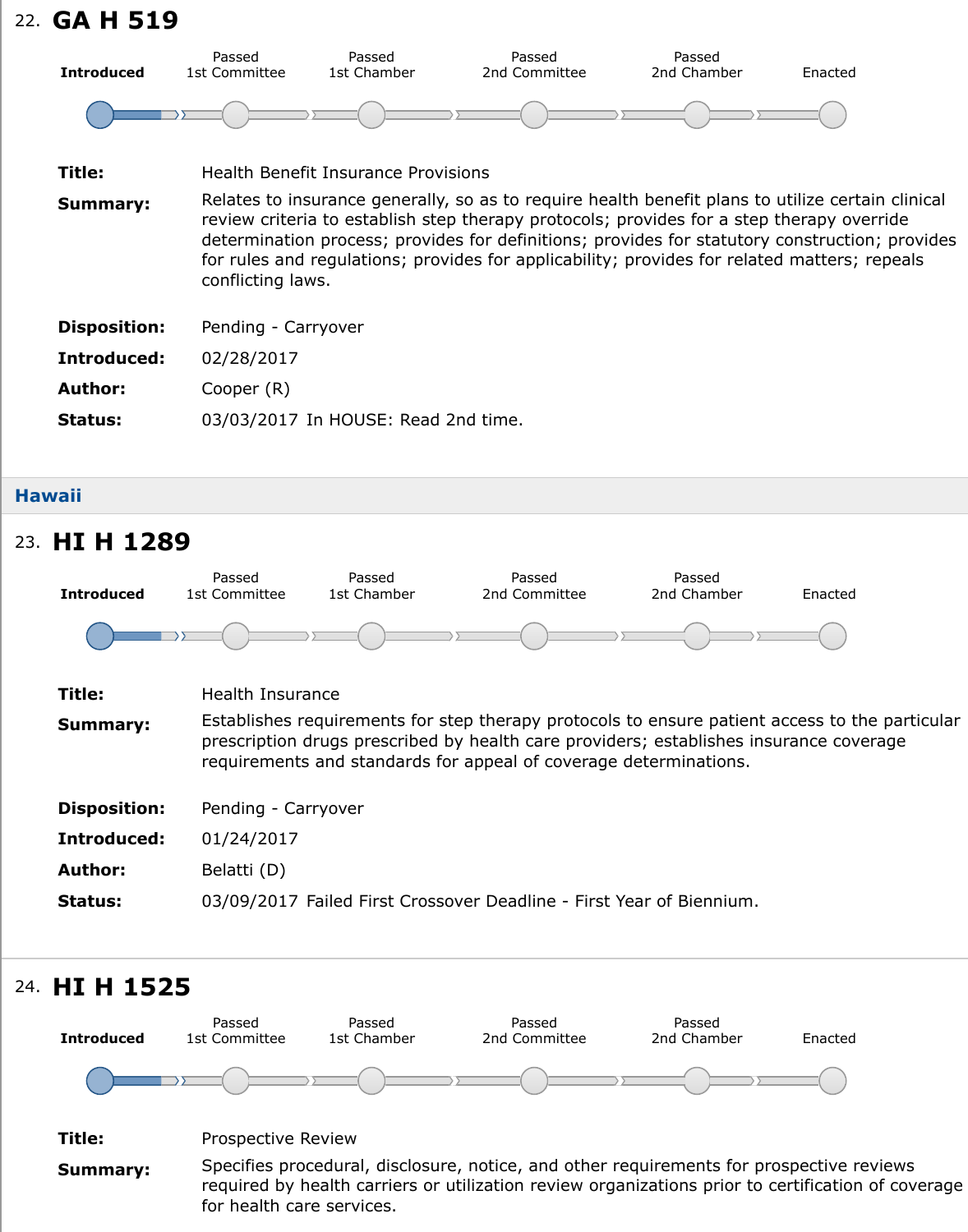| 25. HIS 727         |                         |                             |                                                                                                                                                                                                                                                                                                                                                                                             |                       |     |
|---------------------|-------------------------|-----------------------------|---------------------------------------------------------------------------------------------------------------------------------------------------------------------------------------------------------------------------------------------------------------------------------------------------------------------------------------------------------------------------------------------|-----------------------|-----|
| <b>Introduced</b>   | Passed<br>1st Committee | Passed<br>1st Chamber       | Passed<br>2nd Committee                                                                                                                                                                                                                                                                                                                                                                     | Passed<br>2nd Chamber | Ena |
|                     |                         |                             |                                                                                                                                                                                                                                                                                                                                                                                             |                       |     |
| Title:              |                         | Rare Disease Advisory Board |                                                                                                                                                                                                                                                                                                                                                                                             |                       |     |
| <b>Summary:</b>     |                         |                             | Establishes the rare disease advisory board within the Department of Health<br>education about rare diseases and encourage the funding of research in the<br>new treatments for rare diseases; describes duties of the advisory board, me<br>board, and the board's obligation to coordinate with local and national group<br>similar research and advocacy for persons with rare diseases. |                       |     |
| <b>Disposition:</b> | Pending - Carryover     |                             |                                                                                                                                                                                                                                                                                                                                                                                             |                       |     |
| Introduced:         | 01/20/2017              |                             |                                                                                                                                                                                                                                                                                                                                                                                             |                       |     |
| <b>Author:</b>      | Green (D)               |                             |                                                                                                                                                                                                                                                                                                                                                                                             |                       |     |
| <b>Status:</b>      |                         |                             | 03/09/2017 Failed First Crossover Deadline - First Year of Biennium.                                                                                                                                                                                                                                                                                                                        |                       |     |
|                     |                         |                             |                                                                                                                                                                                                                                                                                                                                                                                             |                       |     |

# 26. **HI SCR 37**



#### **Iowa**

## 27. **IA H 31**

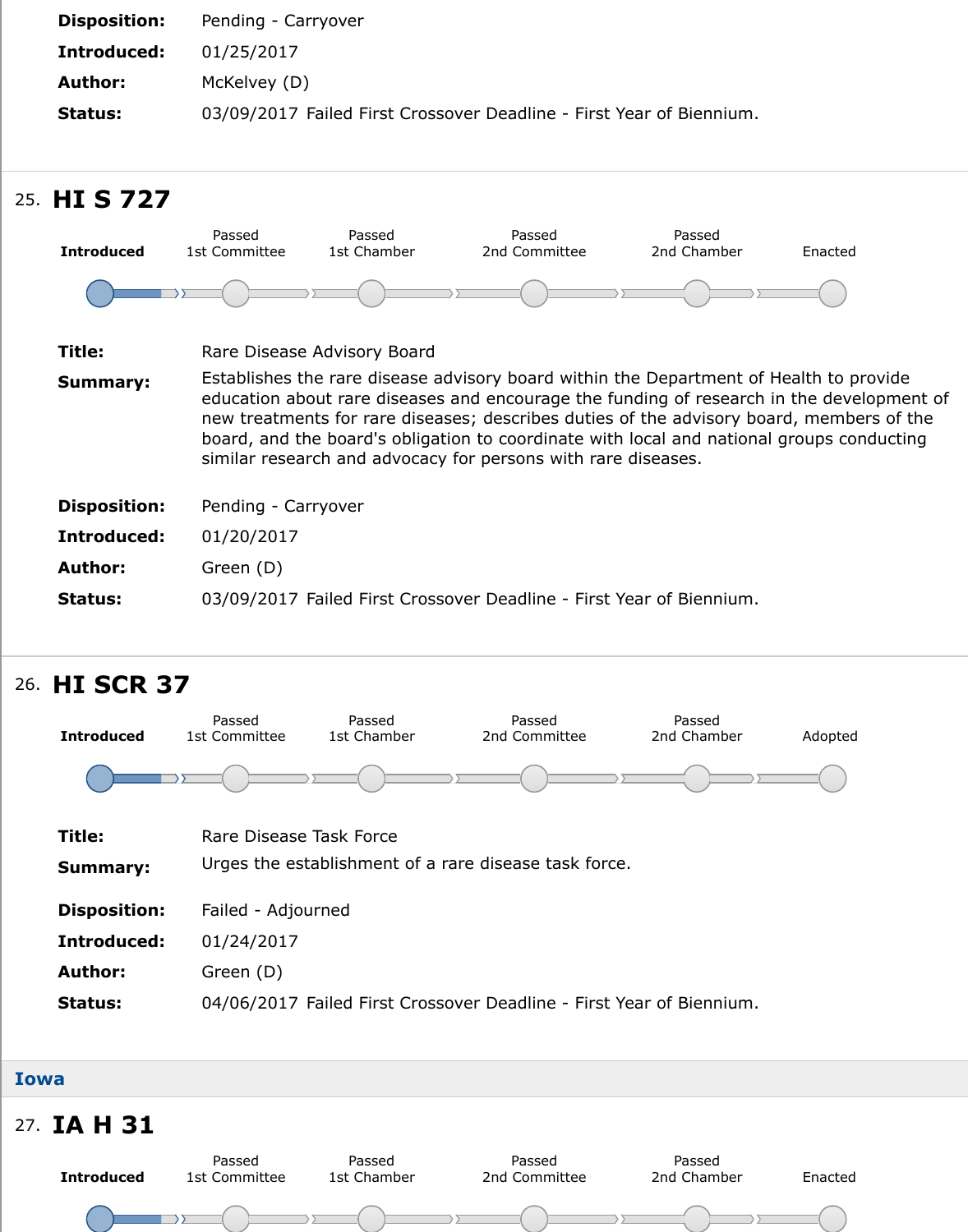

## 28. **IA H 233**



## 29. **IA H 305**



## 30. **IA HSB 26**

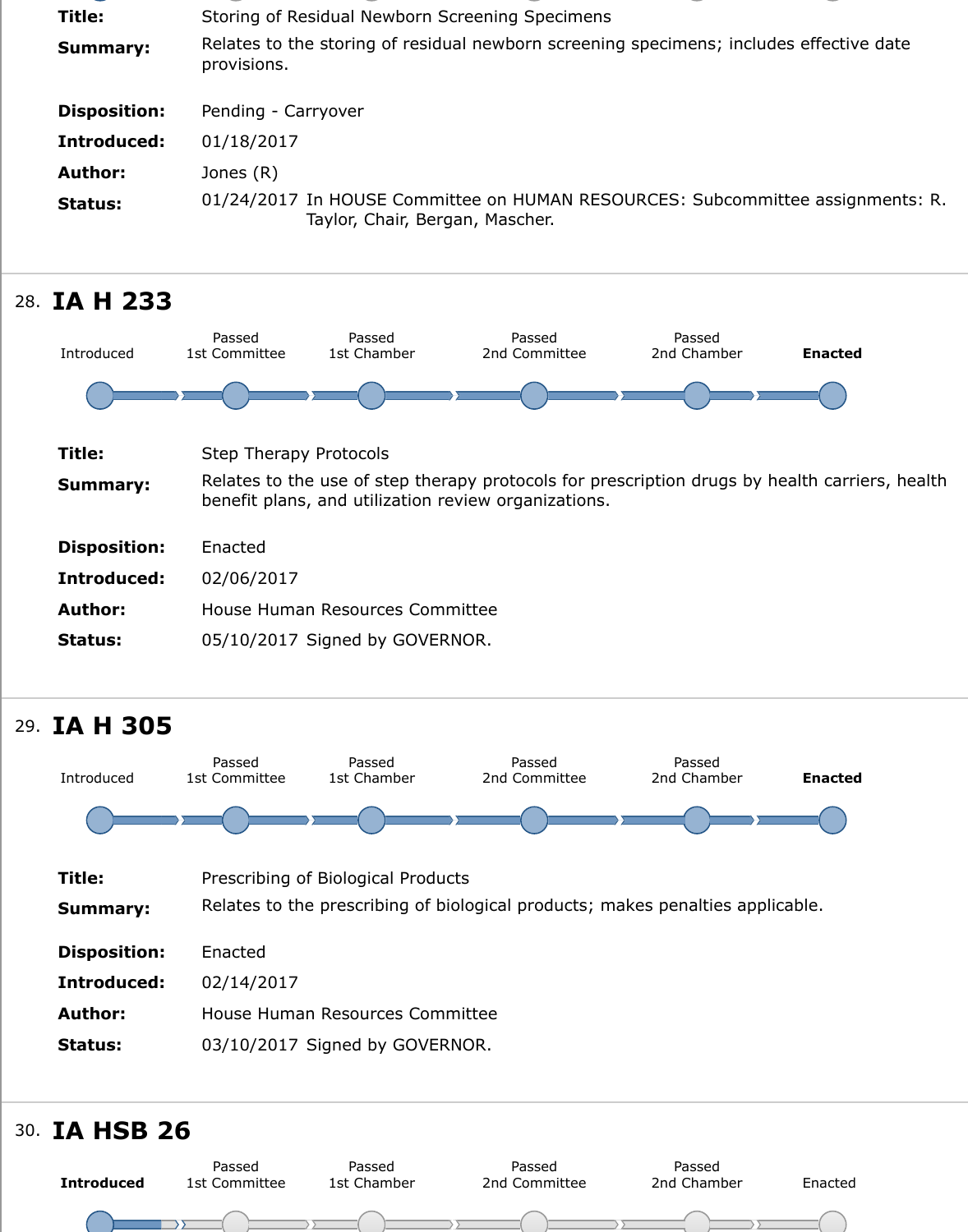| <b>Disposition:</b> | Pending - Carryover                          |
|---------------------|----------------------------------------------|
| Introduced:         | 01/23/2017                                   |
| Author:             | House Human Resources Committee              |
| Status:             | 02/06/2017 In HOUSE. Becomes HOUSE File 233. |

# 31. **IA HSB 38**



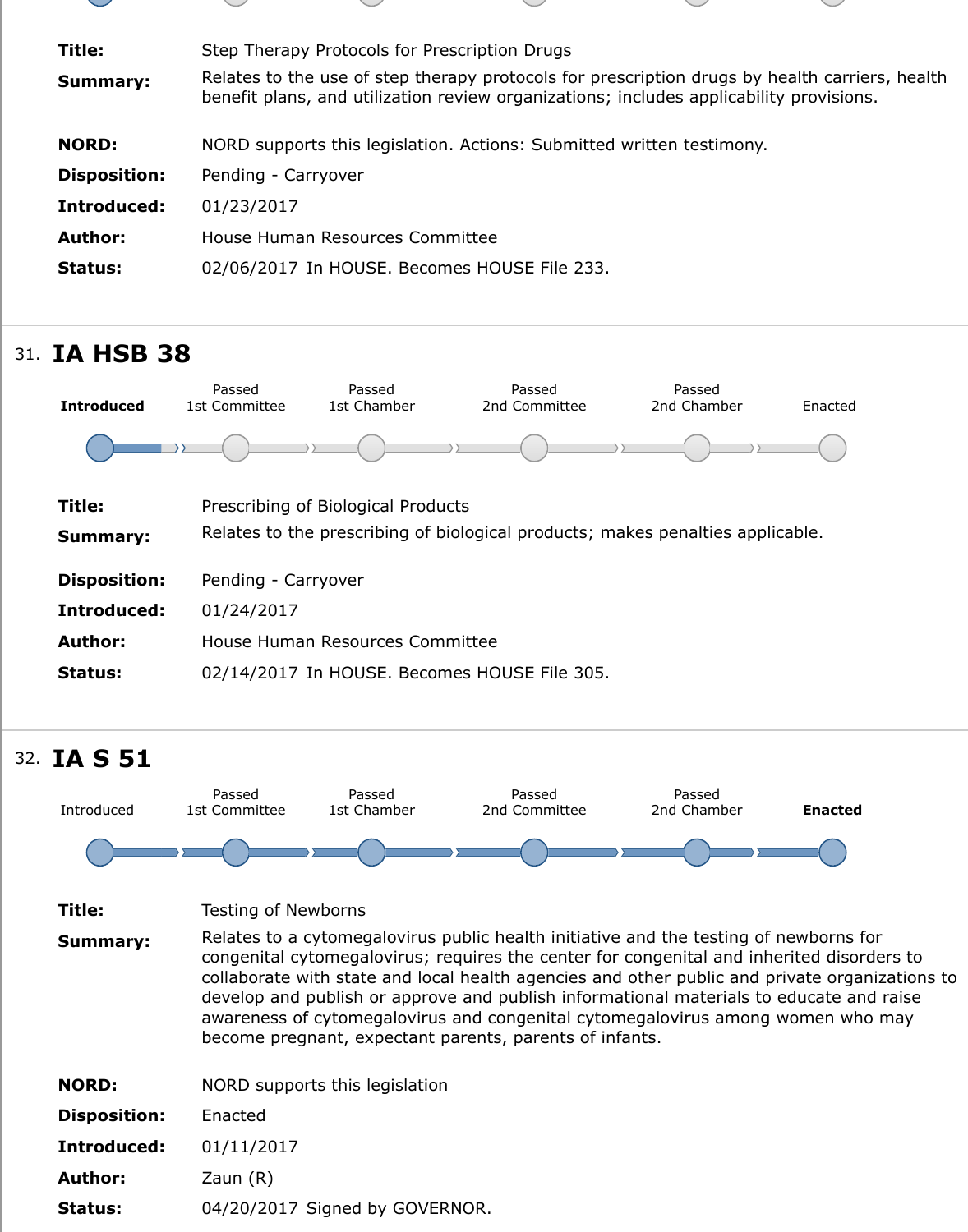| Title:<br><b>Summary:</b> | Prescribing of Biological Products<br>Relates to the prescribing of biological products; makes penalties applicable. |
|---------------------------|----------------------------------------------------------------------------------------------------------------------|
| <b>Disposition:</b>       | Failed                                                                                                               |
| Introduced:               | 02/22/2017                                                                                                           |
| <b>Author:</b>            | Senate Human Resources Committee                                                                                     |
| <b>Status:</b>            | 03/01/2017 Withdrawn from further consideration.                                                                     |

# 34. **IA S 436**



## 35. **IA SSB 10[29](https://sn.lexisnexis.com/secure/pe/sld.cgi?set_display=table&mode=standalone&search_type=Commitee&search_states=IA&cmt_abbr=shum&ses_id=17-18)**

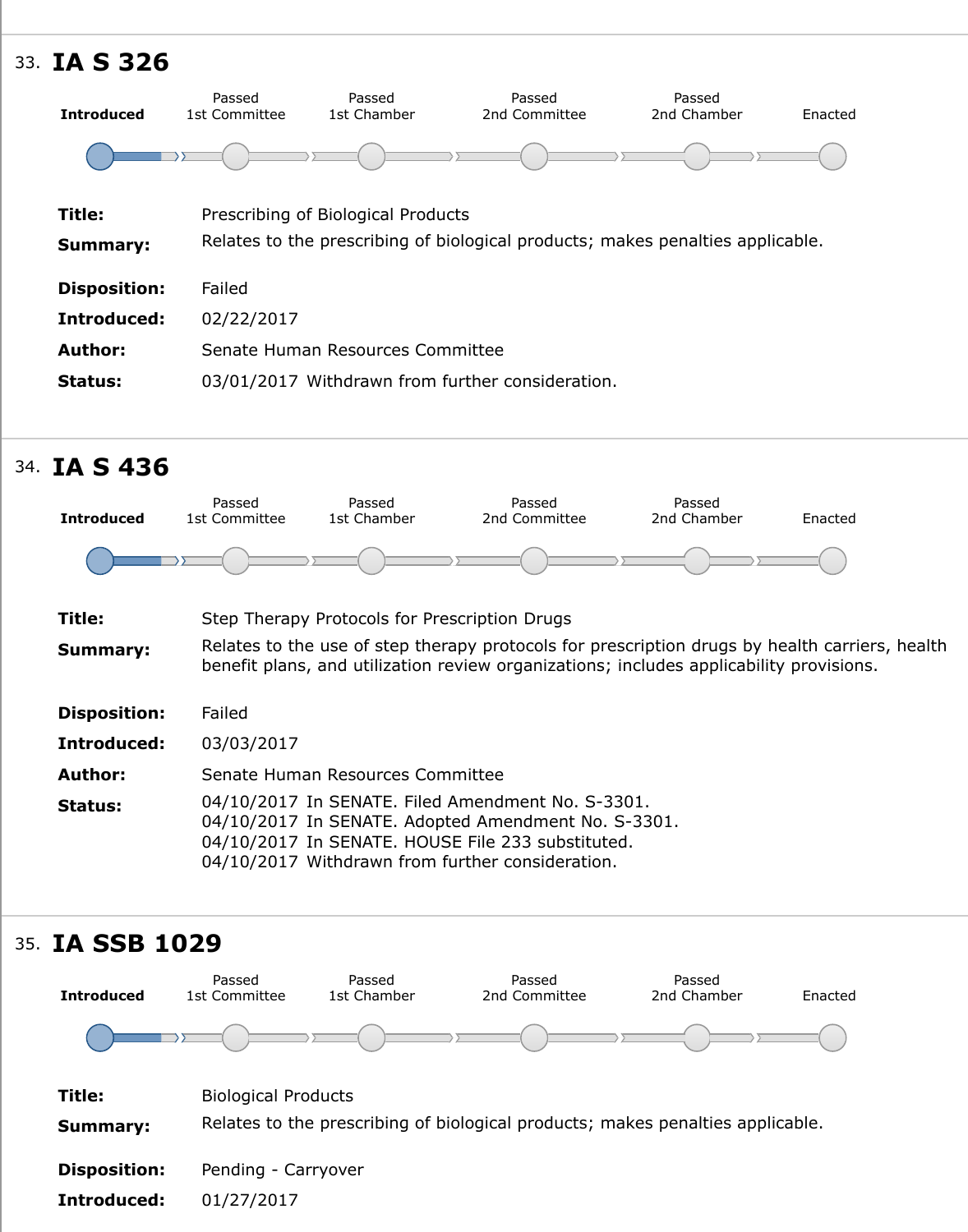| <b>Introduced</b>   | 1st Committee                 | 1st Chamber                      | 2nd Committee                                                                                                                                                     | 2nd Chamber | Ena |  |
|---------------------|-------------------------------|----------------------------------|-------------------------------------------------------------------------------------------------------------------------------------------------------------------|-------------|-----|--|
|                     |                               |                                  |                                                                                                                                                                   |             |     |  |
| Title:              | <b>Step Therapy Protocols</b> |                                  |                                                                                                                                                                   |             |     |  |
| <b>Summary:</b>     |                               |                                  | Relates to the use of step therapy protocols for prescription drugs by health<br>benefit plans, and utilization review organizations; including applicability pro |             |     |  |
| <b>Disposition:</b> | Pending - Carryover           |                                  |                                                                                                                                                                   |             |     |  |
| Introduced:         | 02/08/2017                    |                                  |                                                                                                                                                                   |             |     |  |
| <b>Author:</b>      |                               | Senate Human Resources Committee |                                                                                                                                                                   |             |     |  |
| <b>Status:</b>      |                               |                                  | 02/21/2017 In SENATE Committee on HUMAN RESOURCES: Passed subcom                                                                                                  |             |     |  |
|                     |                               |                                  |                                                                                                                                                                   |             |     |  |

#### **Illinois**

#### **Title:** Network Adequacy and Transparency **Summary:** Creates the Network Adequacy and Transparency Act; provides that adminis insurers, prior to going to market, must file for review and approval a description of services. to be offered through a network plan, with certain criteria included in the de provides that the network plan shall demonstrate a minimum ratio of full-tine providers to plan beneficiaries and maximum travel and distance standards; telemedicine, telehealth, or mobile care services. **NORD:** NORD supports this legislation. Actions: Submitted written testimony **Disposition:** To Governor **Introduced:** 01/11/2017 **Sponsor:** Harris G (D) **Status:** 06/24/2017 HOUSE concurred in Senate Amendment No. 1. (98-0) 06/24/2017 Passed Both Houses. 37. **IL H 311** Introduced Passed 1st Committee Passed 1st Chamber Passed 2nd Committee **Passed 2nd Chamber** Ena

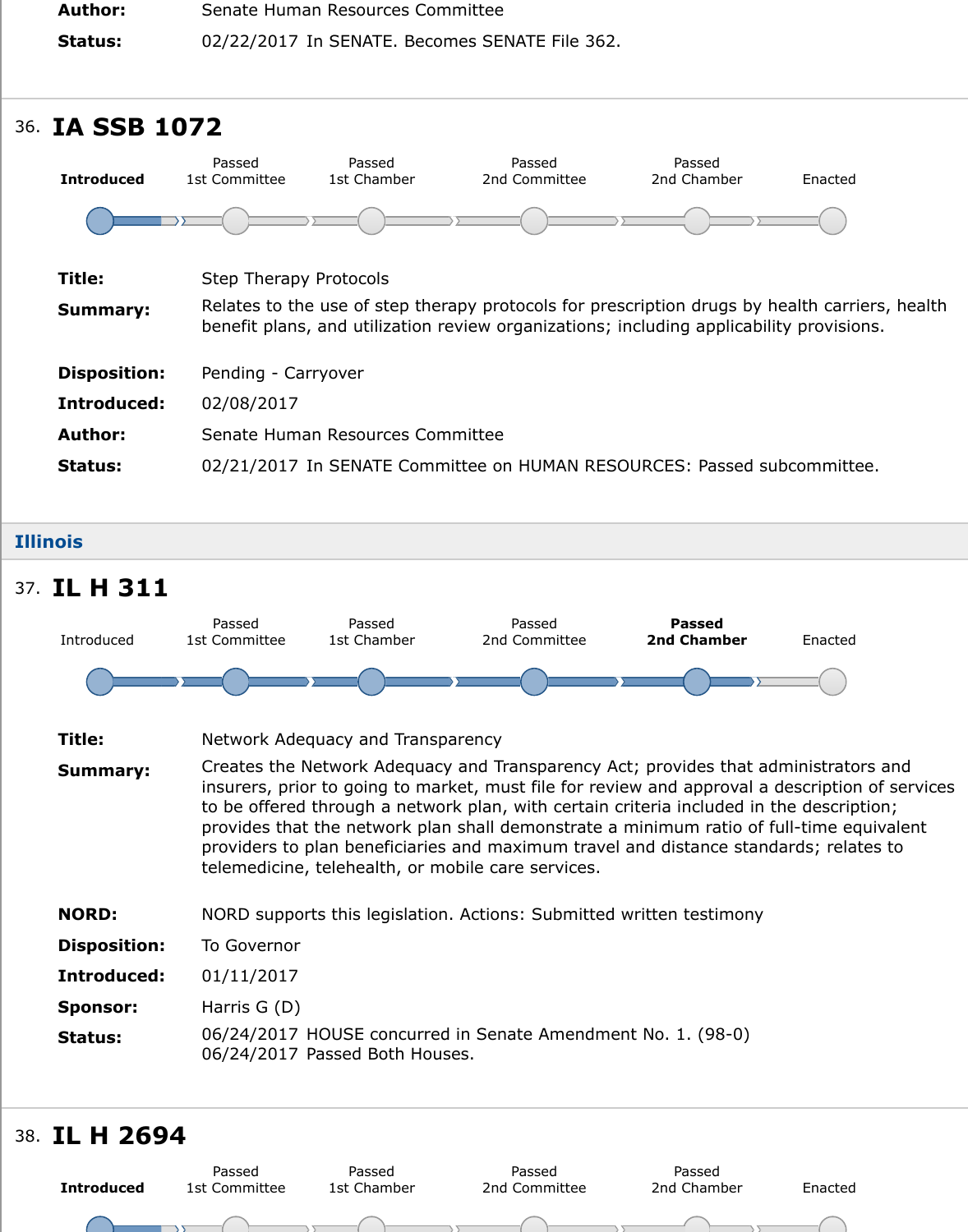| <b>Disposition:</b> | Pending                                            |
|---------------------|----------------------------------------------------|
| Introduced:         | 02/08/2017                                         |
| <b>Sponsor:</b>     | Harris $G(D)$                                      |
| <b>Status:</b>      | 03/31/2017 Rereferred to HOUSE Committee on RULES. |

# 39. **IL S 70**



### **Indiana**

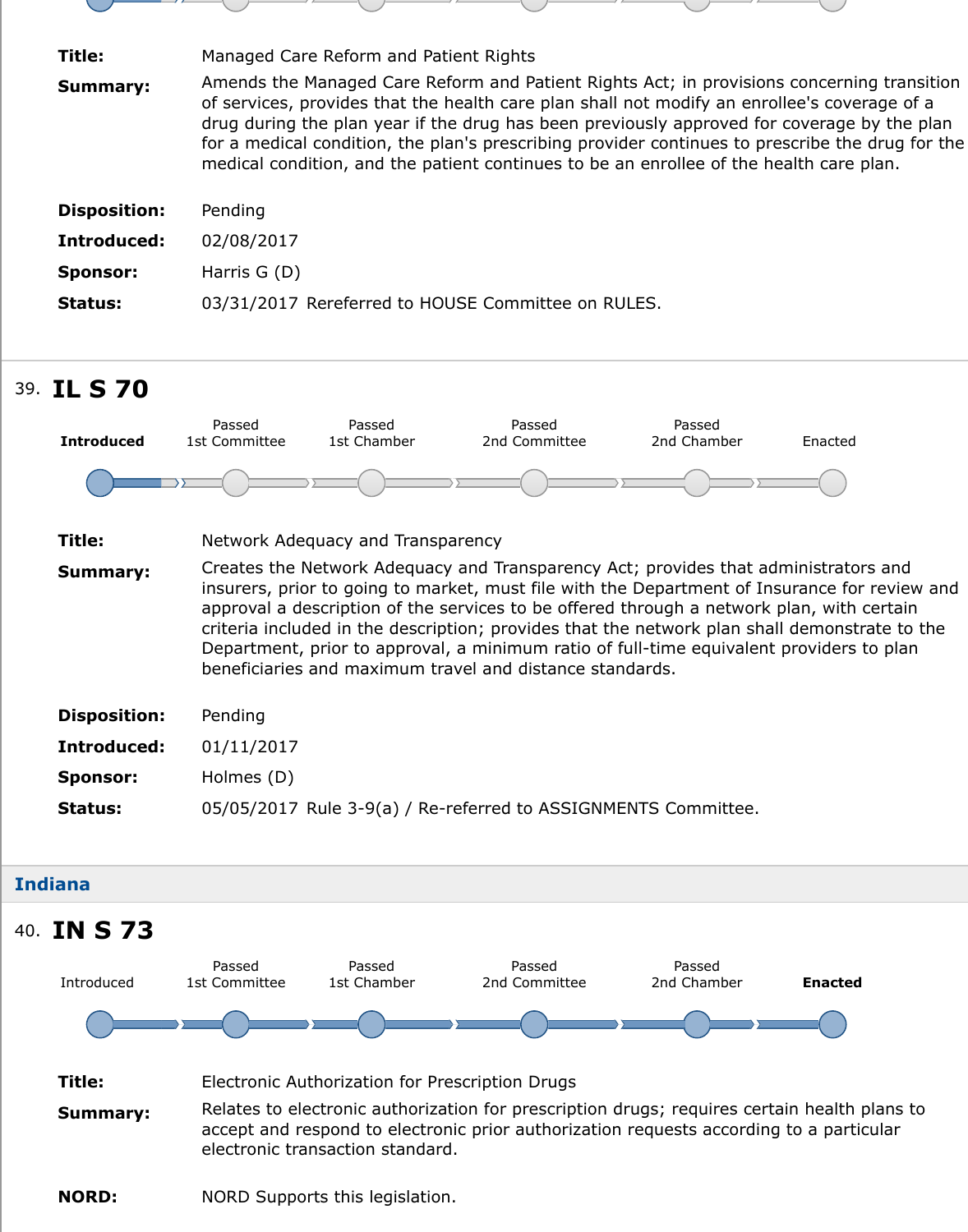#### **Kansas**

# 41. **KS H 2107**

![](_page_16_Figure_2.jpeg)

# 42. **KS H 2151**

![](_page_16_Figure_4.jpeg)

![](_page_16_Figure_5.jpeg)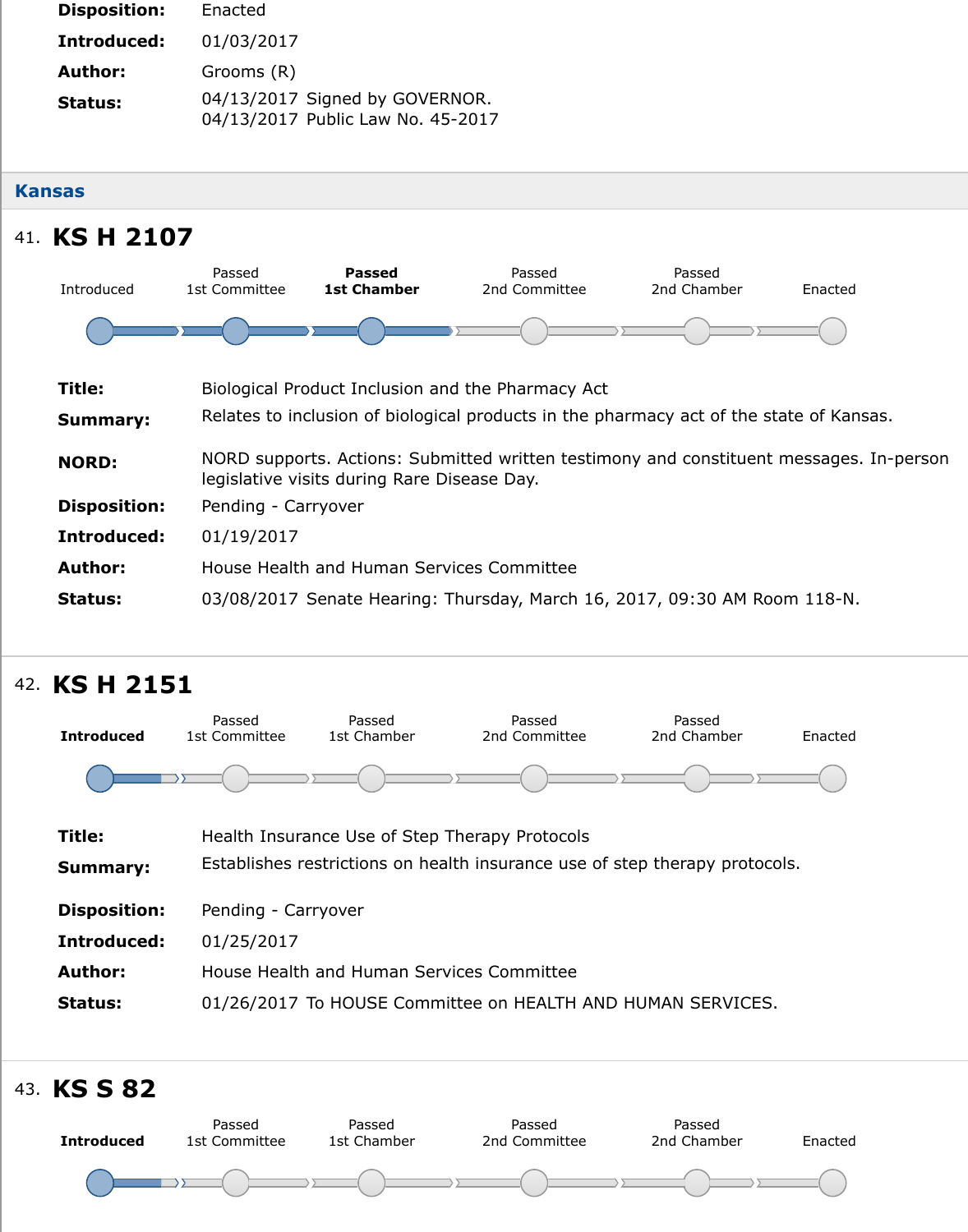| <b>Author:</b> | Senate Public Health and Welfare Committee                            |
|----------------|-----------------------------------------------------------------------|
| Status:        | 02/08/2017 Senate Hearing: Monday, February 13, 2017, 09:30 AM Room 1 |

## **Massachusetts**

| 44. MA H 491        |                         |                                             |                                                                           |                       |     |
|---------------------|-------------------------|---------------------------------------------|---------------------------------------------------------------------------|-----------------------|-----|
| <b>Introduced</b>   | Passed<br>1st Committee | Passed<br>1st Chamber                       | Passed<br>2nd Committee                                                   | Passed<br>2nd Chamber | Ena |
|                     |                         |                                             |                                                                           |                       |     |
| <b>DOCKET</b>       | 1498                    |                                             |                                                                           |                       |     |
| Title:              |                         | Transparency and Access in Healthcare       |                                                                           |                       |     |
| <b>Summary:</b>     |                         |                                             | Relates to transparency and access in healthcare.                         |                       |     |
| <b>NORD:</b>        |                         | legislative visits during Rare Disease Day. | NORD supports. Actions: Submitted written testimony and constituent messi |                       |     |
| <b>Disposition:</b> | Pending                 |                                             |                                                                           |                       |     |
| Introduced:         | 02/23/2017              |                                             |                                                                           |                       |     |
| <b>Author:</b>      | Benson (D)              |                                             |                                                                           |                       |     |
| <b>Status:</b>      |                         |                                             | 02/27/2017 To JOINT Committee on FINANCIAL SERVICES. Dated 1/23/201       |                       |     |
|                     |                         |                                             |                                                                           |                       |     |

# 45. **MA H 492**

| <b>Introduced</b>   | Passed<br>1st Committee | Passed<br>1st Chamber                 | Passed<br>2nd Committee | Passed<br>2nd Chamber                                               | Ena |
|---------------------|-------------------------|---------------------------------------|-------------------------|---------------------------------------------------------------------|-----|
|                     |                         |                                       |                         |                                                                     |     |
| <b>DOCKET</b>       | 1503                    |                                       |                         |                                                                     |     |
| Title:              |                         | <b>Management of Medications</b>      |                         |                                                                     |     |
| <b>Summary:</b>     |                         | Relates to management of medications. |                         |                                                                     |     |
| <b>Disposition:</b> | Pending                 |                                       |                         |                                                                     |     |
| Introduced:         | 02/23/2017              |                                       |                         |                                                                     |     |
| <b>Author:</b>      | Benson (D)              |                                       |                         |                                                                     |     |
| <b>Status:</b>      |                         |                                       |                         | 02/27/2017 To JOINT Committee on FINANCIAL SERVICES. Dated 1/23/201 |     |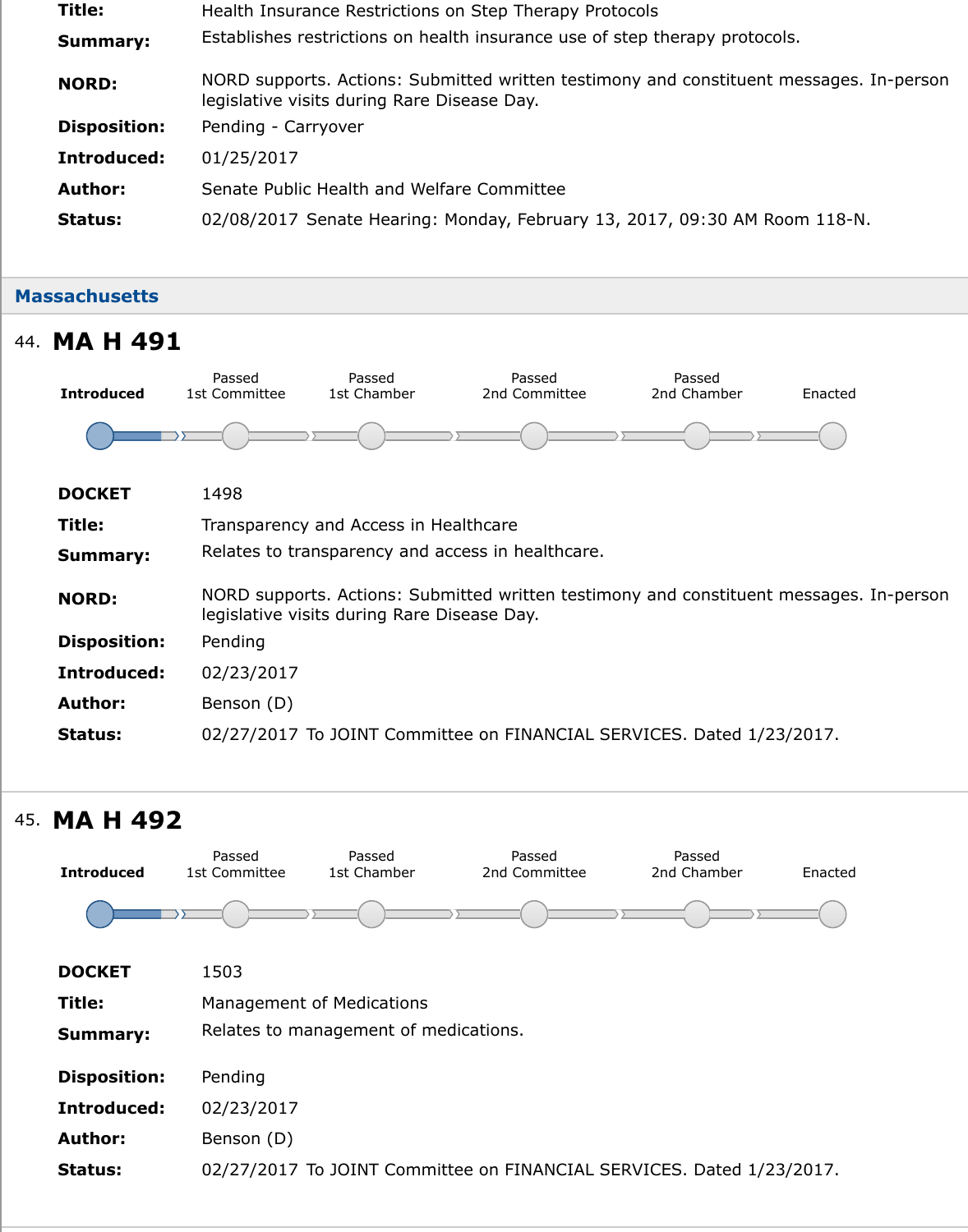| <b>DOCKET</b>       | 1591                                                                    |
|---------------------|-------------------------------------------------------------------------|
| Title:              | Rare Disease Advisory Council                                           |
| <b>Summary:</b>     | Establishes a rare disease advisory council.                            |
| <b>Disposition:</b> | Pending                                                                 |
| Introduced:         | 01/23/2017                                                              |
| <b>Author:</b>      | Heroux (D)                                                              |
| <b>Status:</b>      | 06/27/2017 In JOINT Committee on PUBLIC HEALTH: Heard. Eligible for Exe |
|                     |                                                                         |

# 47. **MA H 1650**

![](_page_18_Figure_2.jpeg)

![](_page_18_Figure_3.jpeg)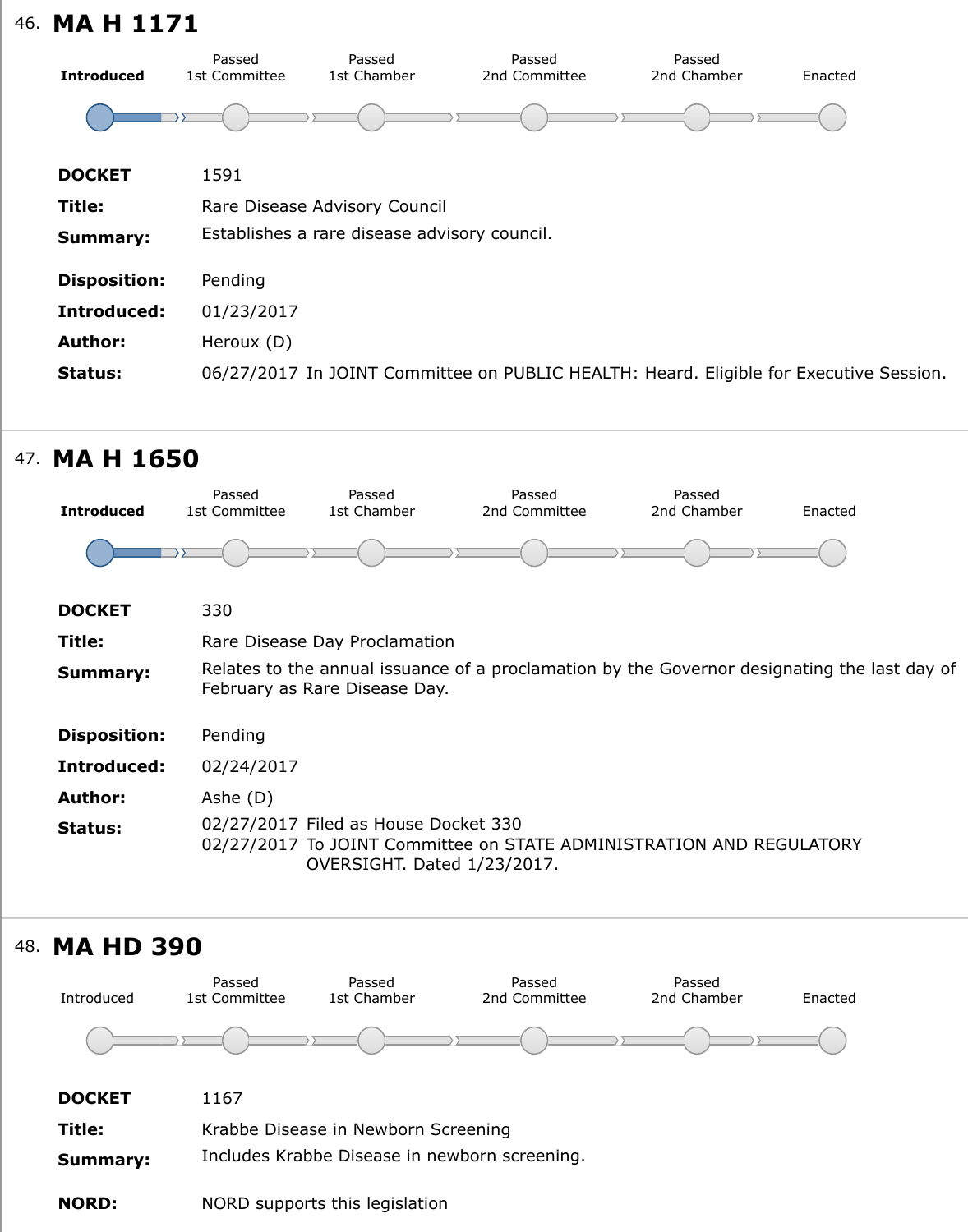![](_page_19_Figure_0.jpeg)

## 50. **MA HD 3712**

![](_page_19_Figure_2.jpeg)

## 51. **MA S 516**

![](_page_19_Figure_4.jpeg)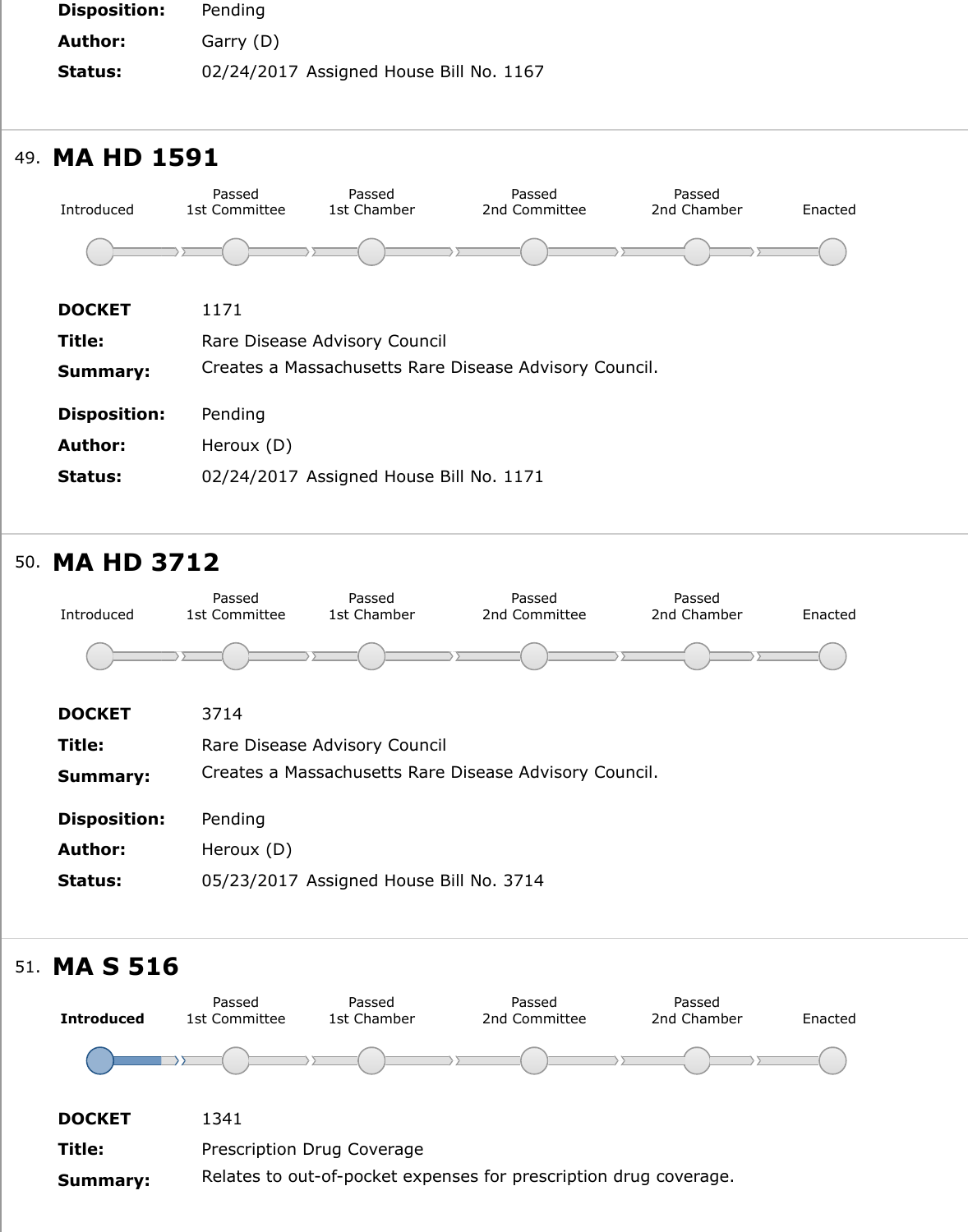![](_page_20_Figure_0.jpeg)

| Pending                                                             |
|---------------------------------------------------------------------|
| 02/22/2017                                                          |
| Lesser (D)                                                          |
| 02/27/2017 To JOINT Committee on FINANCIAL SERVICES. Dated 1/23/201 |
|                                                                     |

# 53. **MA S 551**

![](_page_20_Figure_3.jpeg)

# 54. **MA SD 1341**

| I'IA JU 1971 |               |             |               |             |     |  |
|--------------|---------------|-------------|---------------|-------------|-----|--|
|              | Passed        | Passed      | Passed        | Passed      |     |  |
| Introduced   | 1st Committee | 1st Chamber | 2nd Committee | 2nd Chamber | Ena |  |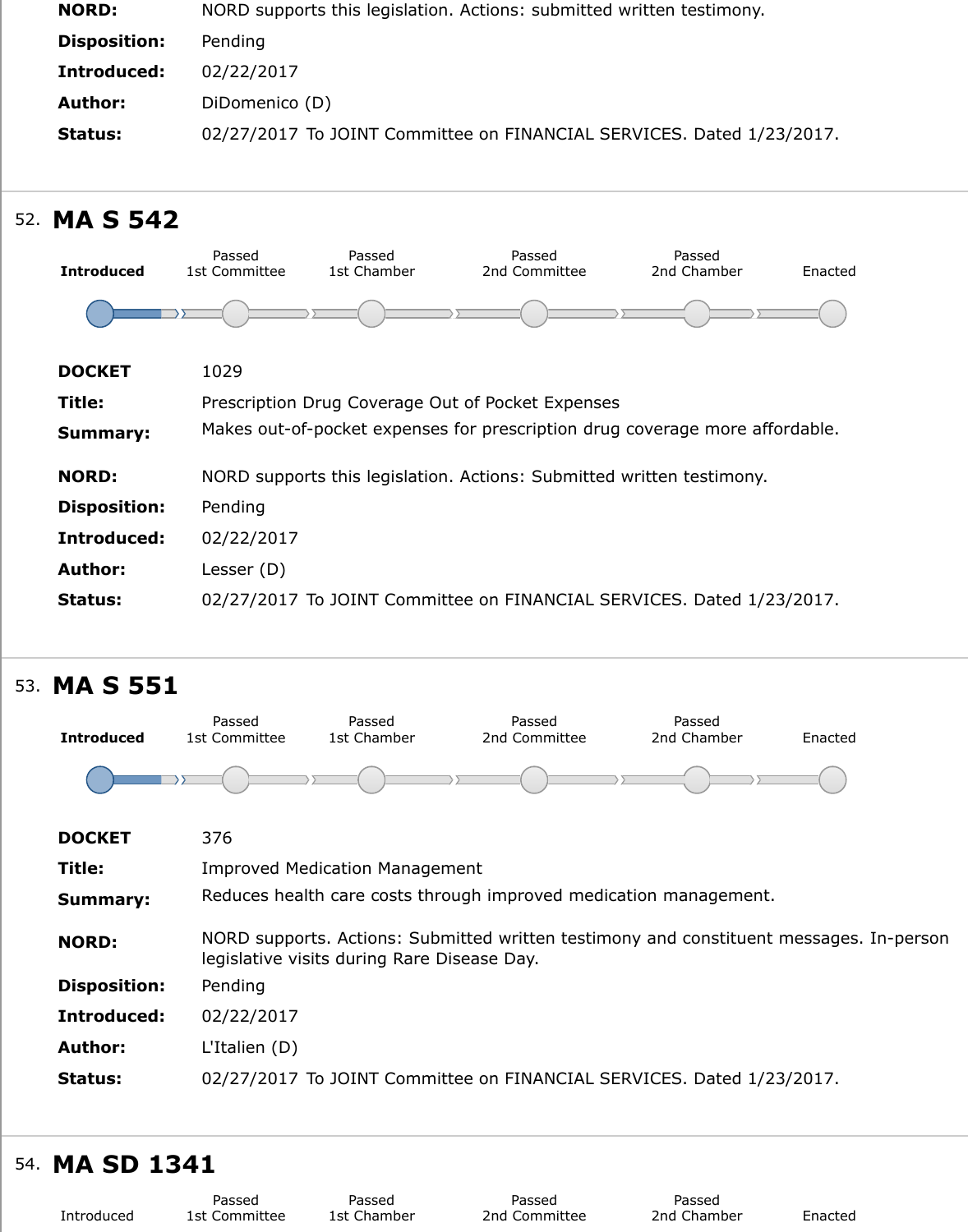| <b>Disposition:</b> | Pending                                 |
|---------------------|-----------------------------------------|
| <b>Author:</b>      | DiDomenico (D)                          |
| Status:             | 02/24/2017 Assigned Senate Bill No. 516 |

![](_page_21_Figure_1.jpeg)

# 56. **MD H 1128**

![](_page_21_Figure_3.jpeg)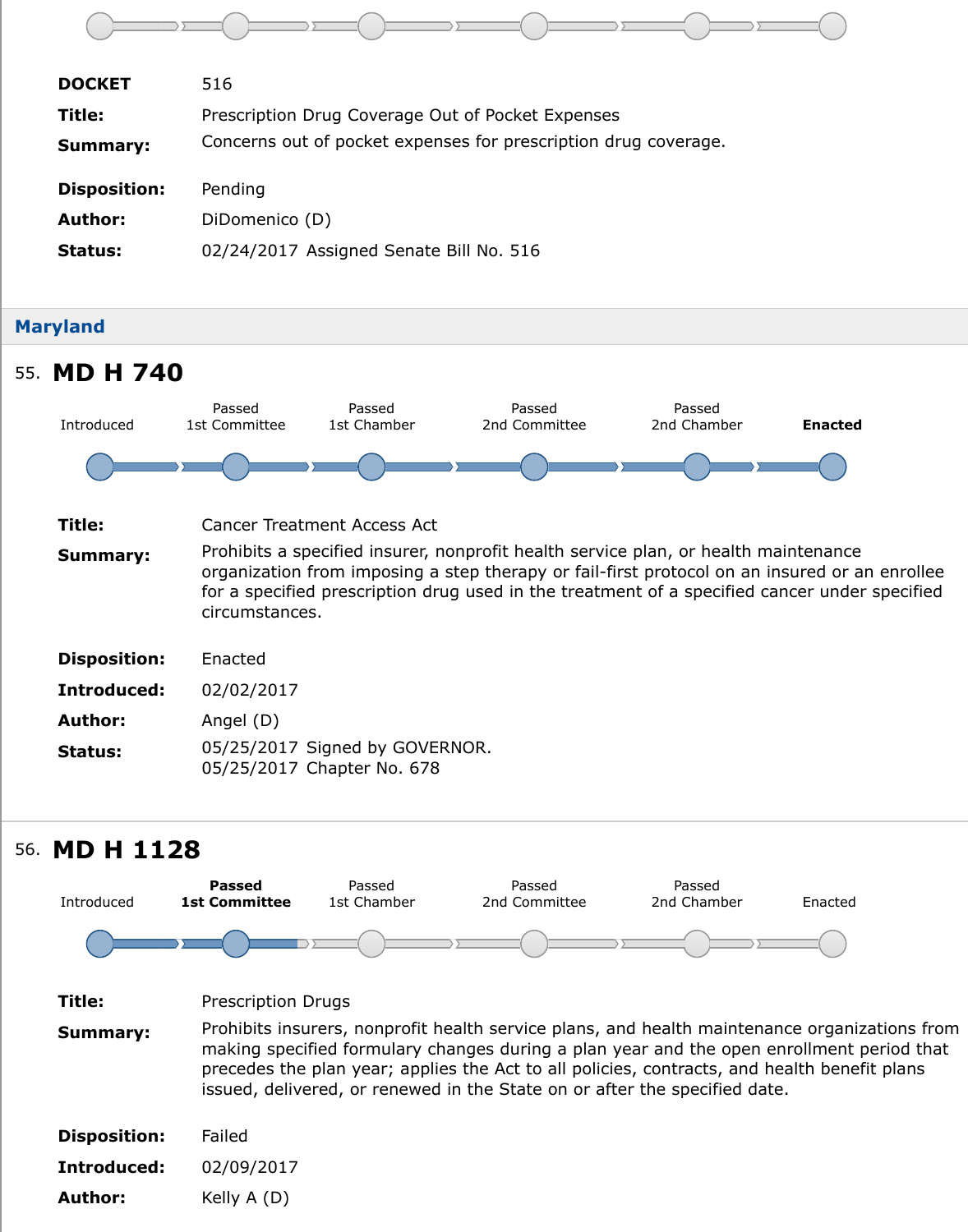| Introduced          | rasseu<br>1st Committee         | rasseu<br>1st Chamber                                                                                                                                                                                                                                                                                                                                                                                                                                  | rasseu<br>2nd Committee | rasseu<br>2nd Chamber | En |  |
|---------------------|---------------------------------|--------------------------------------------------------------------------------------------------------------------------------------------------------------------------------------------------------------------------------------------------------------------------------------------------------------------------------------------------------------------------------------------------------------------------------------------------------|-------------------------|-----------------------|----|--|
|                     |                                 |                                                                                                                                                                                                                                                                                                                                                                                                                                                        |                         |                       |    |  |
| Title:              | <b>Pharmacists Substitution</b> |                                                                                                                                                                                                                                                                                                                                                                                                                                                        |                         |                       |    |  |
| <b>Summary:</b>     |                                 | Authorizes a pharmacist to substitute an interchangeable biological product to<br>product under specified circumstances; requires a pharmacist or the pharma<br>except under specified circumstances, to inform specified consumers of the a<br>interchangeable biological product and the approximate cost difference as co<br>specified drug; requires the State Board of Pharmacy to maintain on its Web<br>specified lists of biological products. |                         |                       |    |  |
| <b>NORD:</b>        |                                 | NORD supports this legislation.                                                                                                                                                                                                                                                                                                                                                                                                                        |                         |                       |    |  |
| <b>Disposition:</b> | Enacted                         |                                                                                                                                                                                                                                                                                                                                                                                                                                                        |                         |                       |    |  |
| <b>Introduced:</b>  | 02/10/2017                      |                                                                                                                                                                                                                                                                                                                                                                                                                                                        |                         |                       |    |  |
| <b>Author:</b>      | Cullison (D)                    |                                                                                                                                                                                                                                                                                                                                                                                                                                                        |                         |                       |    |  |
| <b>Status:</b>      |                                 | 05/25/2017 Signed by GOVERNOR.<br>05/25/2017 Chapter No. 726                                                                                                                                                                                                                                                                                                                                                                                           |                         |                       |    |  |
|                     |                                 |                                                                                                                                                                                                                                                                                                                                                                                                                                                        |                         |                       |    |  |

## 58. **MD S 768**

![](_page_22_Figure_2.jpeg)

## 59. **MD S 997**

|            | Passed        | Passed      |  |
|------------|---------------|-------------|--|
| Introduced | 1st Committee | 1st Chamber |  |

Passed 2nd Committee

**Passed 2nd Chamber** Ena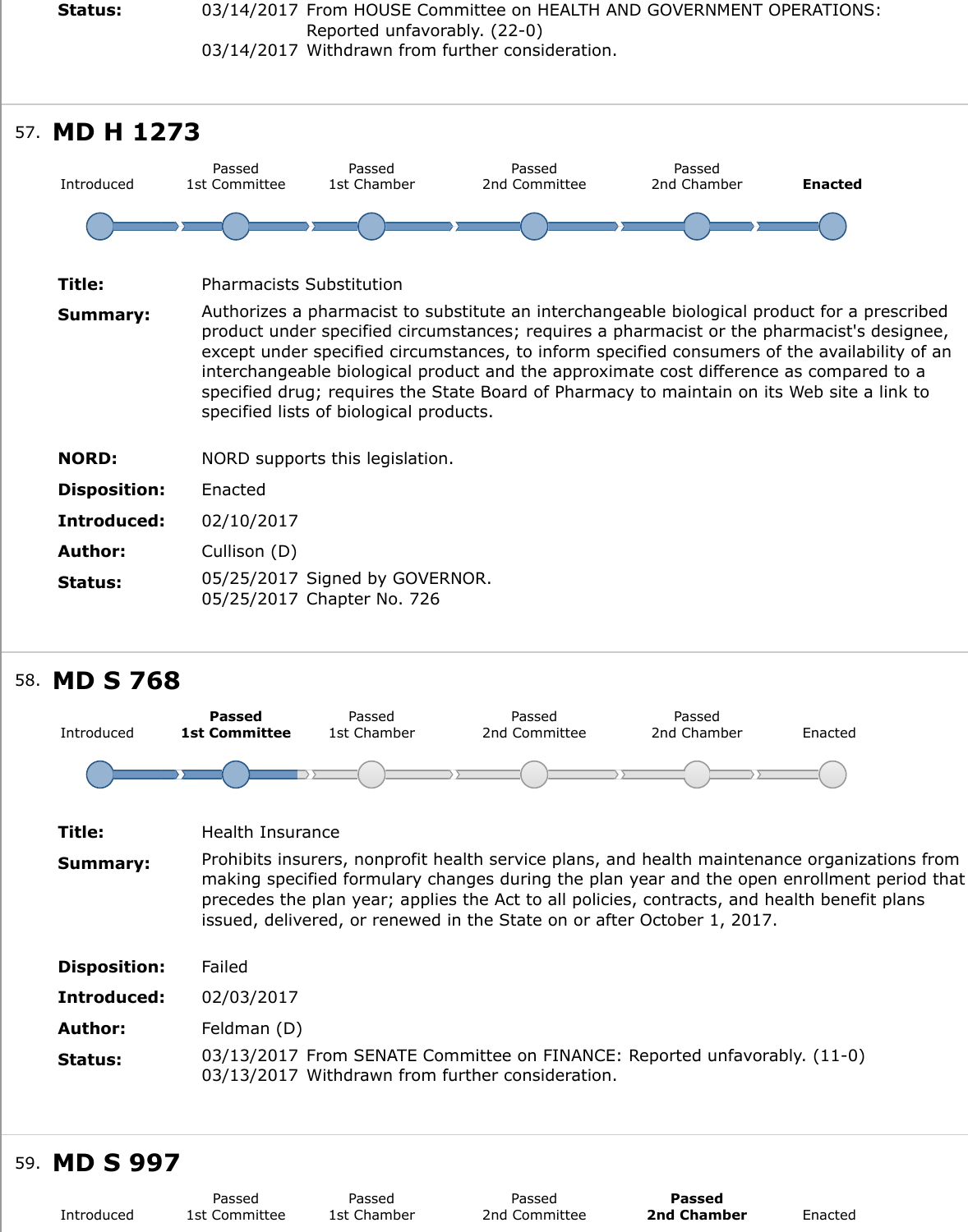|                     | <u>interchangeable biological product and the approximate cost difference as cq</u><br>specified drug; requires the State Board of Pharmacy to maintain on its Web<br>specified list of biological products. |
|---------------------|--------------------------------------------------------------------------------------------------------------------------------------------------------------------------------------------------------------|
| <b>NORD:</b>        | NORD supports this legislation. Actions: Submitted written testimony.                                                                                                                                        |
| <b>Disposition:</b> | Vetoed                                                                                                                                                                                                       |
| Introduced:         | 02/03/2017                                                                                                                                                                                                   |
| <b>Author:</b>      | Conway $J(D)$                                                                                                                                                                                                |
| <b>Status:</b>      | 05/26/2017 Vetoed by GOVERNOR - Duplicative.                                                                                                                                                                 |
|                     |                                                                                                                                                                                                              |

#### **Maine**

## 60. **ME H 198**

![](_page_23_Figure_3.jpeg)

## 61. **ME LR 119[5](https://sn.lexisnexis.com/secure/pe/sld.cgi?set_display=table&mode=standalone&author_no=841820&ses_id=17-18&billnum=198)**

![](_page_23_Figure_5.jpeg)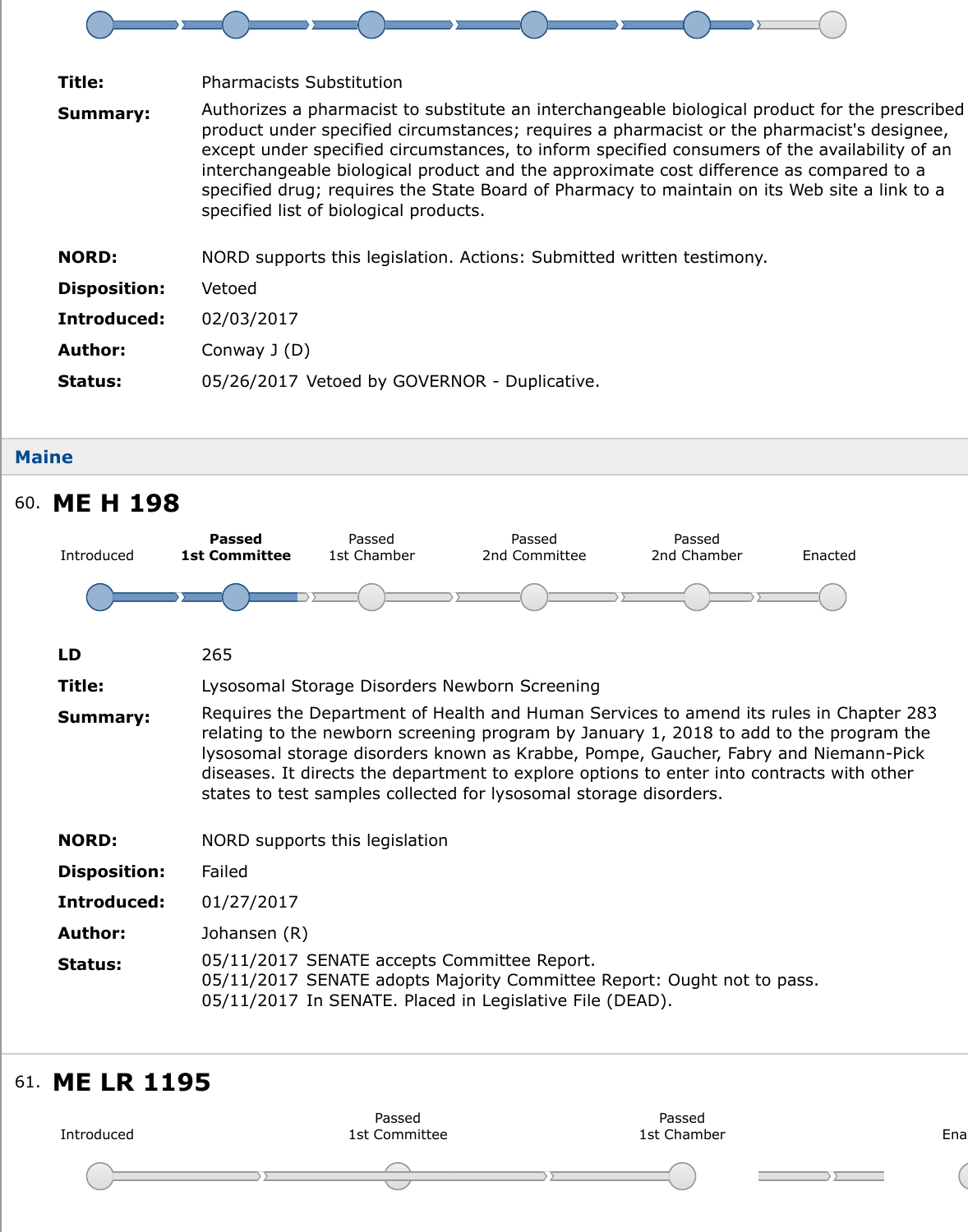#### **Michigan**

## 62. **MI HR 28**

![](_page_24_Figure_2.jpeg)

#### **Minnesota**

![](_page_24_Figure_4.jpeg)

## 64. **MN S 1184**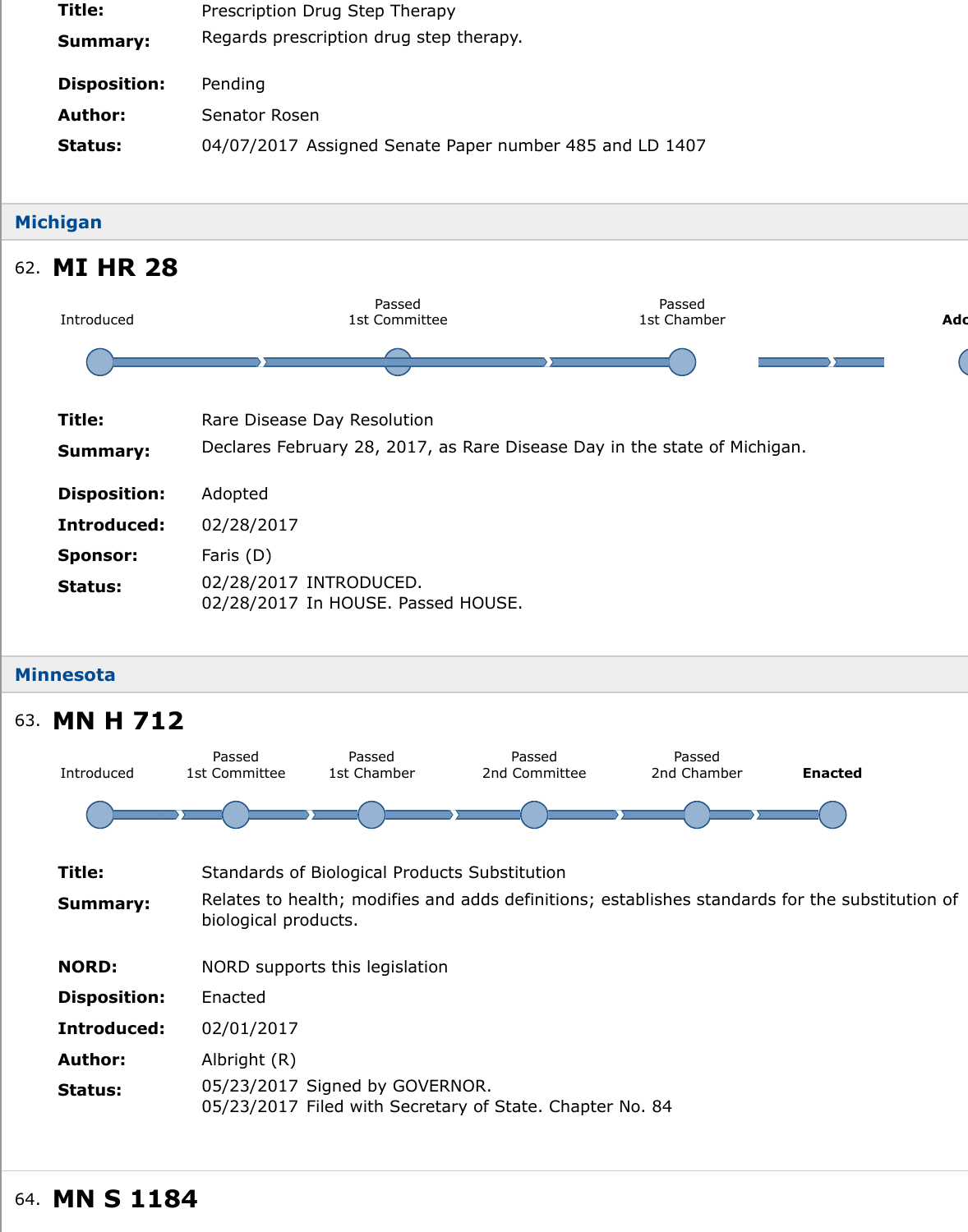|                     | biological products.                              |
|---------------------|---------------------------------------------------|
| <b>Disposition:</b> | Failed                                            |
| Introduced:         | 02/20/2017                                        |
| <b>Author:</b>      | Nelson $C(R)$                                     |
| <b>Status:</b>      | 05/09/2017 Indefinitely postponed. See H. B. 712. |
|                     |                                                   |

Passed

## **Missouri** 65. **MO H 66** Introduced Passed 1st Committee 1st Chamber

| Title:              | <b>Newborn Screening Requirements</b>                                                          |
|---------------------|------------------------------------------------------------------------------------------------|
| <b>Summary:</b>     | Expands the newborn screening requirements to include spinal muscular atre<br>Hunter syndrome. |
| <b>NORD:</b>        | NORD supports this legislation                                                                 |
| <b>Disposition:</b> | Failed - Adjourned                                                                             |
| Introduced:         | 01/04/2017                                                                                     |
| <b>Sponsor:</b>     | Ruth $(R)$                                                                                     |
|                     |                                                                                                |

**Passed 2nd Committee** Passed

2nd Chamber **Enacted** 

**Status:** 04/10/2017 Placed on Informal Calendar.

## **Montana**

![](_page_25_Figure_5.jpeg)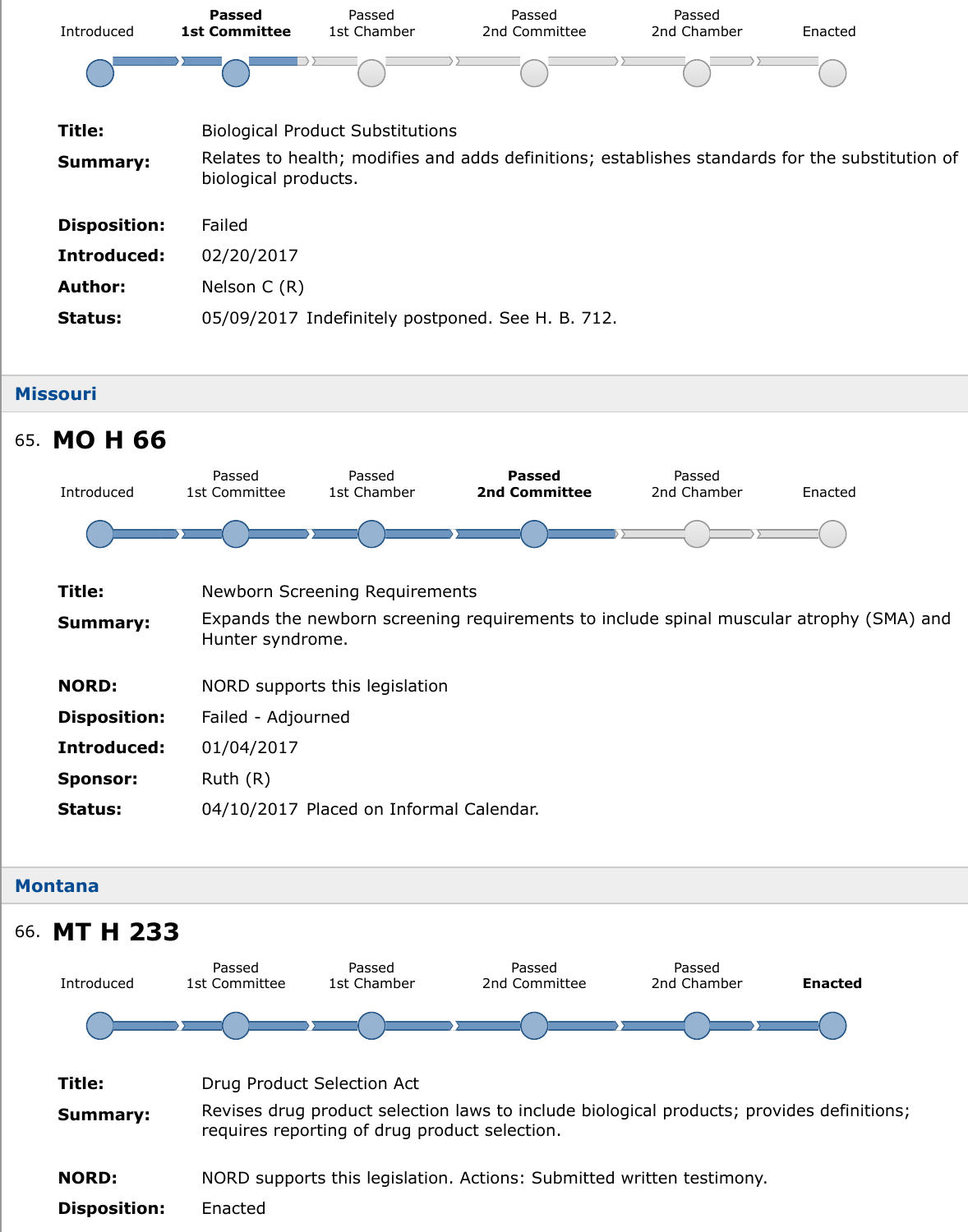# 67. **NC H 270**

![](_page_26_Figure_1.jpeg)

- **Title:** Newborn Screening
- **Summary:** Directs the commission for public health to adopt rules to add a screening te disease, Mucopolysaccharidosis Type I, and X-linked Adrenoleukodystrophy t screening program; increases the fee for newborn screening tests; appropriations of Department of Health and Human Services, division of public health, to purc equipment and upgrades at the state laboratory of public health for newborr all other laboratory operations.
- **NORD:** NORD supports this legislation
- **Disposition:** Pending
- **Introduced:** 03/08/2017
- **Author:** Lambeth (R)
- **Status:** 03/08/2017 INTRODUCED. 03/08/2017 To HOUSE Committee on HEALTH.

# 68. **NC S 190**

![](_page_26_Figure_10.jpeg)

**Status:** 03/07/2017 INTRODUCED. 03/07/2017 To SENATE Committee on RULES AND OPERATIONS OF THE SEI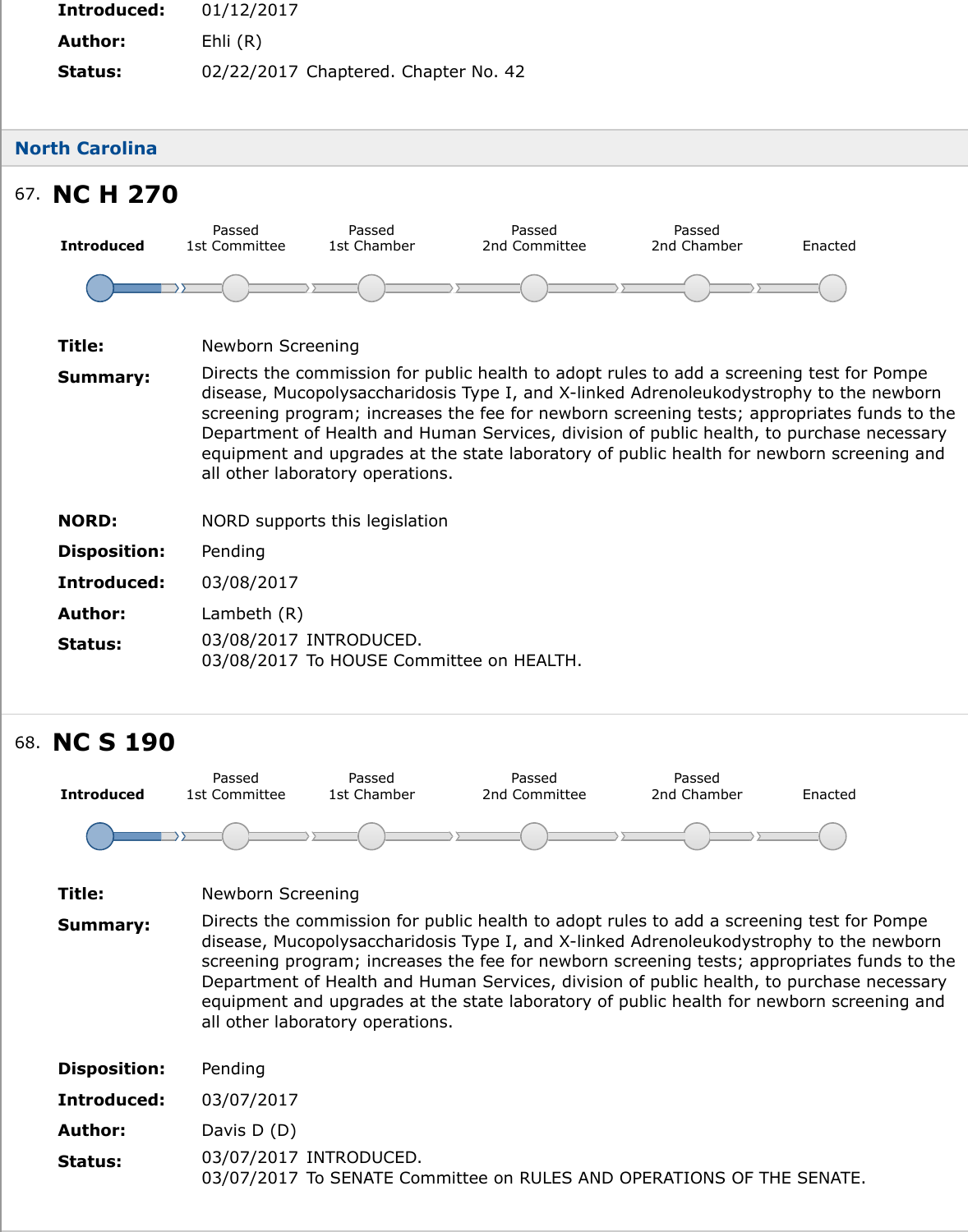![](_page_27_Picture_0.jpeg)

| Title:              | Medical Food Program for Phenylketonuria                                                                                                                                                                                                                                                                                                                                                                                                      |
|---------------------|-----------------------------------------------------------------------------------------------------------------------------------------------------------------------------------------------------------------------------------------------------------------------------------------------------------------------------------------------------------------------------------------------------------------------------------------------|
| <b>Summary:</b>     | Relates to the medical food program for phenylketonuria or maple syrup uring<br>relates to treatment for a positive diagnosis; provides for a registry of cases<br>diseases; provides for medical food for persons under a specified age regard<br>relates to low-protein modified food products; provides for reimbursement fr<br>government program that provides coverage to that individual for the treatm<br>provided by the department. |
| <b>NORD:</b>        | NORD supports this legislation                                                                                                                                                                                                                                                                                                                                                                                                                |
| <b>Disposition:</b> | Enacted                                                                                                                                                                                                                                                                                                                                                                                                                                       |
| Introduced:         | 01/09/2017                                                                                                                                                                                                                                                                                                                                                                                                                                    |
| <b>Author:</b>      | Delmore (D)                                                                                                                                                                                                                                                                                                                                                                                                                                   |
| <b>Status:</b>      | 03/21/2017 Signed by GOVERNOR.                                                                                                                                                                                                                                                                                                                                                                                                                |
|                     |                                                                                                                                                                                                                                                                                                                                                                                                                                               |

#### **Nebraska**

# 70. **NE L 481**

![](_page_27_Figure_4.jpeg)

## **New Hampshire**

## 71. **NH H 443**

Introduced

**Passed 1st Committee**

Passed 1st Chamber

Passed 2nd Committee

Passed 2nd Chamber **Enacted**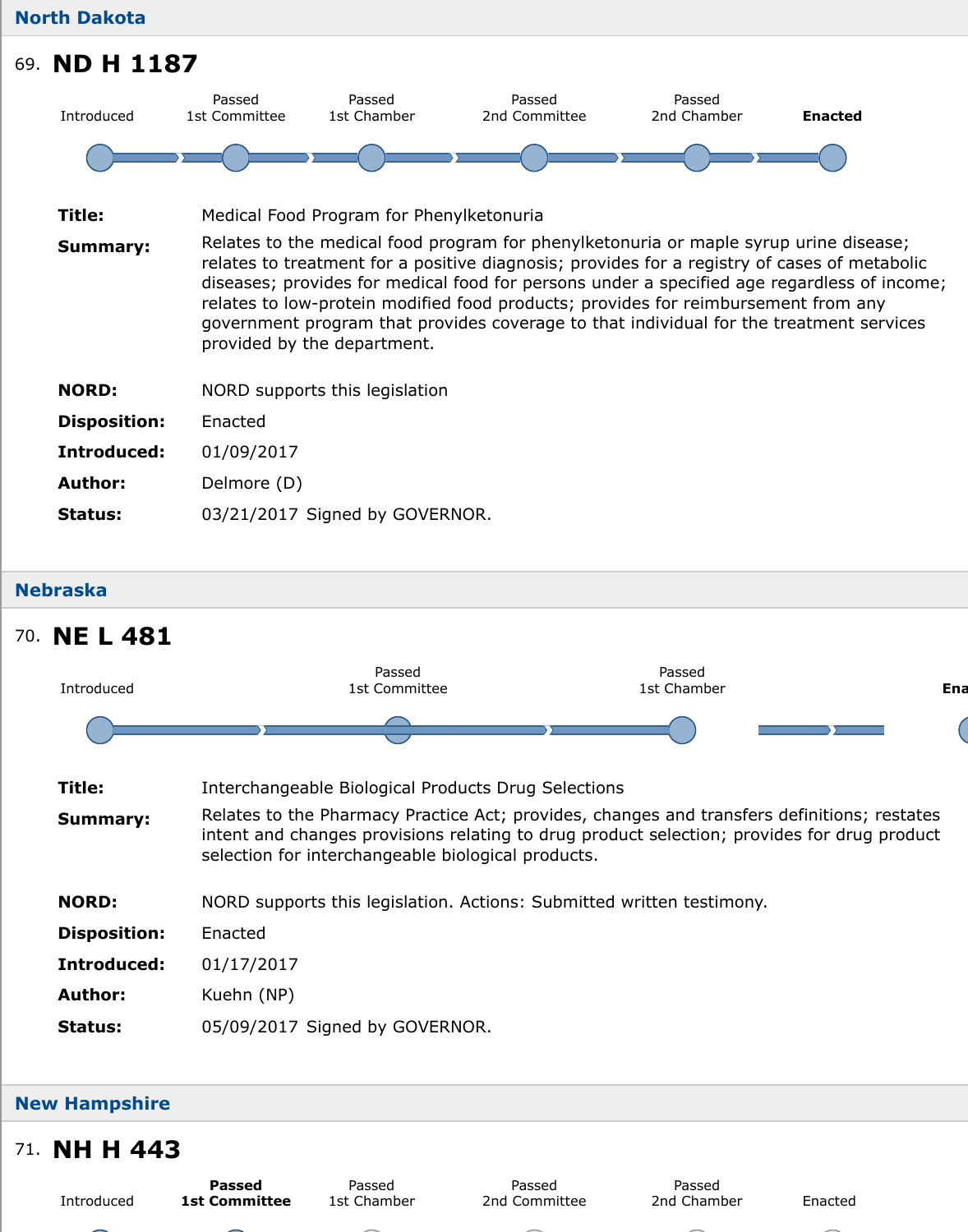| Introduced:    | 01/05/2017                       |
|----------------|----------------------------------|
| <b>Author:</b> | Kurk $(R)$                       |
| <b>Status:</b> | 03/08/2017 Failed to pass HOUSE. |

## **New Jersey**

![](_page_28_Figure_2.jpeg)

# 73. **NJ A 902**

| <b>Introduced</b>   | Passed<br>1st Committee | Passed<br>1st Chamber               | Passed<br>2nd Committee                                                 | Passed<br>2nd Chamber | Ena |
|---------------------|-------------------------|-------------------------------------|-------------------------------------------------------------------------|-----------------------|-----|
|                     |                         |                                     |                                                                         |                       |     |
| Title:              |                         | Newborn Screening Specimen Disposal |                                                                         |                       |     |
| <b>Summary:</b>     |                         | within 60 days after testing.       | Requires Department of Human Services (DHS) to dispose of newborn scree |                       |     |
| <b>Disposition:</b> | Pending                 |                                     |                                                                         |                       |     |
| Introduced:         | 01/27/2016              |                                     |                                                                         |                       |     |
| <b>Sponsor:</b>     | Vainieri Huttle (D)     |                                     |                                                                         |                       |     |
| <b>Status:</b>      |                         | 01/27/2016 INTRODUCED.              | 01/27/2016 To ASSEMBLY Committee on WOMEN AND CHILDREN.                 |                       |     |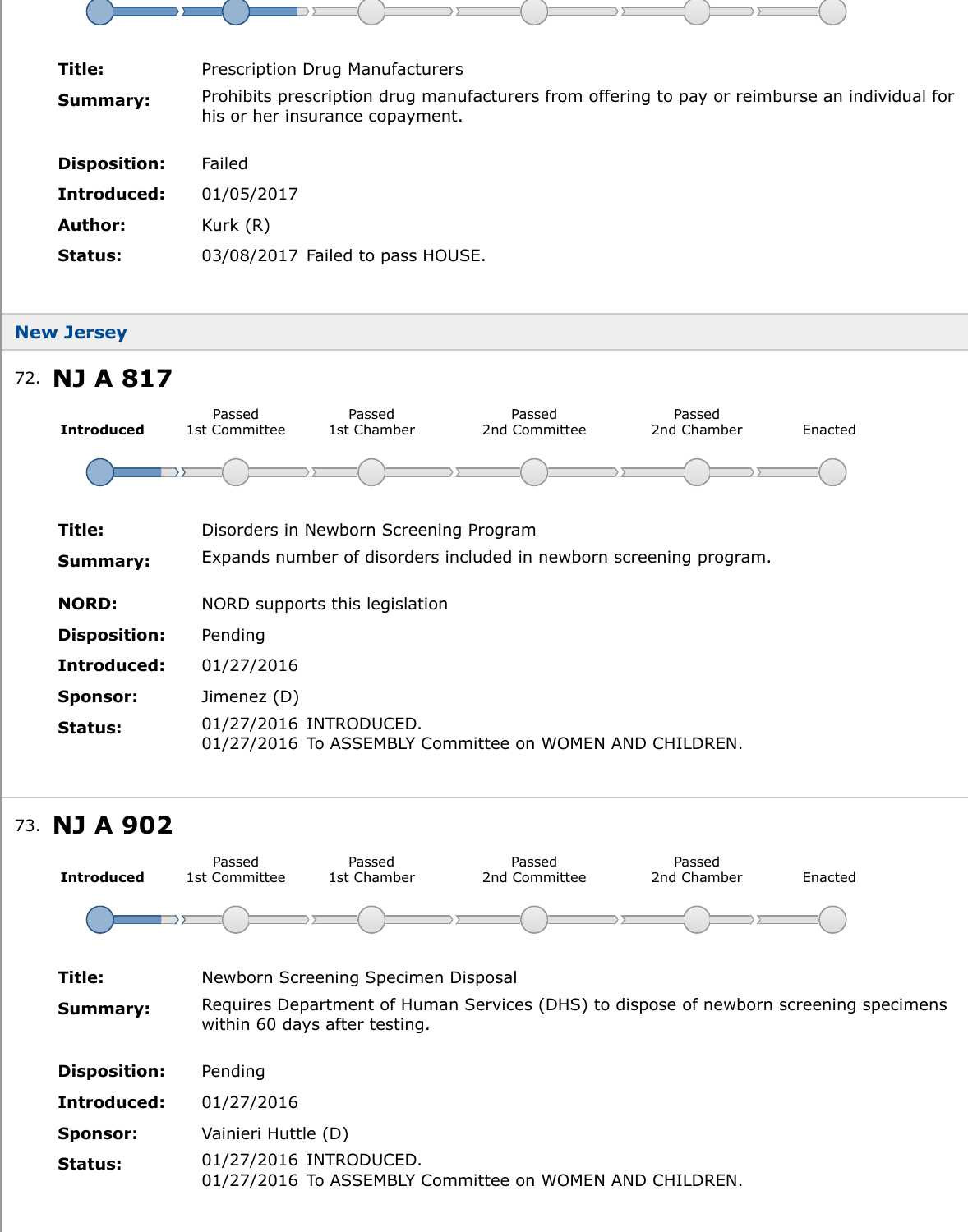| Patient Cost Sharing                                                                                                 |
|----------------------------------------------------------------------------------------------------------------------|
| Requires health insurers to limit patient cost-sharing and provide appeal pro<br>certain prescription drug coverage. |
| NORD supports this legislation and provided in-person testimony and constit<br>Rare Disease Day.                     |
| Pending                                                                                                              |
| 02/04/2016                                                                                                           |
| Benson (D)                                                                                                           |
| 10/06/2016 From ASSEMBLY Committee on FINANCIAL INSTITUTIONS AND<br>INSURANCE. (10-0)                                |
|                                                                                                                      |

# 75. **NJ A 3137**

![](_page_29_Figure_2.jpeg)

![](_page_29_Figure_3.jpeg)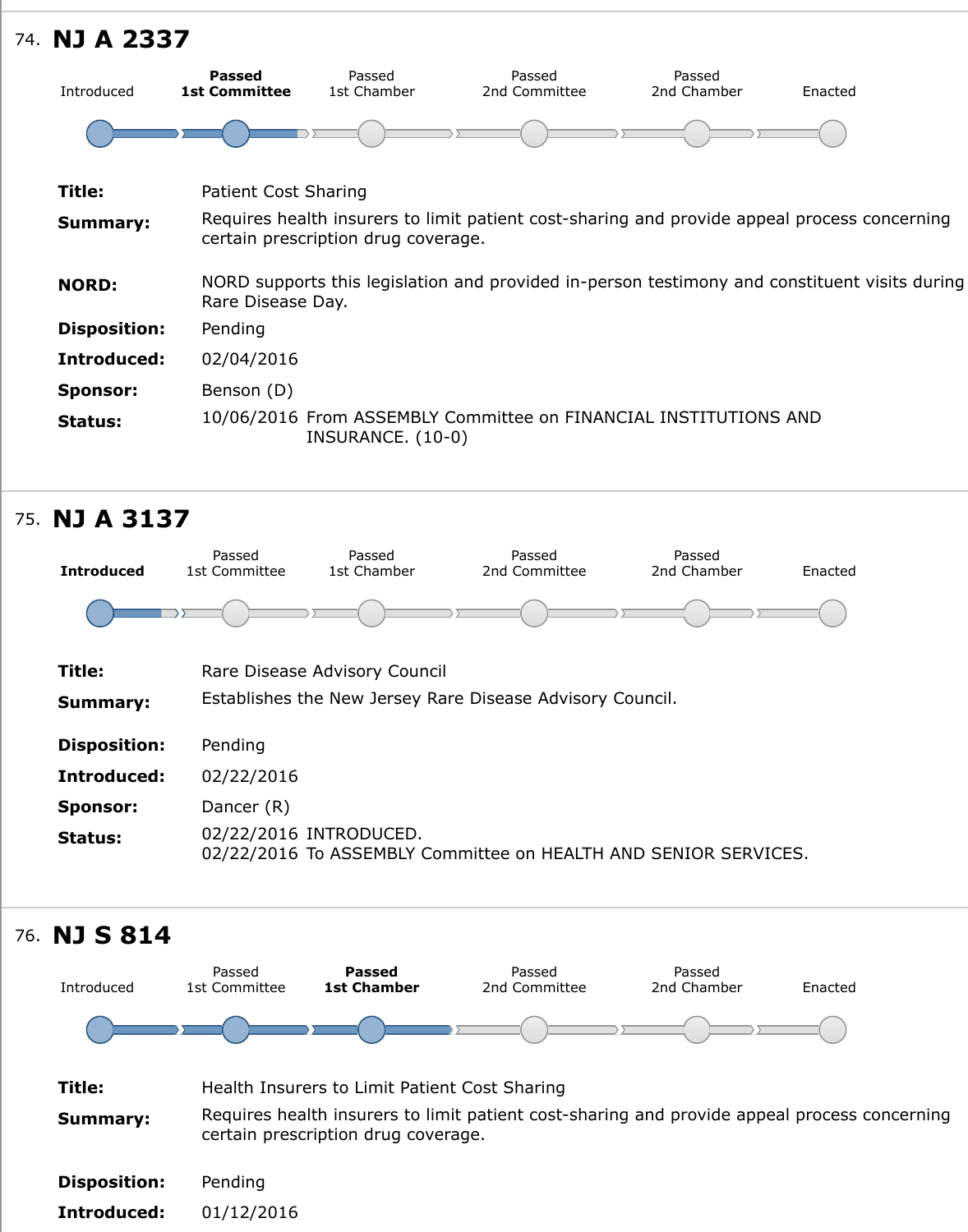| <b>Introduced</b><br>1st Chamber<br>2nd Chamber<br>2nd Committee<br>1st Committee                            | Ena |
|--------------------------------------------------------------------------------------------------------------|-----|
|                                                                                                              |     |
| Title:<br>Newborn Screening Program                                                                          |     |
| Revises Newborn Screening program in Department of Health.<br><b>Summary:</b>                                |     |
| <b>Disposition:</b><br>Pending                                                                               |     |
| Introduced:<br>02/08/2016                                                                                    |     |
| Vitale (D)<br><b>Sponsor:</b>                                                                                |     |
| 02/08/2016 INTRODUCED.<br><b>Status:</b><br>02/08/2016 To SENATE Committee on HEALTH, HUMAN SERVICES AND SEN |     |

![](_page_30_Figure_1.jpeg)

**Introduced:** 02/11/2016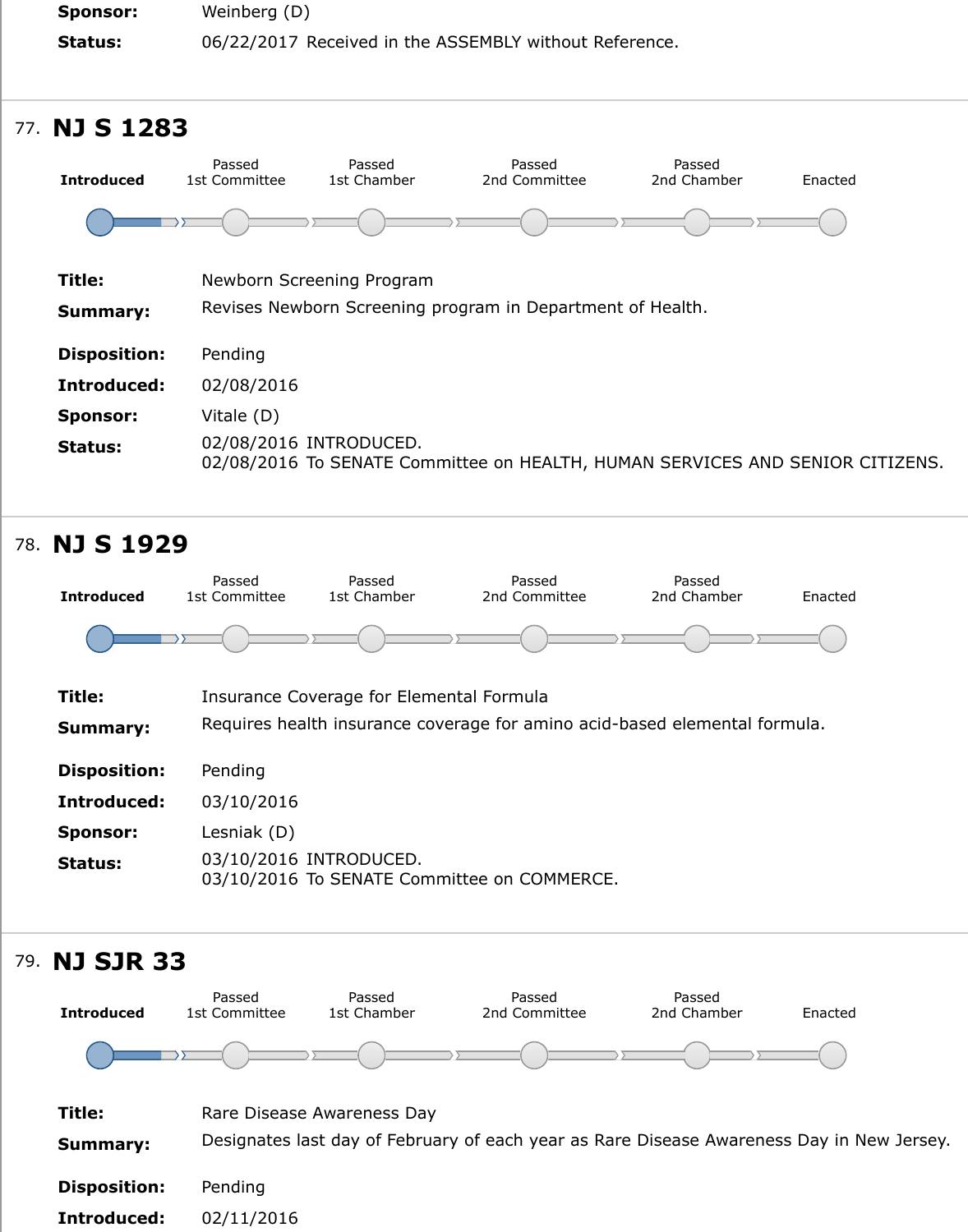![](_page_31_Figure_0.jpeg)

## 81. **NM H 260**

![](_page_31_Figure_2.jpeg)

## 82. **NM S 179**

![](_page_31_Figure_4.jpeg)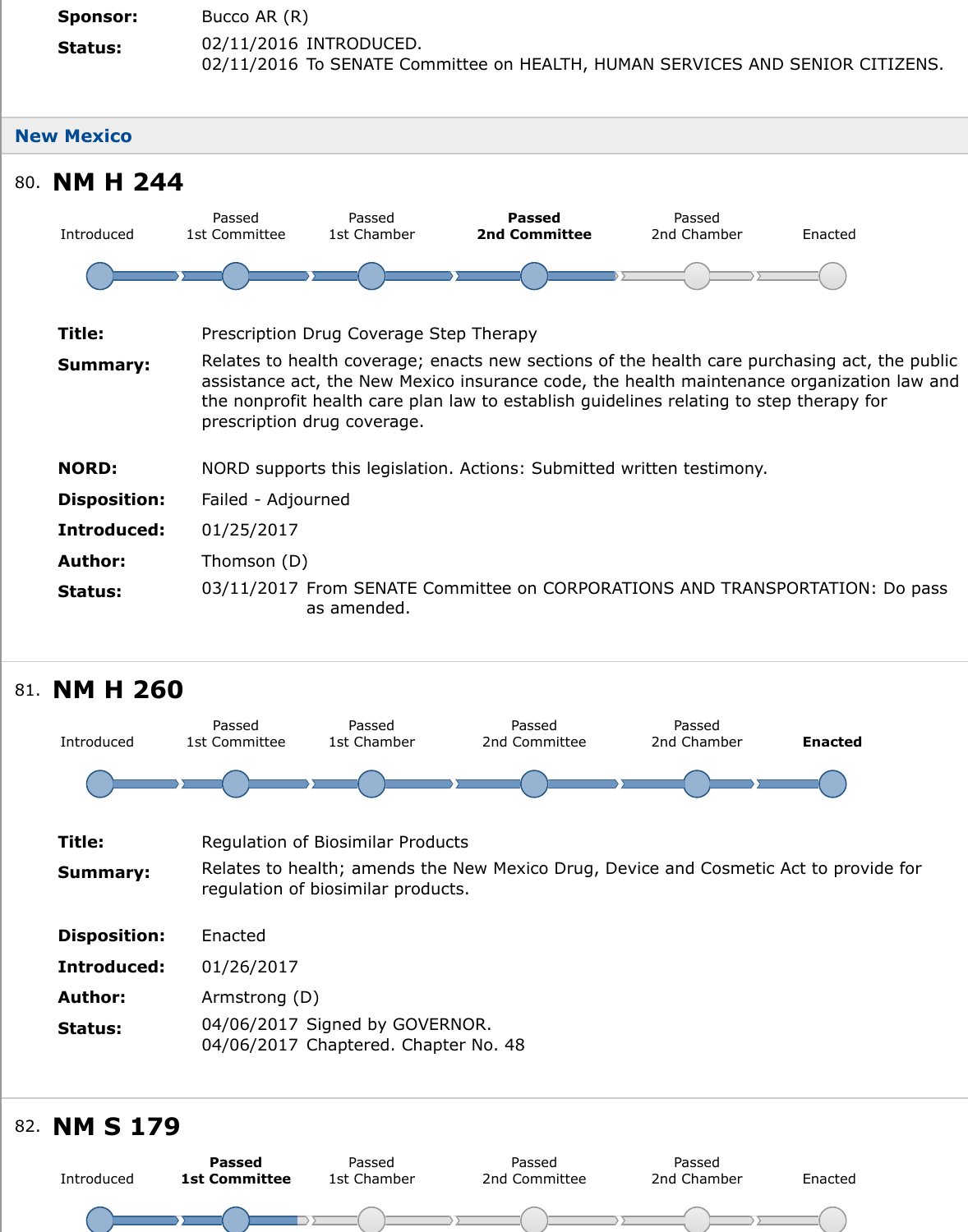| Introduced:    | 01/25/2017                                                                    |
|----------------|-------------------------------------------------------------------------------|
| <b>Author:</b> | Stefanics (D)                                                                 |
| <b>Status:</b> | 03/01/2017 From SENATE Committee on CORPORATIONS AND TRANSPORT<br>as amended. |
|                | 03/01/2017 Re-referred to SENATE Committee on FINANCE.                        |

![](_page_32_Figure_1.jpeg)

![](_page_32_Figure_2.jpeg)

#### **Nevada**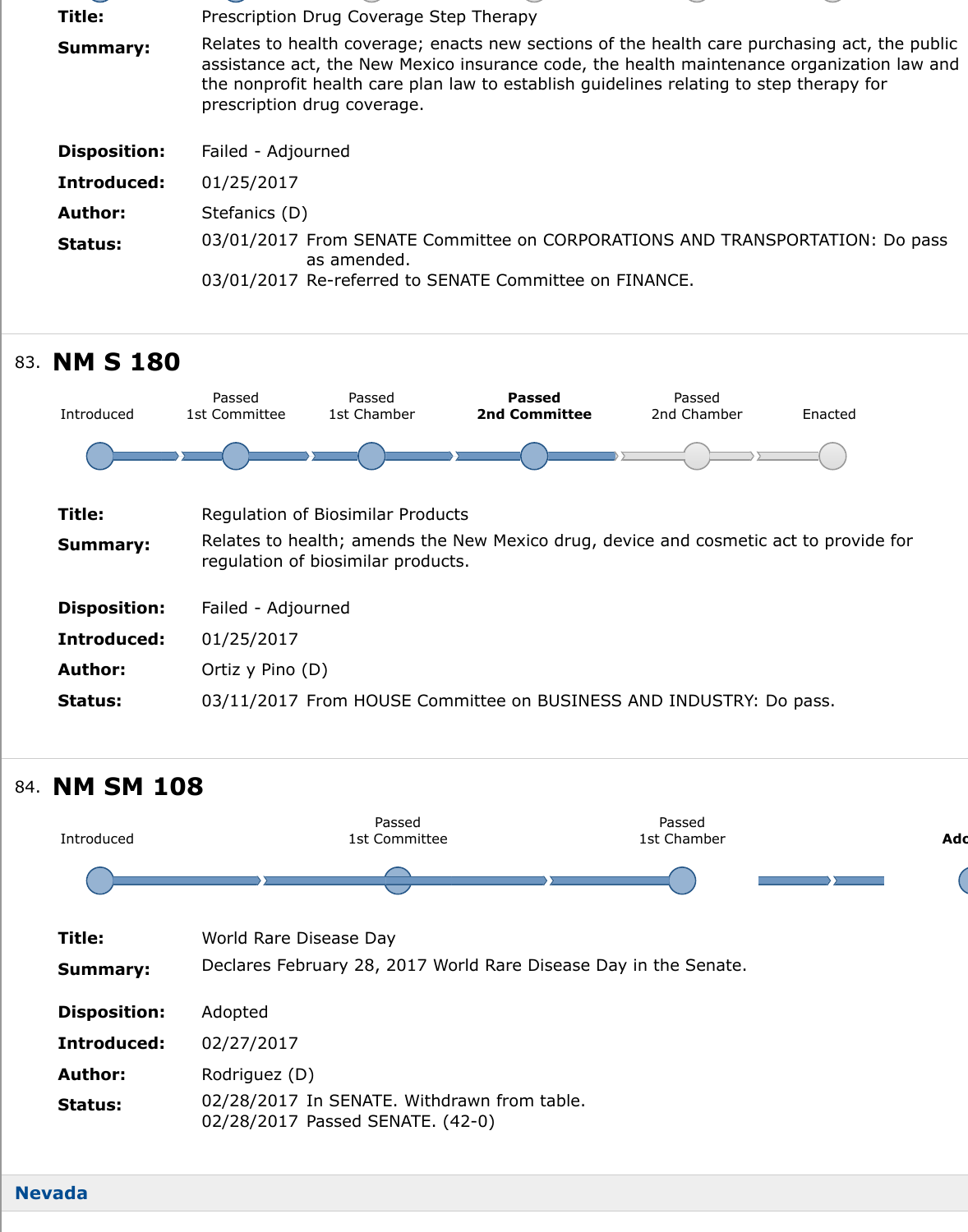| Title:              | Dispensing of Biological Products                                                                                                                                                                                                                                                                                                                                                                                                                                     |
|---------------------|-----------------------------------------------------------------------------------------------------------------------------------------------------------------------------------------------------------------------------------------------------------------------------------------------------------------------------------------------------------------------------------------------------------------------------------------------------------------------|
| <b>Summary:</b>     | Relates to pharmacy; requires a pharmacist or his or her designee to make<br>any time a biological product is dispensed under certain circumstances; requ<br>dispensing of an interchangeable biological product in substitution for a pres<br>product under certain circumstances; requires the State Board of Pharmacy<br>certain lists of approved interchangeable biological products, published by the<br>Food and Drug Administration, on its Internet website. |
| <b>Disposition:</b> | Enacted                                                                                                                                                                                                                                                                                                                                                                                                                                                               |
| Introduced:         | 02/27/2017                                                                                                                                                                                                                                                                                                                                                                                                                                                            |
| <b>Author:</b>      | Benitez-Thompso (D)                                                                                                                                                                                                                                                                                                                                                                                                                                                   |
| <b>Status:</b>      | 05/26/2017 Signed by GOVERNOR.<br>05/26/2017 Chaptered. Chapter No. 143                                                                                                                                                                                                                                                                                                                                                                                               |

![](_page_33_Figure_1.jpeg)

| Title: | <b>Prescription Drugs</b> |
|--------|---------------------------|
|--------|---------------------------|

- **Summary:** Relates to prescription drugs; requires the Department of Health and Humar compile a list of prescription drugs essential for treating diabetes; requires to of a prescription drug included on the list to report certain information; reque manufacturer to notify the Department in advance of planned price increase. requirements concerning pharmaceutical sales representatives, contributions nonprofit organizations, private schools, and insurer notices.
- **NORD:** NORD opposes this legislation because it put onerous requirements on non-profit and non-profit and non-profit and non-profit and non-profit and non-profit and non-profit and non-profit and non-profit and non-profit applies provisions that could impact rare disease research.

| <b>Disposition:</b> | Vetoed |
|---------------------|--------|
|---------------------|--------|

**Introduced:** 03/14/2017

**Author:** Cancela (D)

**Status:** 06/02/2017 Vetoed by GOVERNOR.

#### **New York**

## 87. **NY A 1076**

|                   | Passed        | Passed      | Passed        | Passed      |     |
|-------------------|---------------|-------------|---------------|-------------|-----|
| <b>Introduced</b> | 1st Committee | 1st Chamber | 2nd Committee | 2nd Chamber | Ena |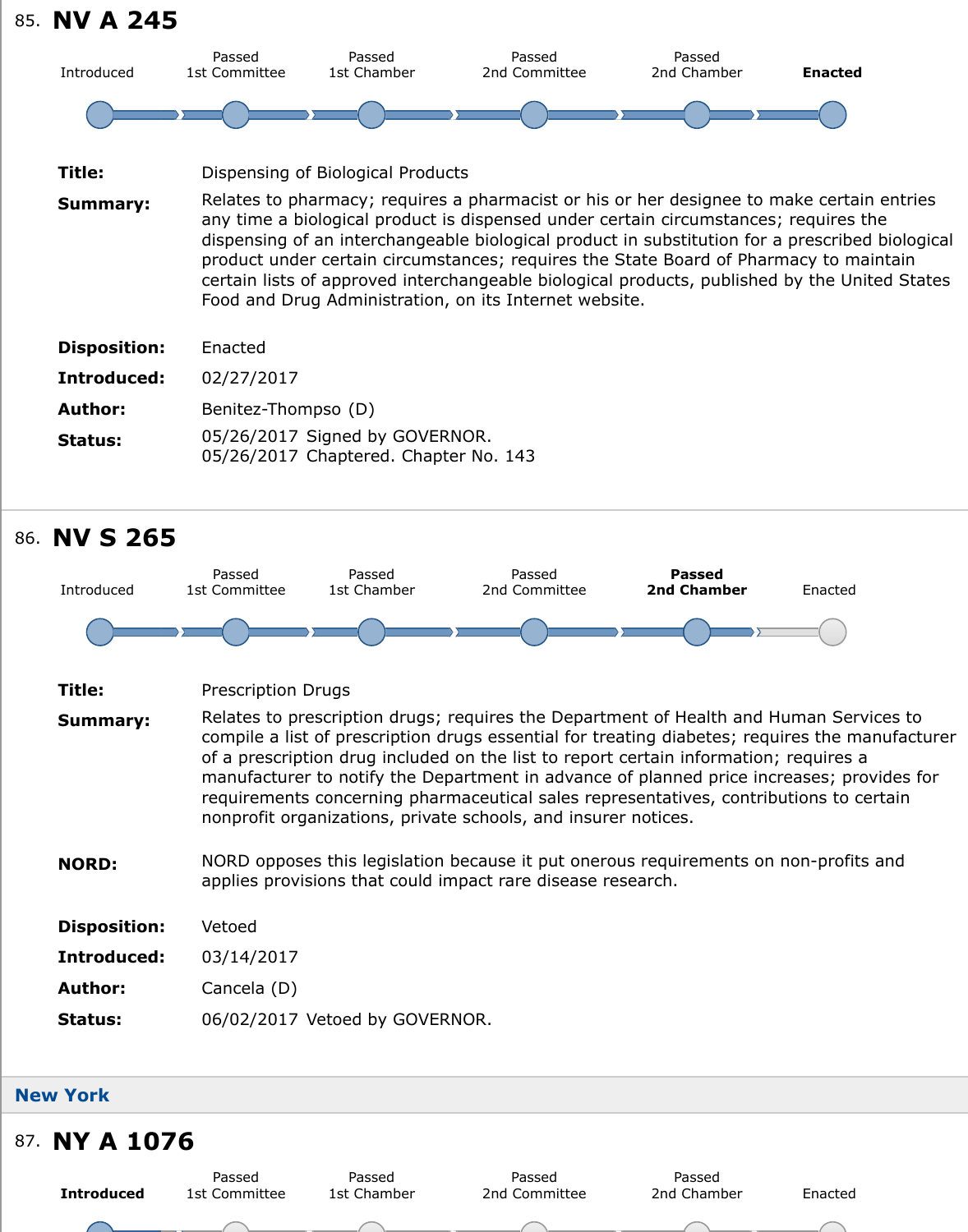| <b>Disposition:</b> | Pending                                                               |
|---------------------|-----------------------------------------------------------------------|
| Introduced:         | 01/10/2017                                                            |
| <b>Sponsor:</b>     | Pretlow (D)                                                           |
| Status:             | 01/10/2017 INTRODUCED.<br>01/10/2017 To ASSEMBLY Committee on HEALTH. |

| <b>NY S 4788</b>                      |                       |                         |                                                                                                                                                                                               |                                                                                                                                                                                                       |
|---------------------------------------|-----------------------|-------------------------|-----------------------------------------------------------------------------------------------------------------------------------------------------------------------------------------------|-------------------------------------------------------------------------------------------------------------------------------------------------------------------------------------------------------|
| <b>Passed</b><br><b>1st Committee</b> | Passed<br>1st Chamber | Passed<br>2nd Committee | Passed<br>2nd Chamber                                                                                                                                                                         | Ena                                                                                                                                                                                                   |
|                                       |                       |                         |                                                                                                                                                                                               |                                                                                                                                                                                                       |
|                                       |                       |                         |                                                                                                                                                                                               |                                                                                                                                                                                                       |
|                                       |                       |                         |                                                                                                                                                                                               |                                                                                                                                                                                                       |
|                                       |                       |                         |                                                                                                                                                                                               |                                                                                                                                                                                                       |
| <b>Disposition:</b><br>Pending        |                       |                         |                                                                                                                                                                                               |                                                                                                                                                                                                       |
| Introduced:<br>03/01/2017             |                       |                         |                                                                                                                                                                                               |                                                                                                                                                                                                       |
| Hannon (R)                            |                       |                         |                                                                                                                                                                                               |                                                                                                                                                                                                       |
|                                       |                       |                         |                                                                                                                                                                                               |                                                                                                                                                                                                       |
|                                       |                       |                         | Interchangeable Biological Products<br>biological products by pharmacists.<br>NORD supports this legislation.<br>06/21/2017 To SENATE Committee on RULES.<br>06/21/2017 Substituted by A7509A | Relates to interchangeable biological products; enacts provisions relating to<br>06/21/2017 Withdrawn from SENATE Committee on HIGHER EDUCATION.<br>06/21/2017 From SENATE Committee on RULES. (23-1) |

### **Ohio**

![](_page_34_Figure_3.jpeg)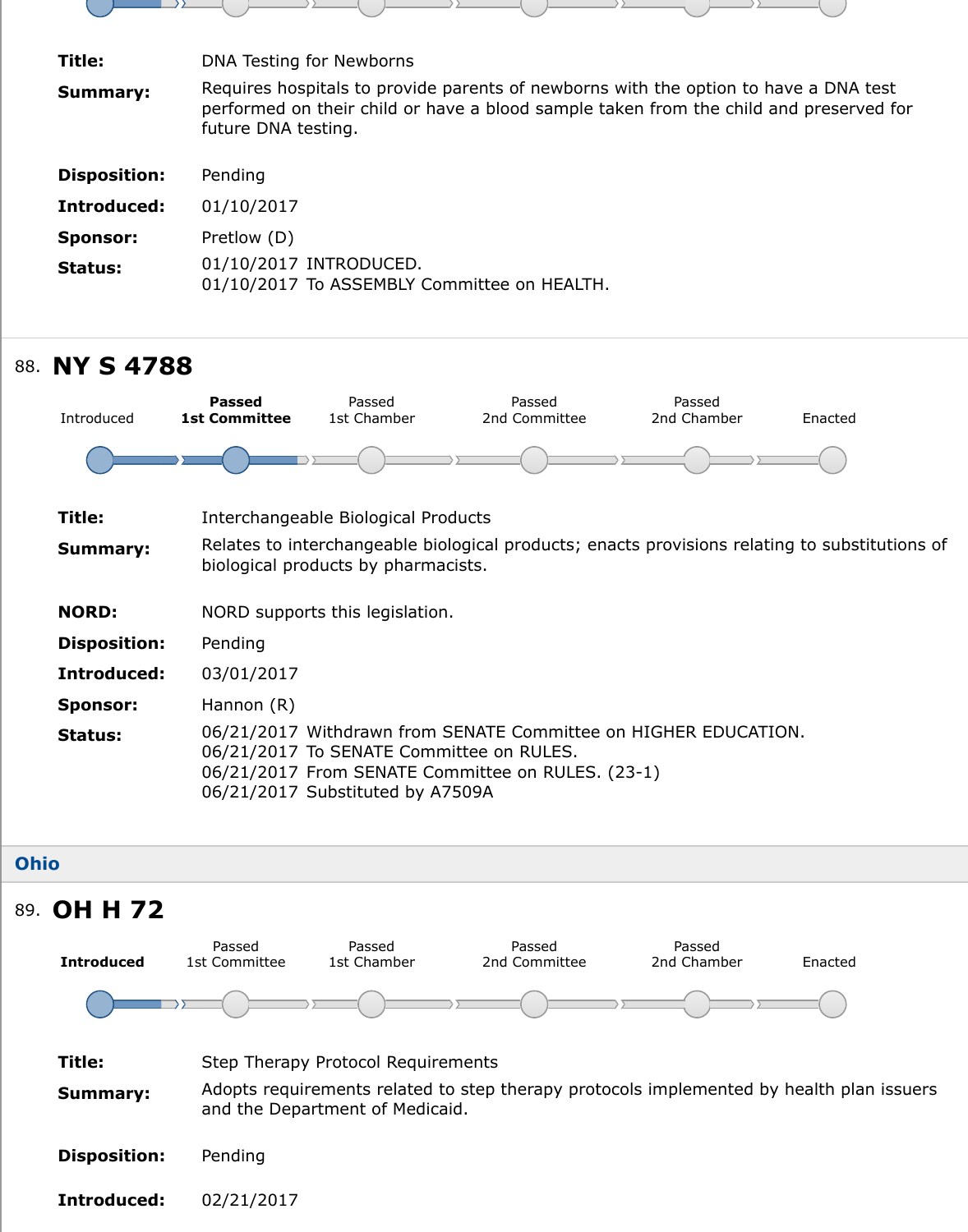| <b>Introduced</b>   | Passed<br>1st Committee       | Passed<br>1st Chamber                       | Passed<br>2nd Committee                                                                                                                                                                              | Passed<br>2nd Chamber | End |
|---------------------|-------------------------------|---------------------------------------------|------------------------------------------------------------------------------------------------------------------------------------------------------------------------------------------------------|-----------------------|-----|
|                     |                               |                                             |                                                                                                                                                                                                      |                       |     |
| Title:              | <b>Step Therapy Protocols</b> |                                             |                                                                                                                                                                                                      |                       |     |
| <b>Summary:</b>     |                               | and the Department of Medicaid.             | Adopts requirements related to step therapy protocols implemented by healt                                                                                                                           |                       |     |
| <b>NORD:</b>        |                               | legislative visits during Rare Disease Day. | NORD supports. Actions: Submitted written testimony and constituent messi                                                                                                                            |                       |     |
| <b>Disposition:</b> | Pending                       |                                             |                                                                                                                                                                                                      |                       |     |
| Introduced:         | 02/14/2017                    |                                             |                                                                                                                                                                                                      |                       |     |
| <b>Sponsor:</b>     | Lehner (R)                    |                                             |                                                                                                                                                                                                      |                       |     |
| Status:             |                               |                                             | 02/15/2017 From SENATE Committee on RULES AND REFERENCE: Recomm<br>02/15/2017 In SENATE. To second reading. Read a second time.<br>02/15/2017 To SENATE Committee on HEALTH, HUMAN SERVICES, AND MEI |                       |     |

## **Oregon**

# 91. **OR D 1255**

90. **OH S 56**

![](_page_35_Figure_3.jpeg)

| Title:              | <b>Health Authority</b>                                                                                                                                                                                                                                                                                                                                        |
|---------------------|----------------------------------------------------------------------------------------------------------------------------------------------------------------------------------------------------------------------------------------------------------------------------------------------------------------------------------------------------------------|
| <b>Summary:</b>     | Directs Oregon Health Authority to establish and operate statewide database<br>and dissemination of orders for rare disease emergency response medical tre<br>purpose of ensuring safe treatment of individuals with rare diseases in emer<br>creates Oregon ORDER Database Advisory Committee to advise authority on<br>operation and evaluation of database. |
| <b>NORD:</b>        | NORD supports this legislation. Actions: provided in-person testimony and le<br>part of Rare Disease Day                                                                                                                                                                                                                                                       |
| <b>Disposition:</b> | Pending                                                                                                                                                                                                                                                                                                                                                        |
| <b>Author:</b>      | Senate Committee on Education and General Government                                                                                                                                                                                                                                                                                                           |
| <b>Status:</b>      | 02/01/2017 Assigned SENATE Bill No. 215                                                                                                                                                                                                                                                                                                                        |
|                     |                                                                                                                                                                                                                                                                                                                                                                |

# 92. **OR D 1743**

| Passed | Passed | Passed | Passed |
|--------|--------|--------|--------|
|        |        |        |        |
|        |        |        |        |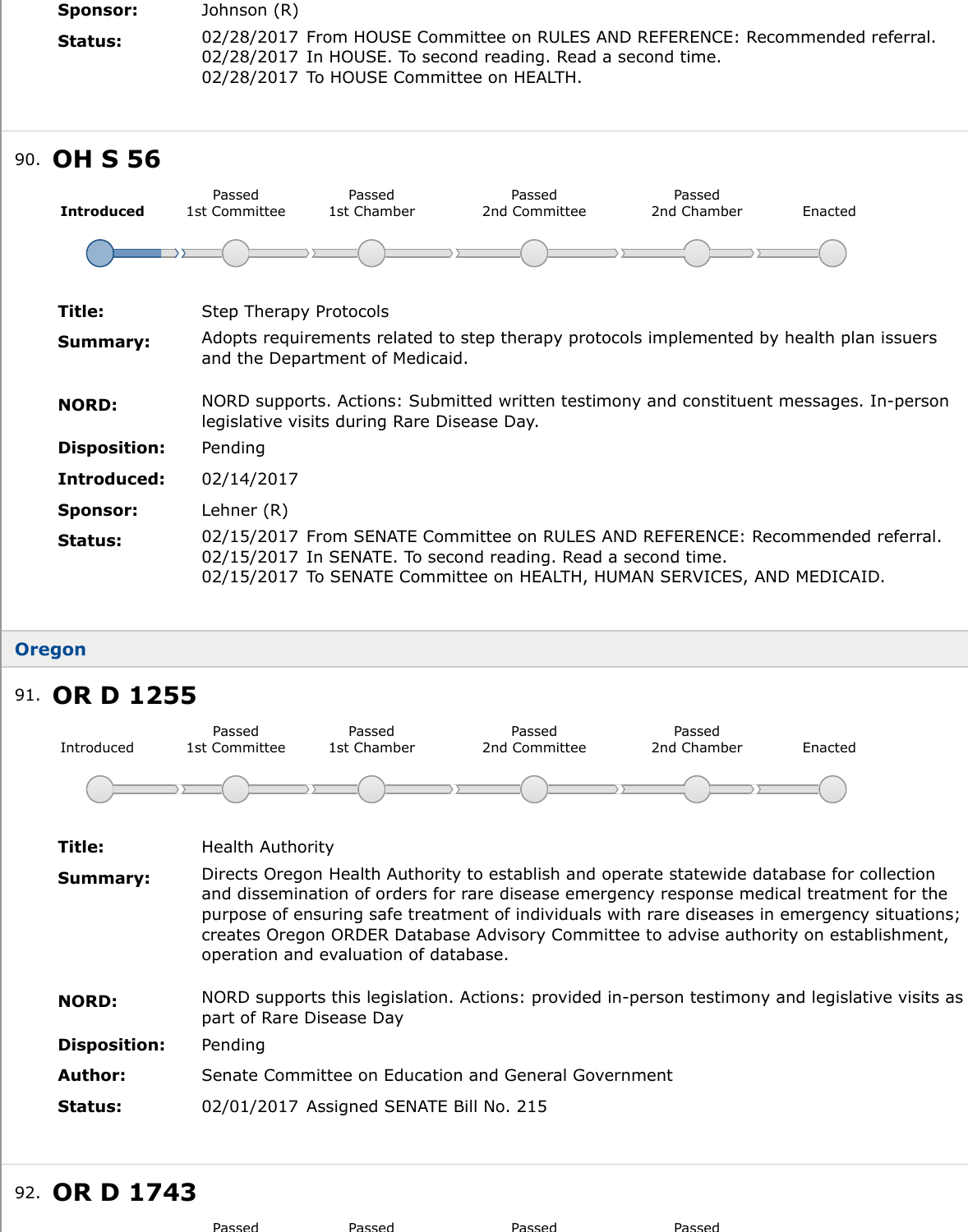| Introduced          | 1st Committee            | 1st Chamber                     | 2nd Committee                                                                                                                                                                                                                                                                                                                                                                 | 2nd Chamber | Enacted                                                                                       |
|---------------------|--------------------------|---------------------------------|-------------------------------------------------------------------------------------------------------------------------------------------------------------------------------------------------------------------------------------------------------------------------------------------------------------------------------------------------------------------------------|-------------|-----------------------------------------------------------------------------------------------|
|                     |                          |                                 |                                                                                                                                                                                                                                                                                                                                                                               |             |                                                                                               |
| Title:              |                          |                                 | Prescription Drug Formulary for Insurance Code                                                                                                                                                                                                                                                                                                                                |             |                                                                                               |
| <b>Summary:</b>     | and Drug Administration. |                                 | health benefit plan to small employers, groups or individuals to make specified information<br>about prescription drug formularies available on carrier's website and through toll-free<br>telephone number; prohibits carrier from making changes to prescription drug formulary<br>more than once every specified period unless based on alert issued by United States Food |             | Defines prescription drug formulary for purposes of Insurance Code; requires carrier offering |
| <b>Disposition:</b> | Pending                  |                                 |                                                                                                                                                                                                                                                                                                                                                                               |             |                                                                                               |
| <b>Author:</b>      |                          | Senate Committee on Health Care |                                                                                                                                                                                                                                                                                                                                                                               |             |                                                                                               |
| <b>Status:</b>      | 12/12/2016 FILED.        |                                 |                                                                                                                                                                                                                                                                                                                                                                               |             |                                                                                               |

# 93. **OR S 237**

![](_page_36_Figure_2.jpeg)

#### 94. **OR S 526 Introduced** Passed 1st Committee

![](_page_36_Figure_4.jpeg)

Passed

Passed

Passed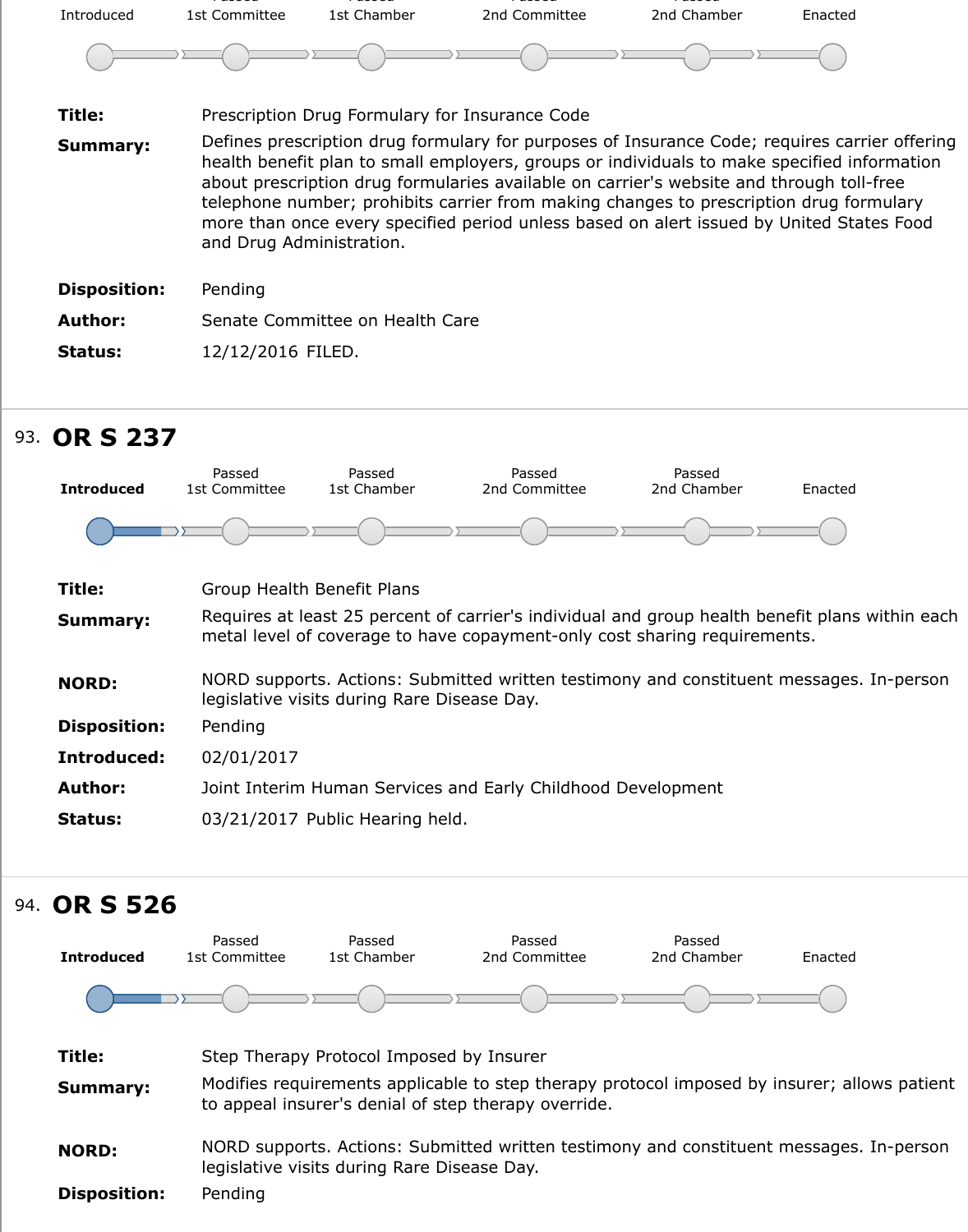| Introduced          | <b>Passed</b><br><b>1st Committee</b> | Passed<br>1st Chamber                | Passed<br>2nd Committee                                                                                                                                                                                                                                                                                                                                                                                                                               | Passed<br>2nd Chamber | Ena |
|---------------------|---------------------------------------|--------------------------------------|-------------------------------------------------------------------------------------------------------------------------------------------------------------------------------------------------------------------------------------------------------------------------------------------------------------------------------------------------------------------------------------------------------------------------------------------------------|-----------------------|-----|
|                     |                                       |                                      |                                                                                                                                                                                                                                                                                                                                                                                                                                                       |                       |     |
| Title:              | <b>Health Testing Service</b>         |                                      |                                                                                                                                                                                                                                                                                                                                                                                                                                                       |                       |     |
| <b>Summary:</b>     |                                       |                                      | Provides that with respect to newborn screening, Oregon Health Authority sh<br>person providing newborn screening may conduct tests for conditions listed<br>edition of Recommended Uniform Screening Panel by United States Departm<br>Human Services; specifies that person providing newborn screening shall tes<br>condition through implementation of laboratory developed test approved by<br>Drug Administration, under certain circumstances. |                       |     |
| <b>NORD:</b>        |                                       | in-person legislative visits.        | NORD supports. Actions: Submitted written testimony and constituent messi                                                                                                                                                                                                                                                                                                                                                                             |                       |     |
| <b>Disposition:</b> | Pending                               |                                      |                                                                                                                                                                                                                                                                                                                                                                                                                                                       |                       |     |
| Introduced:         | 02/16/2017                            |                                      |                                                                                                                                                                                                                                                                                                                                                                                                                                                       |                       |     |
| <b>Author:</b>      | Boquist (R)                           |                                      |                                                                                                                                                                                                                                                                                                                                                                                                                                                       |                       |     |
| <b>Status:</b>      |                                       | 04/24/2017 Printed A Engrossed Text. | 04/24/2017 From SENATE Committee on HEALTH CARE: Do pass with amen<br>04/24/2017 To JOINT Committee on WAYS AND MEANS.                                                                                                                                                                                                                                                                                                                                |                       |     |

#### **Pennsylvania**

![](_page_37_Figure_2.jpeg)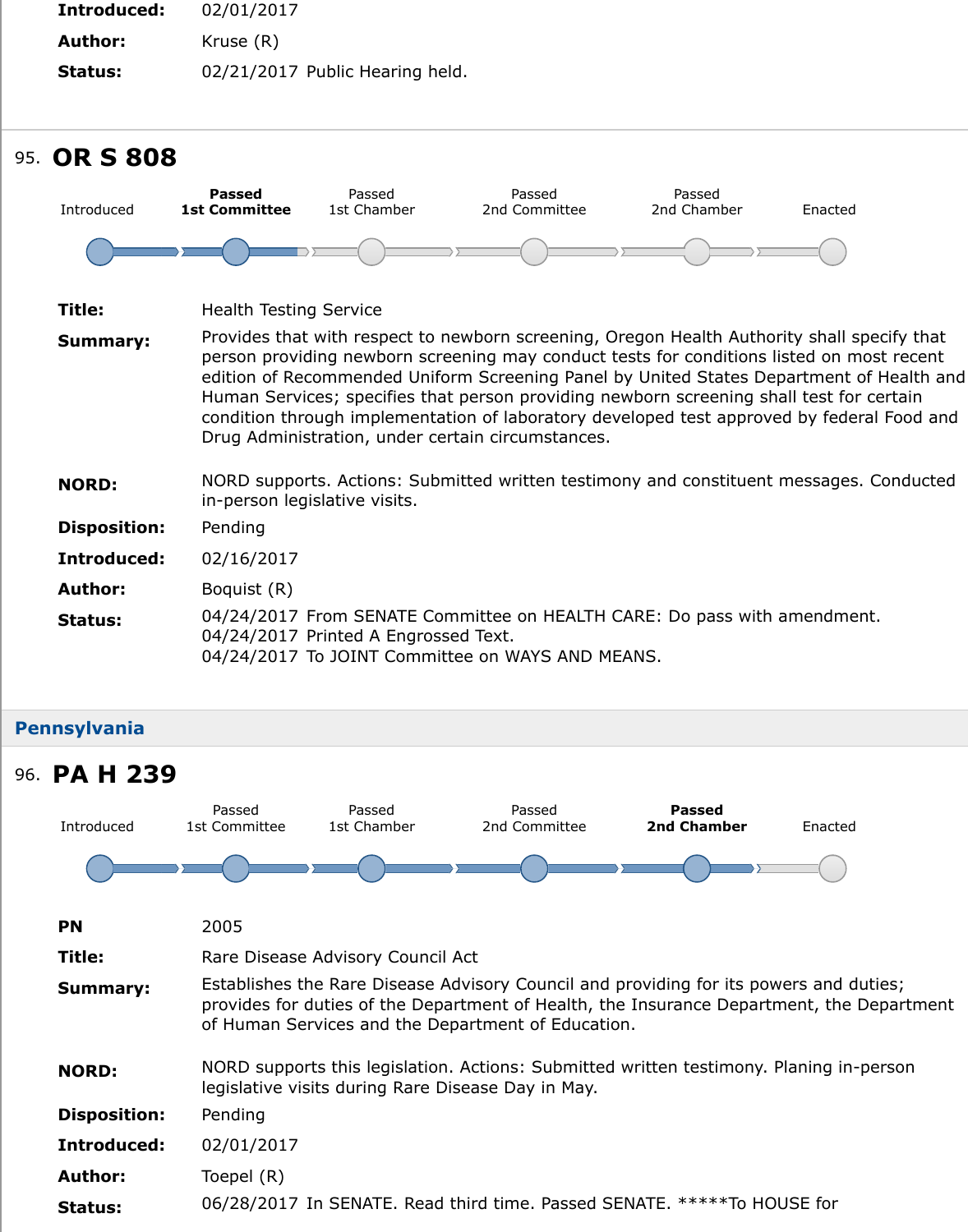| <b>PN</b>           | 277                                               |
|---------------------|---------------------------------------------------|
| Title:              | Rare Disease Day                                  |
| Summary:            | Recognizes March 14, 2017, as "Rare Disease Day". |
| <b>Disposition:</b> | Pending                                           |
| Introduced:         | 02/02/2017                                        |
| <b>Author:</b>      | Toepel (R)                                        |
| <b>Status:</b>      | 03/20/2017 To HOUSE Committee on RULES.           |

# 98. **PA SR 29**

![](_page_38_Figure_3.jpeg)

## **Rhode Island**

# 99. **RI H 5636**

![](_page_38_Figure_6.jpeg)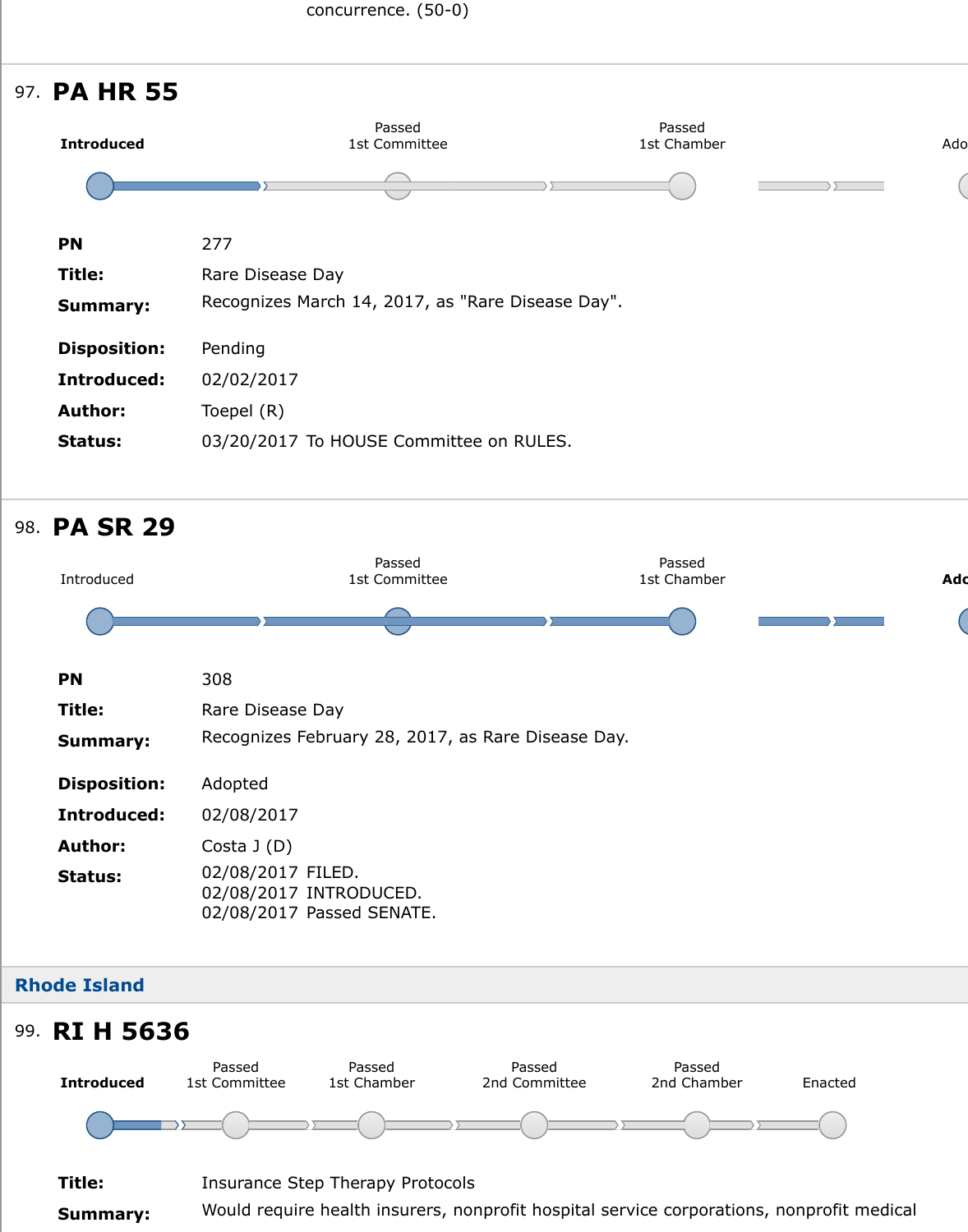| <u> Insposition.</u> | renumu                                                                                         |
|----------------------|------------------------------------------------------------------------------------------------|
| Introduced:          | 03/01/2017                                                                                     |
| <b>Author:</b>       | Blazejewski (D)                                                                                |
| <b>Status:</b>       | 04/04/2017 In HOUSE Committee on CORPORATIONS: Committee recomme<br>be held for further study. |

#### **South Carolina**

# 100. **SC H 332[3](https://sn.lexisnexis.com/secure/pe/sld.cgi?set_display=table&mode=standalone&author_no=836346&ses_id=17-18&billnum=5636)**

![](_page_39_Figure_3.jpeg)

## 101. **SC H 3438**

![](_page_39_Figure_5.jpeg)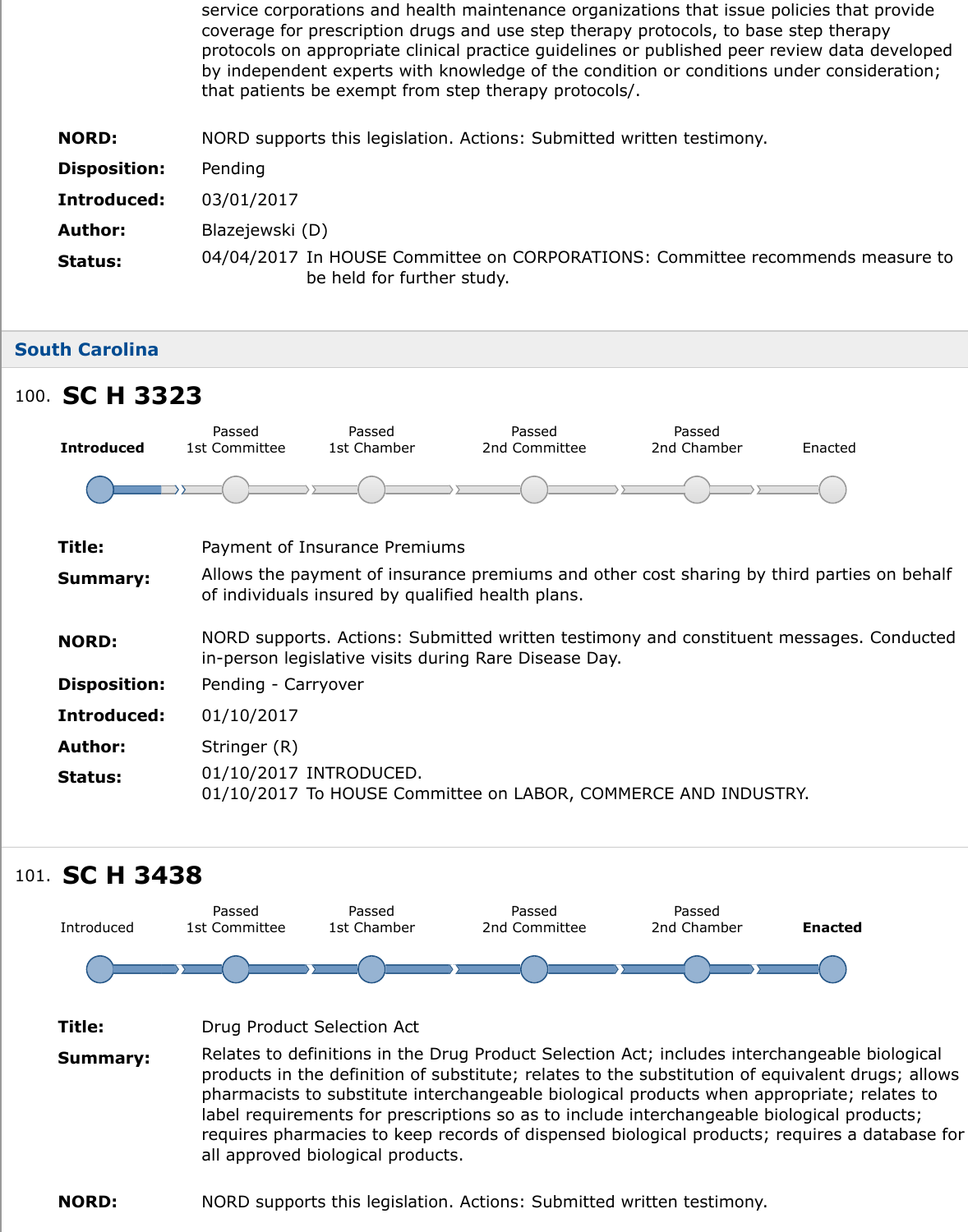# 102. **SC S 299**

![](_page_40_Figure_1.jpeg)

01/24/2017 To SENATE Committee on MEDICAL AFFAIRS.

**Tennessee**

## **Title:** Pediatric Rare Disease Treatment Information Act **Summary:** Relates to Children; enacts the Access to Pediatric Rare Disease Treatment I provides for sharing of essential treatment information for children with canon health care institutions. **Disposition:** Pending - Carryover **Introduced:** 02/09/2017 **Author:** Kyle (D) **Status:** 02/13/2017 To SENATE Committee on HEALTH AND WELFARE. 103. **TN S 113[8](https://sn.lexisnexis.com/secure/pe/sld.cgi?set_display=table&mode=standalone&author_no=830908&ses_id=17-18&billnum=299) Introduced** Passed 1st Committee Passed 1st Chamber Passed 2nd Committee Passed 2nd Chamber Ena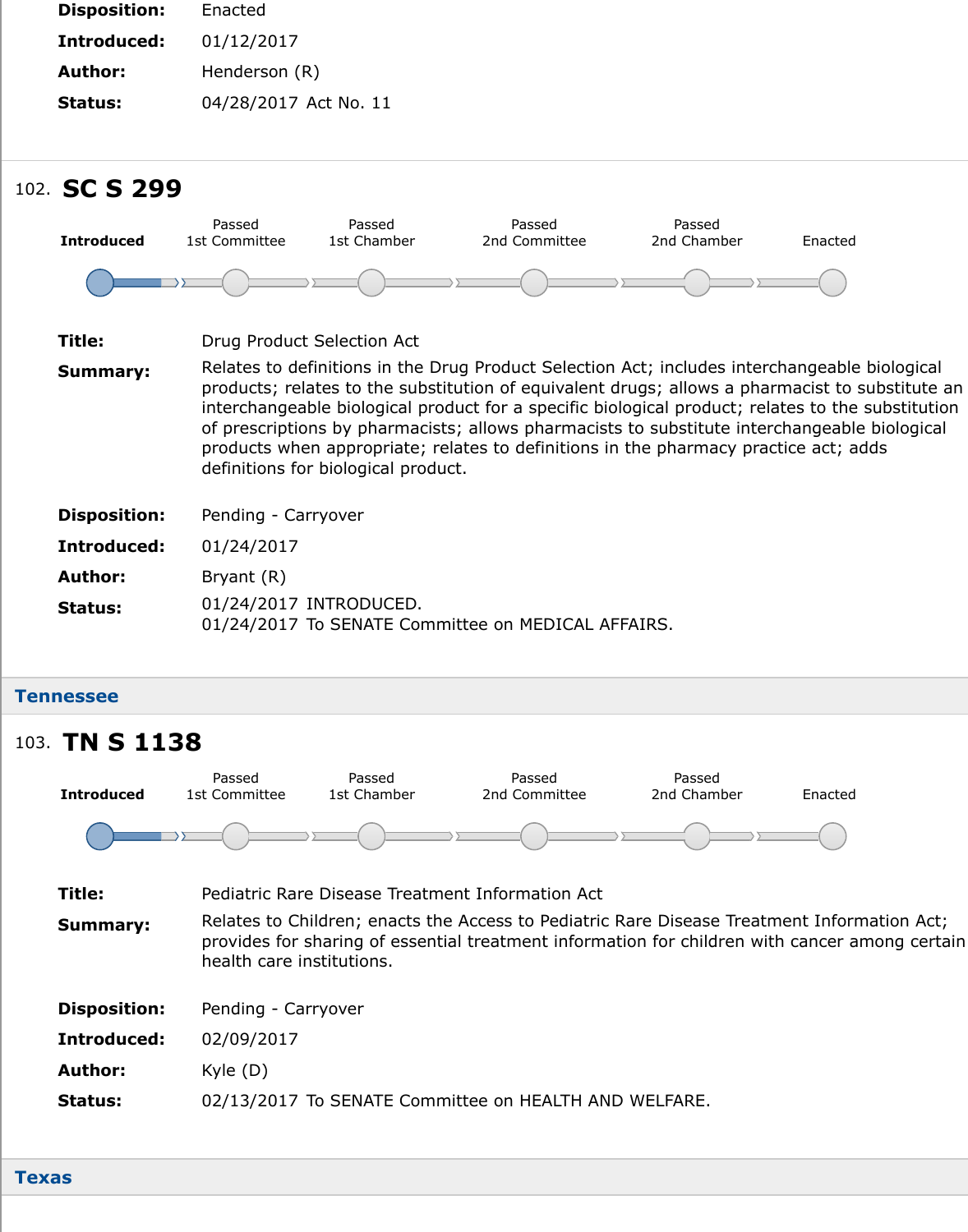| Title:              | Newborn Screening Tests for Adrenoleukodystrophy                                                                              |
|---------------------|-------------------------------------------------------------------------------------------------------------------------------|
| <b>Summary:</b>     | Relates to newborn screening tests for adrenoleukodystrophy.                                                                  |
| <b>NORD:</b>        | NORD supports this legislation.                                                                                               |
| <b>Disposition:</b> | Failed - Adjourned                                                                                                            |
| Introduced:         | 01/17/2017                                                                                                                    |
| <b>Author:</b>      | Meyer (R)                                                                                                                     |
| <b>Status:</b>      | 03/07/2017 Considered in public hearing.<br>03/07/2017 Testimony taken in committee.<br>03/07/2017 Left pending in committee. |

# 105. **TX H 146[4](https://sn.lexisnexis.com/secure/pe/sld.cgi?set_display=table&mode=standalone&author_no=839905&ses_id=17-18&billnum=1067)**

![](_page_41_Figure_2.jpeg)

![](_page_41_Figure_3.jpeg)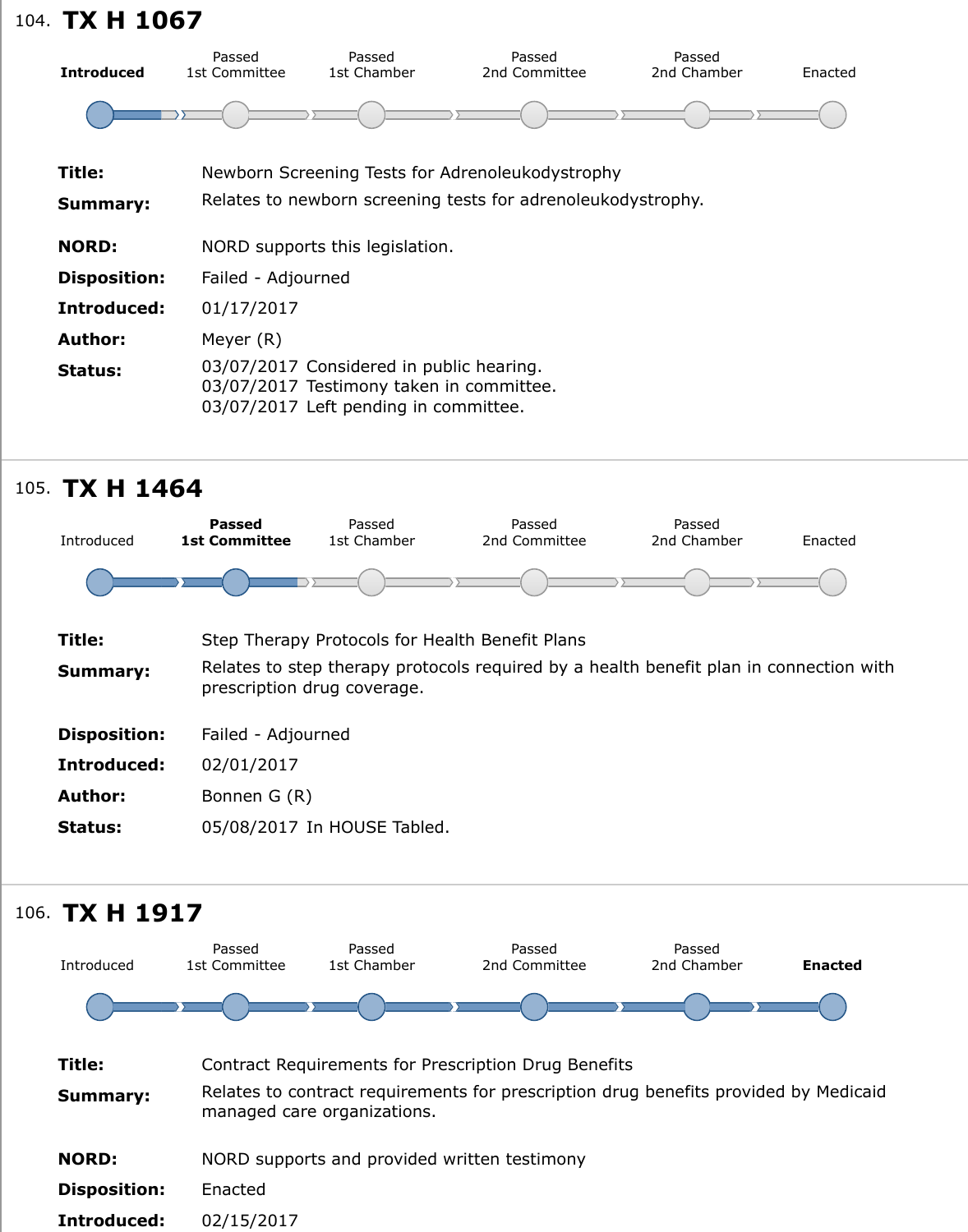|                     | Passed             | Passed      | Passed                                                       | Passed      |     |
|---------------------|--------------------|-------------|--------------------------------------------------------------|-------------|-----|
| <b>Introduced</b>   | 1st Committee      | 1st Chamber | 2nd Committee                                                | 2nd Chamber | Ena |
|                     |                    |             |                                                              |             |     |
| <b>Title:</b>       |                    |             | Newborn Screening Tests for Adrenoleukodystrophy             |             |     |
| <b>Summary:</b>     |                    |             | Relates to newborn screening tests for adrenoleukodystrophy. |             |     |
| <b>Disposition:</b> | Failed - Adjourned |             |                                                              |             |     |
| Introduced:         | 02/15/2017         |             |                                                              |             |     |
| <b>Author:</b>      | Villalba (R)       |             |                                                              |             |     |
| <b>Status:</b>      |                    |             | 03/13/2017 To HOUSE Committee on PUBLIC HEALTH.              |             |     |
|                     |                    |             |                                                              |             |     |

![](_page_42_Figure_1.jpeg)

- **Title:** Health Benefit Plan Step Therapy Protocols
- **Summary:** Relates to step therapy protocols required by a health benefit plan in conned prescription drug coverage; provides a health benefit plan issuer that require protocol before providing coverage for a prescription drug must establish, in administer the step therapy protocol in accordance with clinical review criter available to the health care industry; provides the health benefit plan issuer account the needs of atypical patient populations.
- **NORD:** NORD supports. Actions: Submitted written testimony and constituent mess in-person legislative visits during and constituent outreach during Rare Disea
- **Disposition:** Enacted
- **Introduced:** 01/31/2017
- **Author:** Hancock (R)
- **Status:** 06/13/2017 Filed with Secretary of State. Chapter No. 103

#### **Utah**

![](_page_42_Figure_10.jpeg)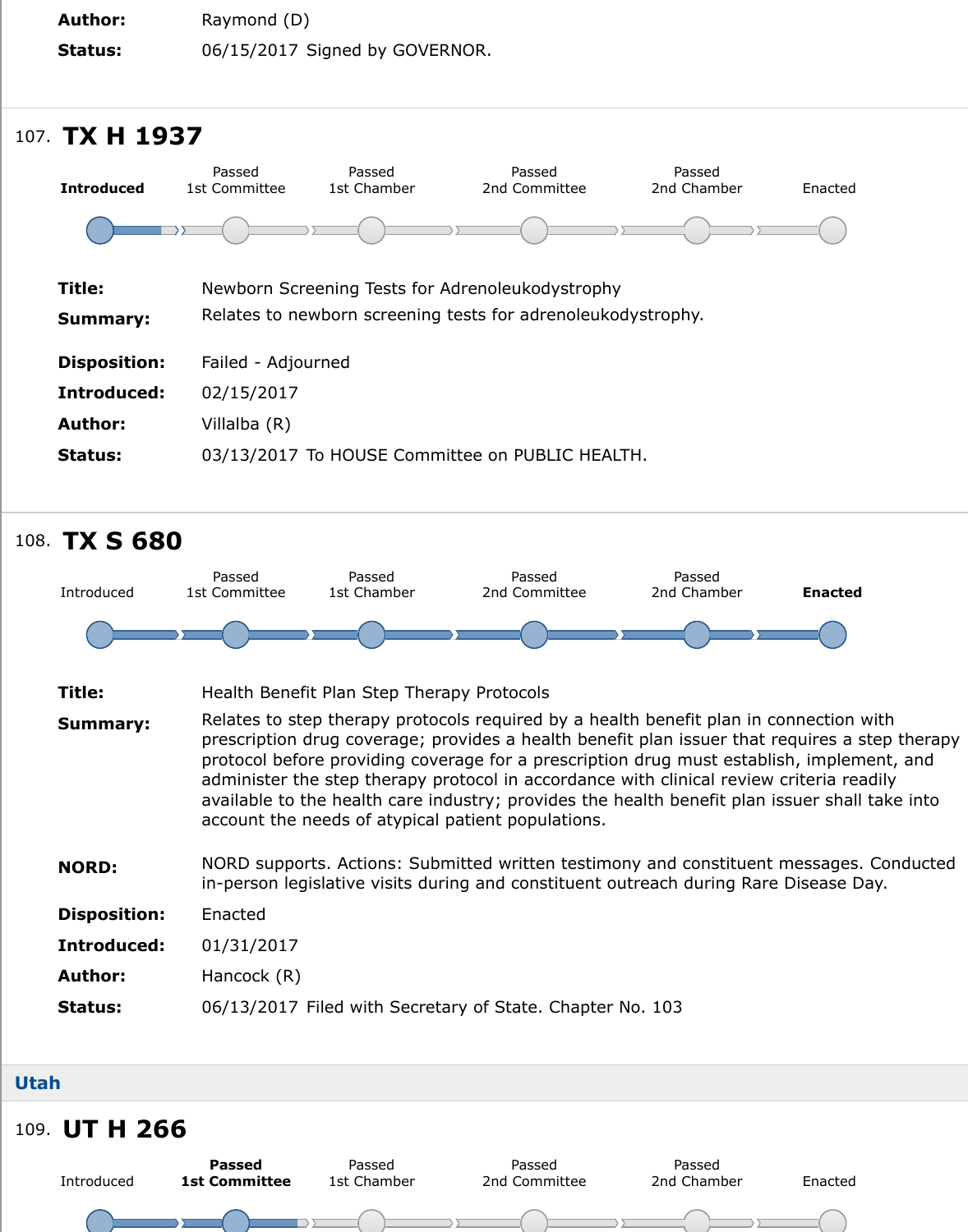| <b>Disposition:</b> | Failed                             |
|---------------------|------------------------------------|
| Introduced:         | 02/01/2017                         |
| <b>Author:</b>      | Hutchings (R)                      |
| <b>Status:</b>      | 03/09/2017 Enacting clause struck. |

## **Virginia**

# 110. **VA H 362**

![](_page_43_Figure_3.jpeg)

# 111. **VA H 601**

![](_page_43_Figure_5.jpeg)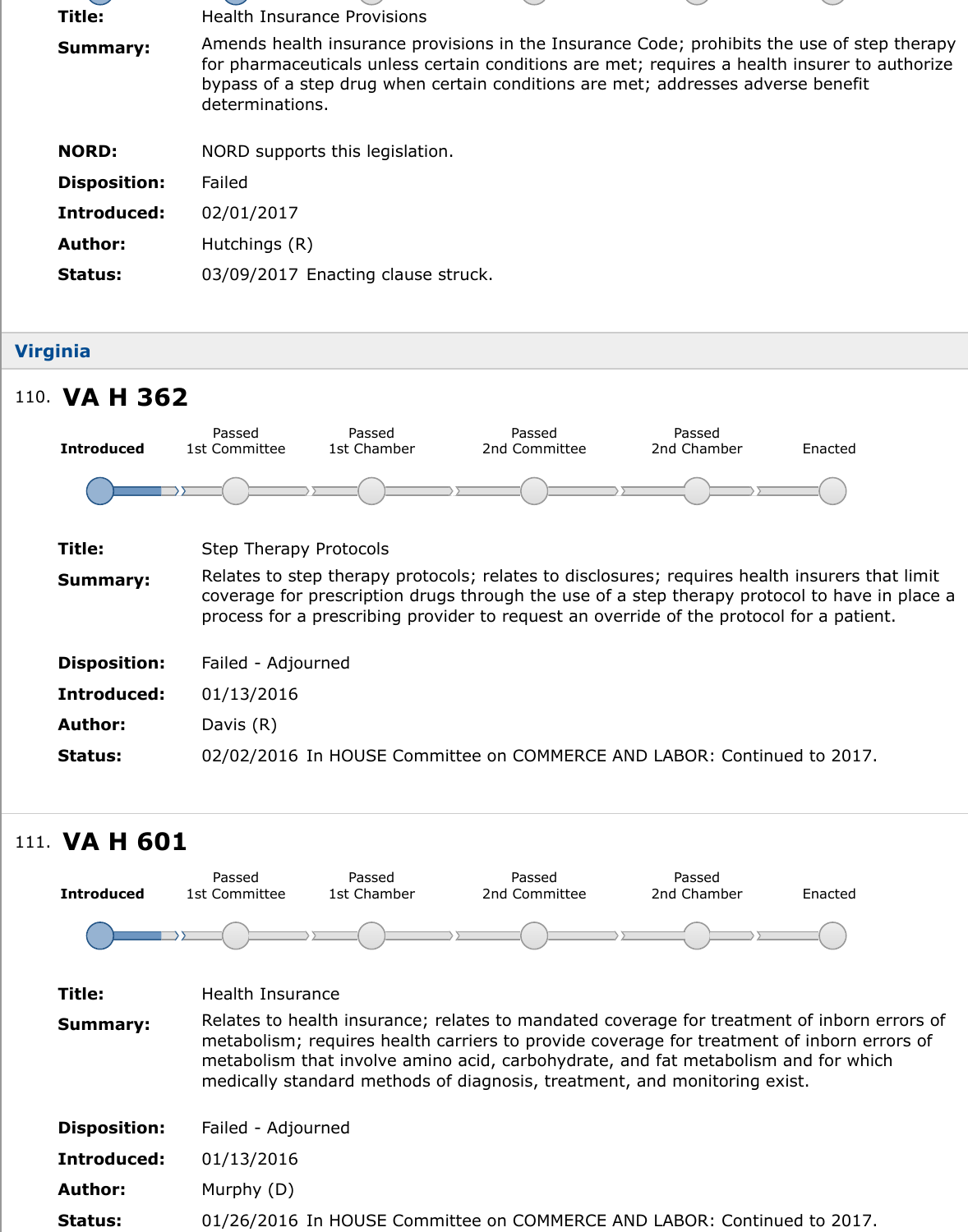| Title:              | Step Therapy Protocols                                                                                                                                                                                                                                                                                                                                                                                                                                         |
|---------------------|----------------------------------------------------------------------------------------------------------------------------------------------------------------------------------------------------------------------------------------------------------------------------------------------------------------------------------------------------------------------------------------------------------------------------------------------------------------|
| <b>Summary:</b>     | Relates to step therapy protocols; relates to disclosures; requires health insul<br>coverage for prescription drugs through the use of a step therapy protocol to<br>process for a prescribing provider to request an override of the protocol for a<br>provides that a step therapy protocol is a protocol or program that establish<br>sequence in which prescription drugs for a specified medical condition are m<br>appropriate for a particular patient. |
| <b>Disposition:</b> | Failed                                                                                                                                                                                                                                                                                                                                                                                                                                                         |
| Introduced:         | 01/11/2017                                                                                                                                                                                                                                                                                                                                                                                                                                                     |
| <b>Author:</b>      | Davis $(R)$                                                                                                                                                                                                                                                                                                                                                                                                                                                    |
| <b>Status:</b>      | 02/08/2017 In HOUSE Committee on COMMERCE AND LABOR: Left in comm                                                                                                                                                                                                                                                                                                                                                                                              |
|                     |                                                                                                                                                                                                                                                                                                                                                                                                                                                                |

## 113. **VA S 331**

![](_page_44_Figure_3.jpeg)

# 114. **VA S 332**

![](_page_44_Figure_5.jpeg)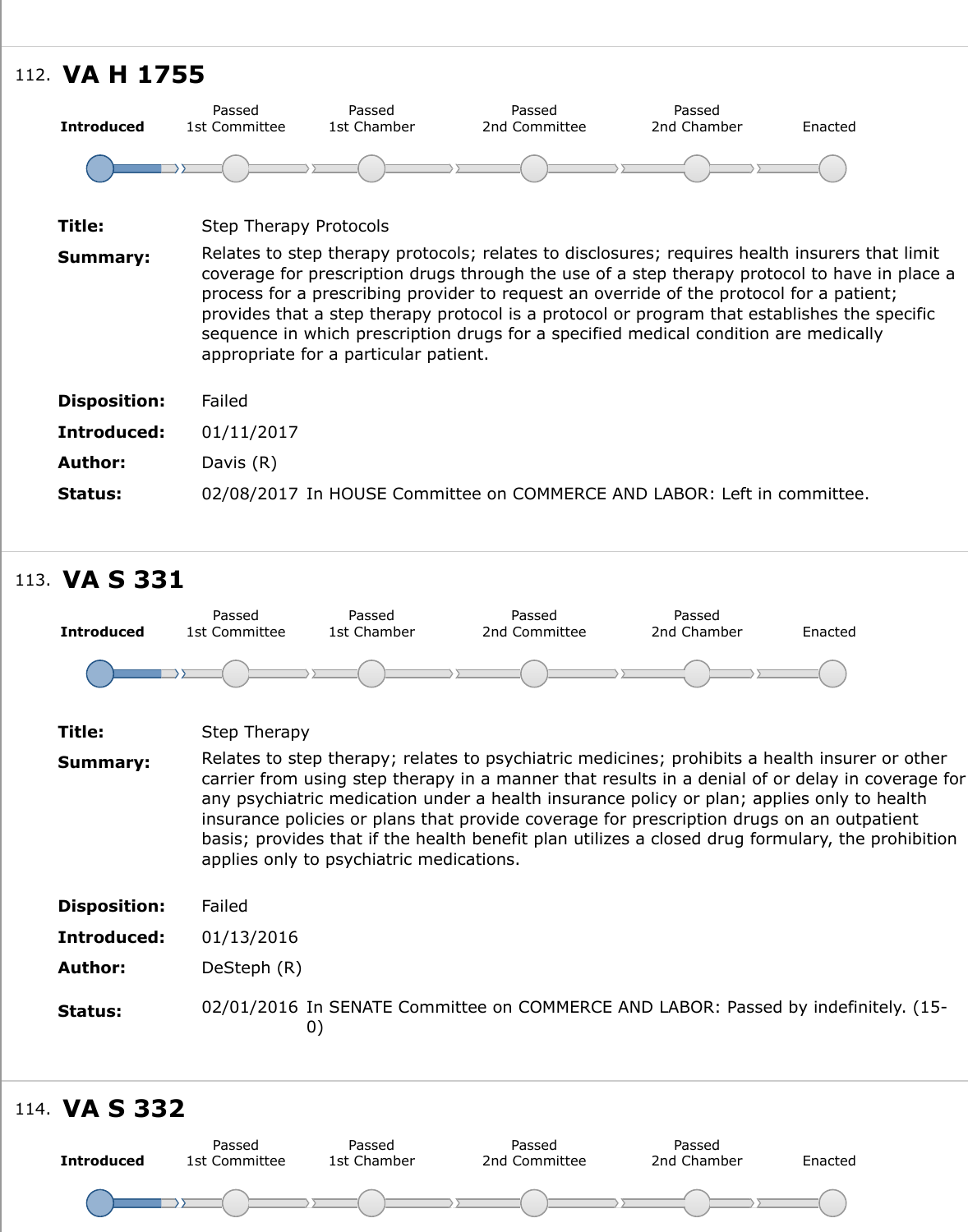| Introduced:    | 01/13/2016                                                         |
|----------------|--------------------------------------------------------------------|
| Author:        | DeSteph (R)                                                        |
| <b>Status:</b> | 02/01/2016 In SENATE Committee on COMMERCE AND LABOR: Passed by in |

![](_page_45_Figure_1.jpeg)

#### **Vermont**

## 116. **VT H 65**

![](_page_45_Figure_4.jpeg)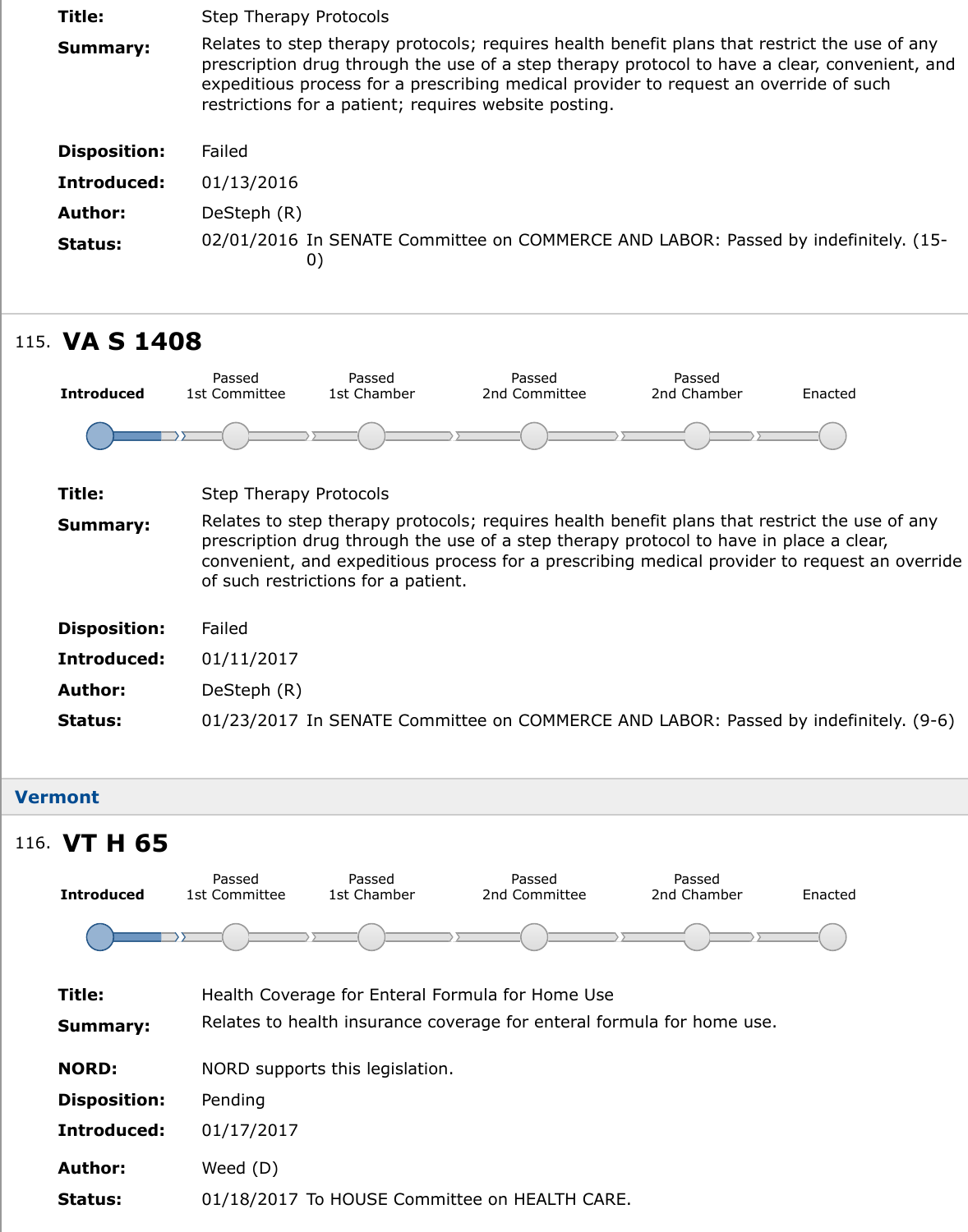| Title:              | Interchangeable Biological Products                                   |
|---------------------|-----------------------------------------------------------------------|
| <b>Summary:</b>     | Relates to interchangeable biological products.                       |
| <b>NORD:</b>        | NORD supports this legislation. Actions: Submitted written testimony. |
| <b>Disposition:</b> | Pending                                                               |
| Introduced:         | 02/22/2017                                                            |
| <b>Author:</b>      | Copeland-Hanzas (D)                                                   |
| <b>Status:</b>      | 02/23/2017 To HOUSE Committee on HEALTH CARE.                         |

## 118. **VT S 19**

![](_page_46_Figure_2.jpeg)

![](_page_46_Figure_3.jpeg)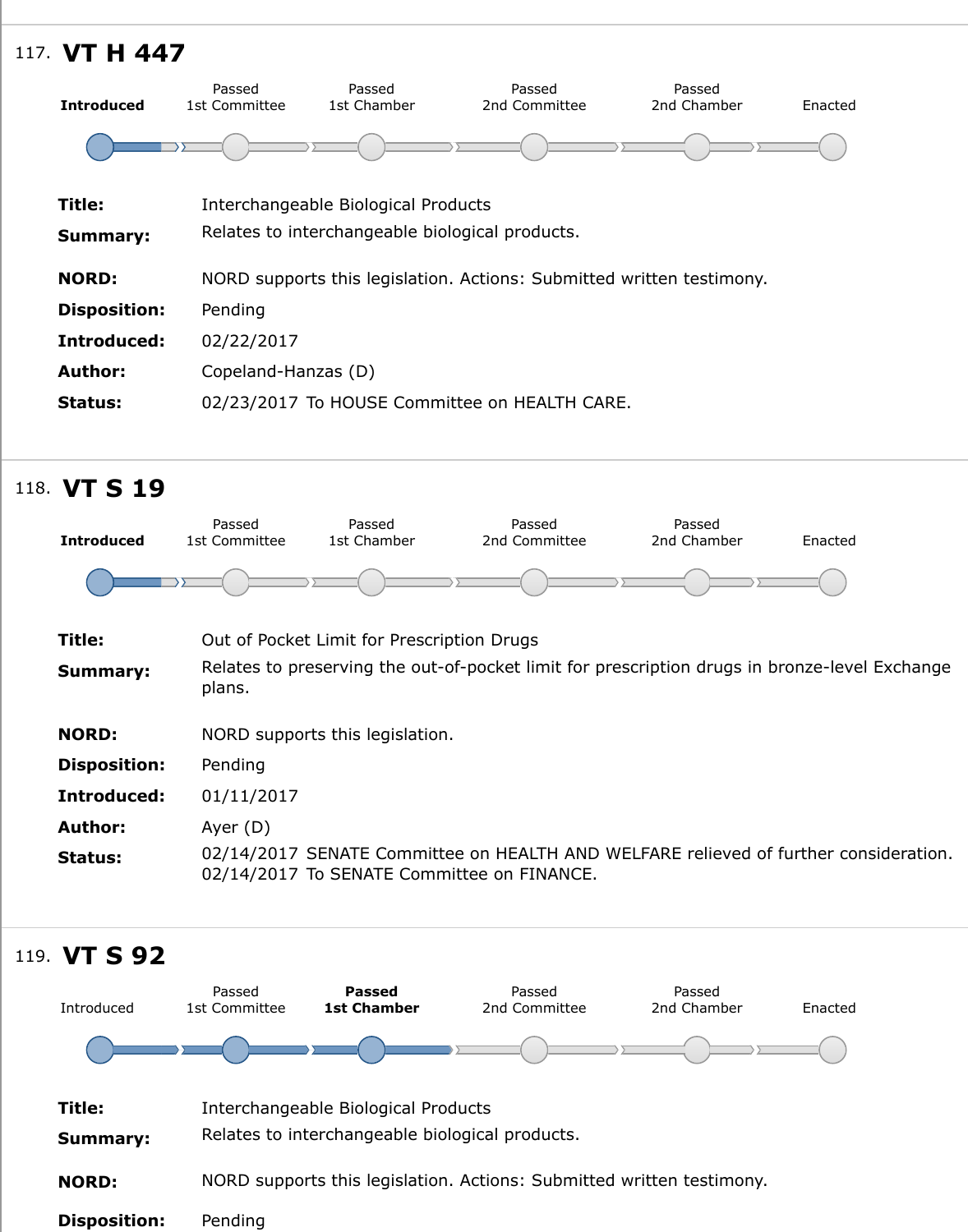| 120. WA S 5626      |                         |                             |                                                                              |                       |     |
|---------------------|-------------------------|-----------------------------|------------------------------------------------------------------------------|-----------------------|-----|
| <b>Introduced</b>   | Passed<br>1st Committee | Passed<br>1st Chamber       | Passed<br>2nd Committee                                                      | Passed<br>2nd Chamber | Ena |
|                     |                         |                             |                                                                              |                       |     |
| Title:              | Metastatic Cancer       |                             |                                                                              |                       |     |
| <b>Summary:</b>     |                         |                             | Prohibits the use of step therapy in treatments for stage four advanced, met |                       |     |
| <b>Disposition:</b> | Pending - Carryover     |                             |                                                                              |                       |     |
| Introduced:         | 02/01/2017              |                             |                                                                              |                       |     |
| <b>Author:</b>      | Miloscia (R)            |                             |                                                                              |                       |     |
| <b>Status:</b>      |                         | retained in present status. | 06/21/2017 2017 3rd SPECIAL SESSION: By Order of Resolution - Reintrodu      |                       |     |

![](_page_47_Figure_1.jpeg)

## **West Virginia**

## 122. **WV H 230[0](https://sn.lexisnexis.com/secure/pe/sld.cgi?set_display=table&mode=standalone&author_no=836761&ses_id=17-18&billnum=5757)**

![](_page_47_Figure_4.jpeg)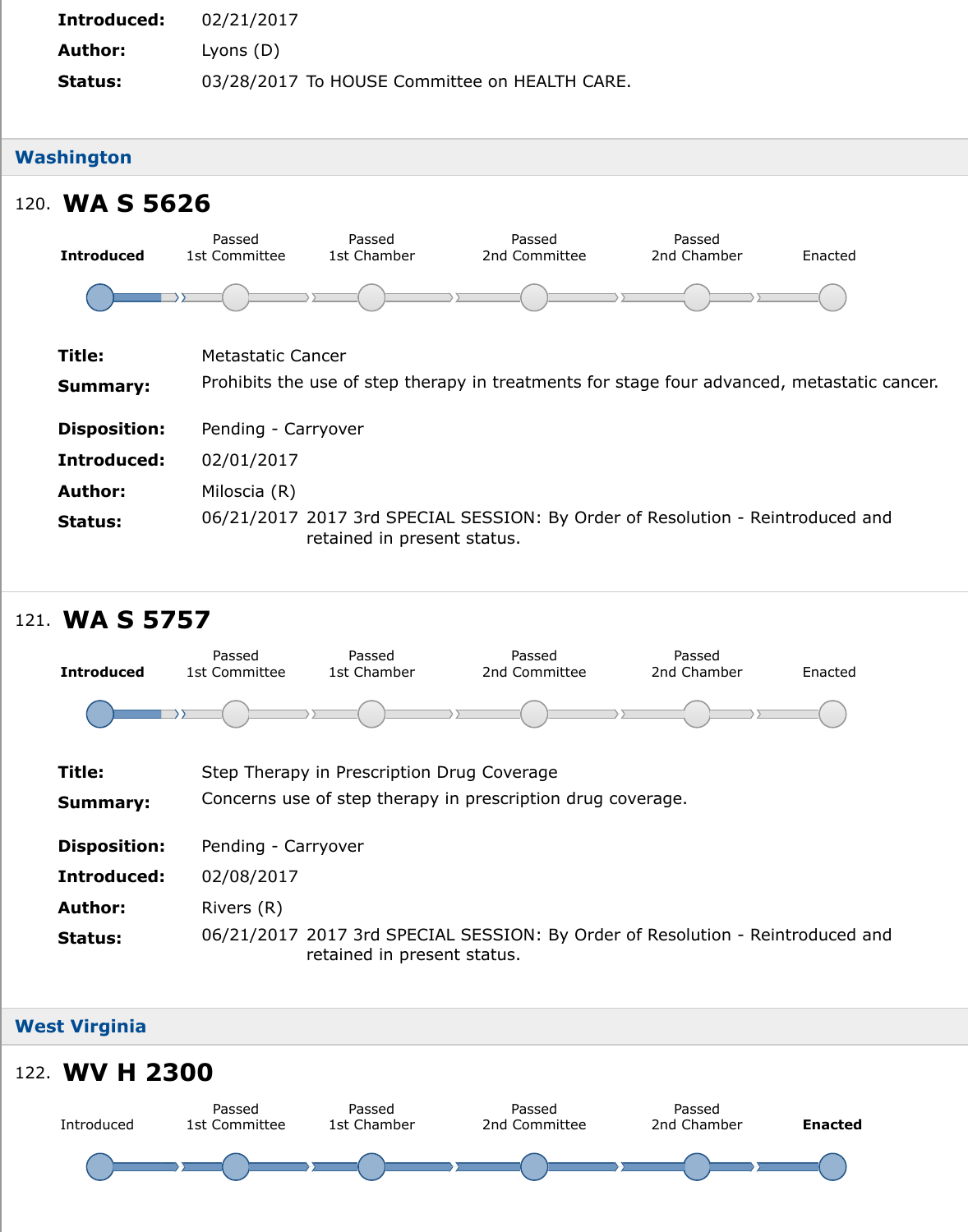| <b>NORD:</b>    | NORD supports this legislation. Actions: Submitted written testimony. |
|-----------------|-----------------------------------------------------------------------|
| Disposition:    | Enacted                                                               |
| Introduced:     | 02/09/2017                                                            |
| <b>Sponsor:</b> | Kelly $(R)$                                                           |
| <b>Status:</b>  | 05/23/2017 Act No. 131                                                |

## 123. **WV S 49**

![](_page_48_Figure_2.jpeg)

## 124. **WV S 526**

![](_page_48_Figure_4.jpeg)